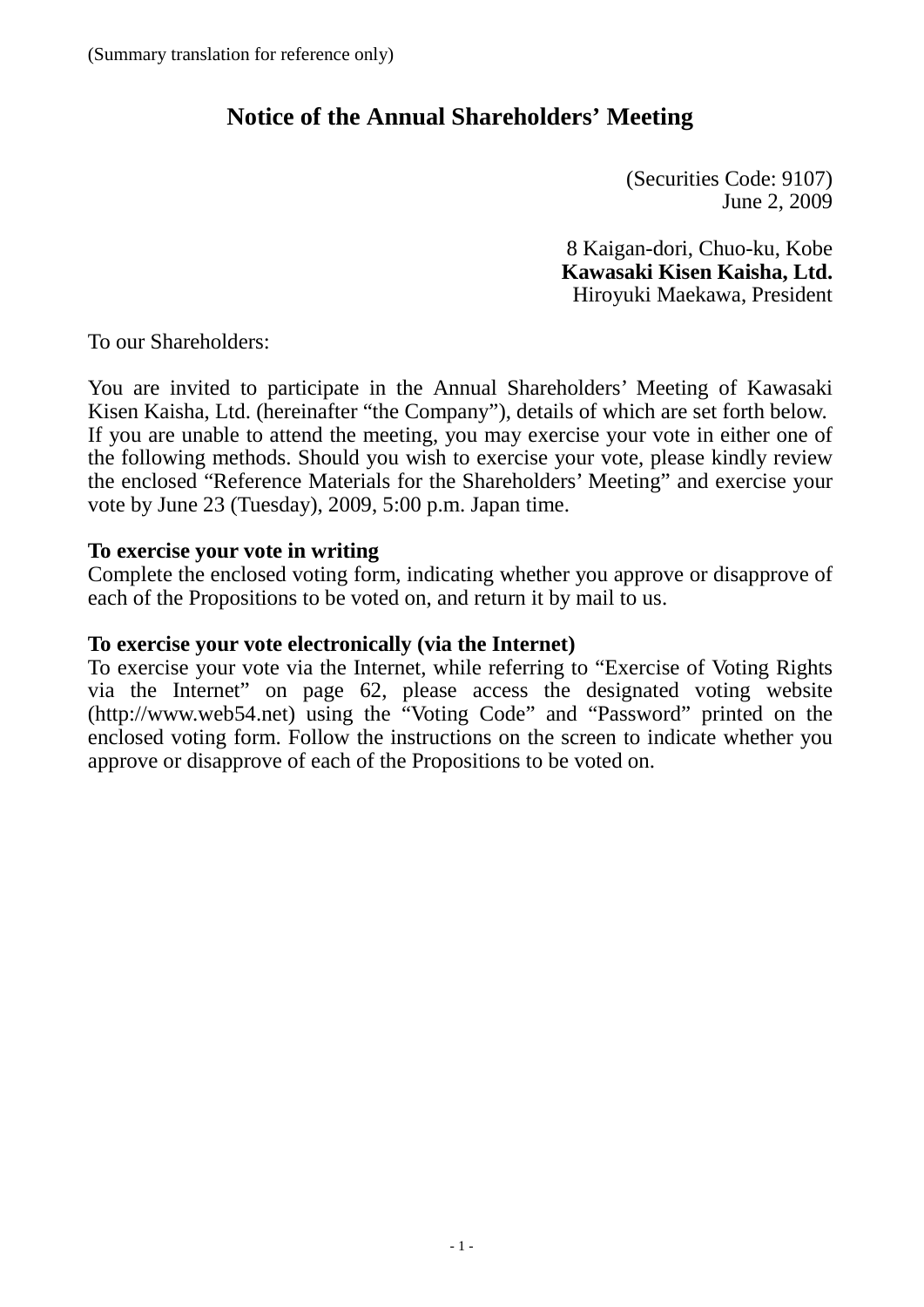| Date and time:   | June 24 (Wednesday), 2009, 10:00 a.m. Japan time |
|------------------|--------------------------------------------------|
| <b>Location:</b> | 2-6-4 Hirakawa-cho, Chiyoda-ku, Tokyo            |
|                  | Kaiun Building, Kaiun-Club (Nihon Kaiun Kaikan)  |
|                  | $2nd$ Floor, Large Hall                          |

## **Agenda:**

*Matters to be reported on:*

- 1. Business Report, Consolidated Financial Statements and results of audit by Accounting Auditor and the Board of Corporate Auditors on the Consolidated Financial Statements for Fiscal Year ended March 31, 2009
- 2. Non-consolidated Financial Statements for Fiscal Year ended March 31, 2009

## *Matters to be voted on:*

- Proposition 1 Partial amendment to the Articles of Incorporation
- Proposition 2 Election of fifteen (15) Directors
- Proposition 3 Election of two (2) Corporate Auditors
- Proposition 4 Renewal of Plan on Countermeasures to Large-Scale Acquisitions of Company Shares (Takeover Defense Measures)
- For those attending the meeting on the day, please submit the enclosed voting form at the reception desk.
- If a shareholder duplicates his or her vote by exercising voting rights via both postal mail and the Internet, the vote received latest will be considered to be the valid one. However, if the duplicate votes are received on the same date, the Internet vote will be considered to be the valid one.
- If any circumstance should arise which should necessitate revision of Reference Materials for the Shareholders' Meeting, Business Report, Consolidated Financial Statements or Non-consolidated Financial Statements, the revised items will be posted on the Company's website at http://www.kline.co.jp/.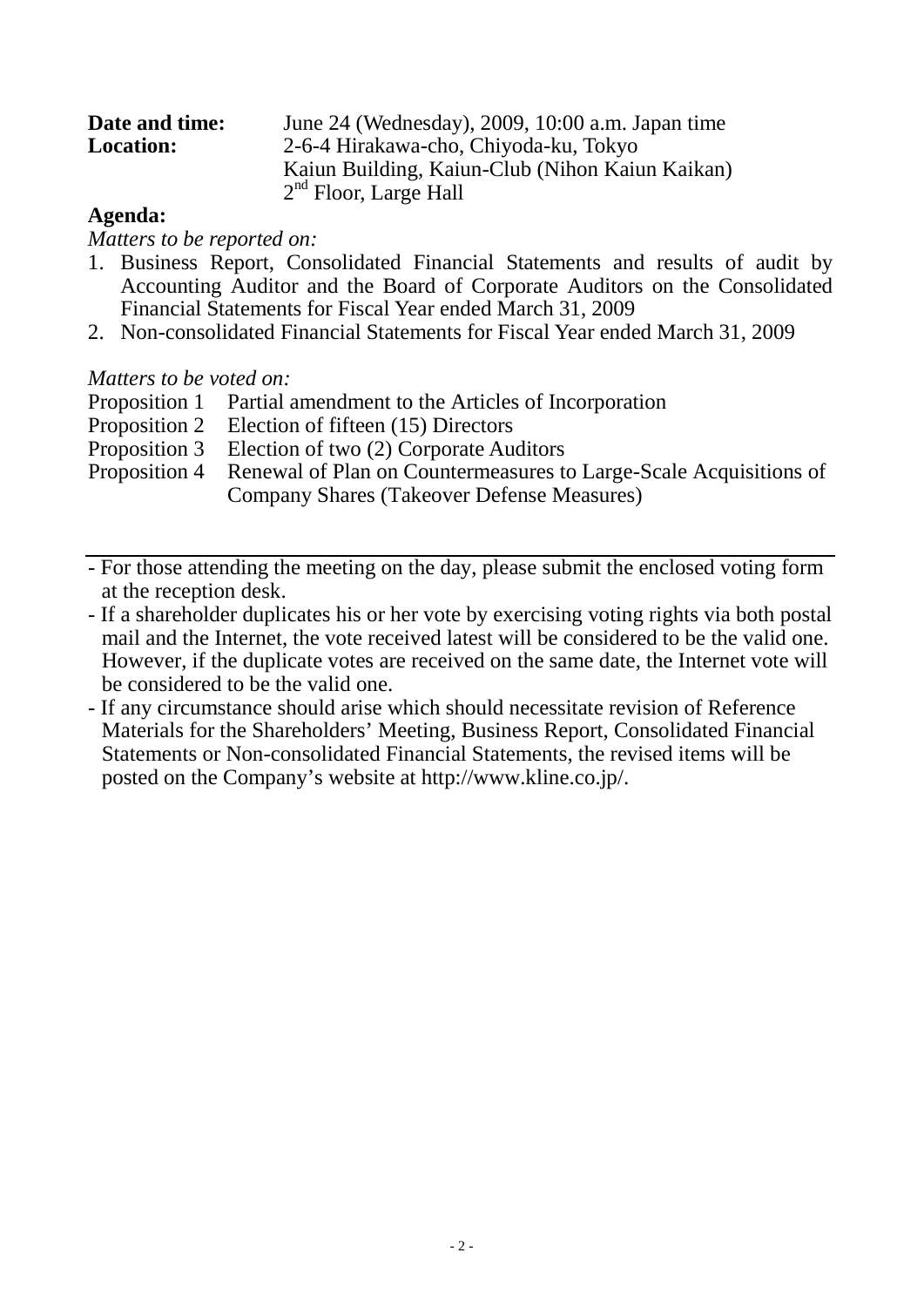# **Reference Materials for the Shareholders' Meeting**

# **Proposition 1:** *Partial amendment to the Articles of Incorporation*

- 1. Reason for amendment
	- (1) The proposed Article 2, Item 18: In order to keep pace with the expansion and diversification of business areas, we propose to add a business purpose to the current Article 2 (Purposes) of the Company's Articles of Incorporation.
	- (2) The proposed Article 20: In order to clarify the administrative responsibilities of Directors and build an administrative structure that can quickly respond to changes in the business environment, we propose to shorten the term of office of each Director that is stipulated in Article 22 (Term of Office) of the Company's Articles of Incorporation from two (2) years to one (1) year, and a new structure shall be established so that all Directors will be elected at each Annual Shareholders' Meeting.
	- (3) The proposed Article 29: In line with bringing Outside Directors on board, in order to ensure further transparency of corporate management and reinforce the function of monitoring by the Board of Directors, the Company proposes to establish a new provision relating limited liability of Outside Directors pursuant to Article 427, Paragraph 1 of the Companies Act. Each of the Corporate Auditors has given consent to the establishment of the provision.
	- (4) The Act for Partial Revision of the Act on Book-Entry Transfer of Company Bonds, etc. for Streamlining Settlement Concerning Share Trading, etc. (Act No. 88 of 2004) was issued on June 9, 2004 and enforced on January 5, 2009. As a result, all listed shares are treated in accordance with the share depository system (the so-called electronic share certification system.) Accordingly, we propose to delete the current provisions that are based on the existence of share certificates and make some required changes as follows:

(The article numbers are same as the current articles.)

- 1) Deletions: These are in line with the elimination of share certificates. Article 7 (Share-voting Unit), Paragraph 2; Article 9 (Issuance of Share Certificates); Article 10 (Share Certificates)
- 2) Changes: These are to meet changes in procedures for the Register of Beneficial Shareholders and/or the registration of transfer of shares, both of which are no longer necessary. Article 8 (Request of Sale of Additional Shares by Shareholders); Article

11 (Share-Handling Regulations); Article 12 (Agent to Manage Shareholders Registry), Paragraph 3

(The article numbers are those of the proposed amendment.)

- 3) Establishment of new provisions: These are to stipulate transitional measures related to the changes. Article 1 and Article 2 of Supplementary Provisions
- (5) In addition, we propose to make changes the numbering of articles as a result of establishment and deletion of articles.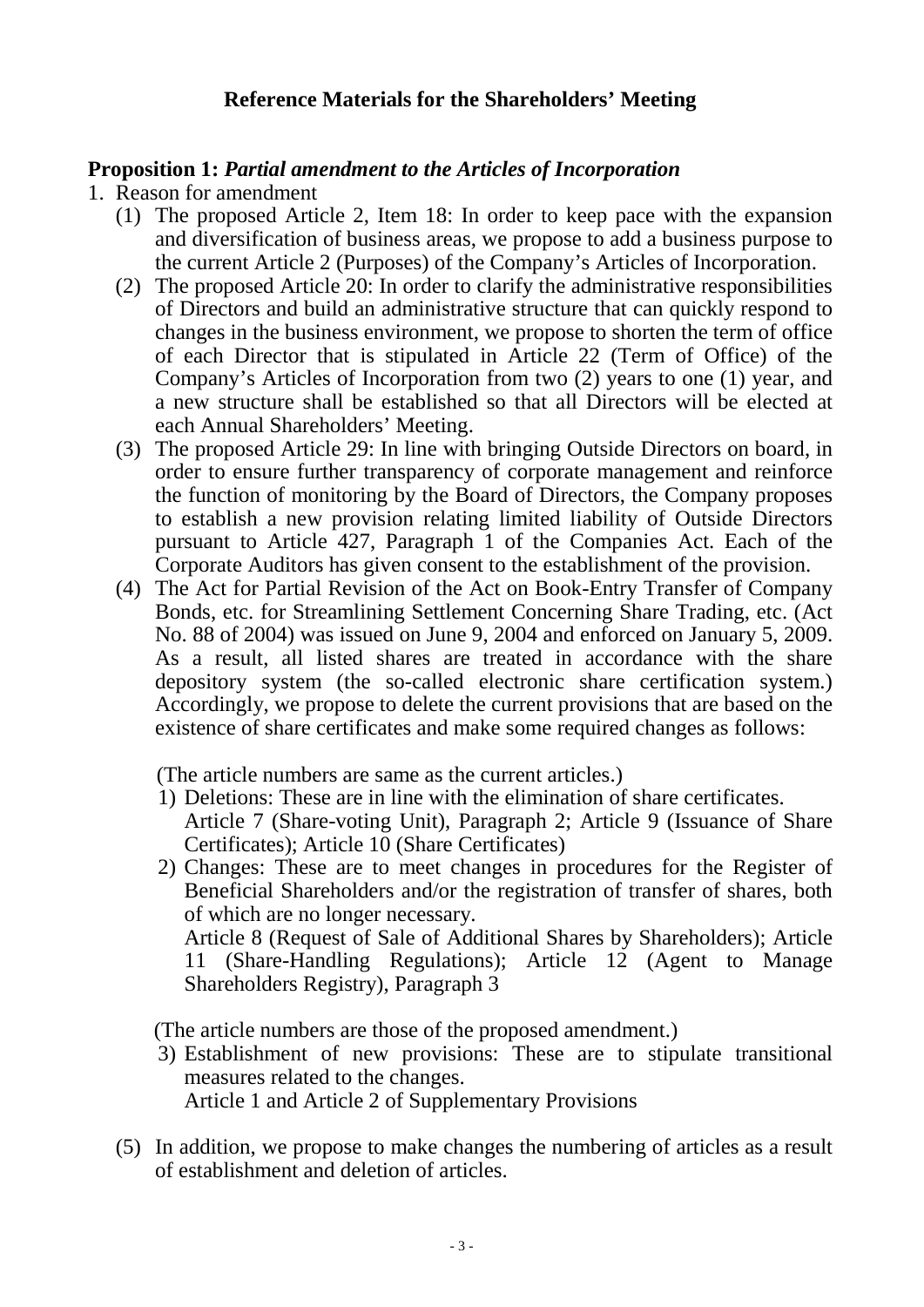2. Amendment to the Articles of Incorporation Contents of amendments are as follows:

|                                                                                                                                                                 | (Underlined parts are to be changed.)                           |
|-----------------------------------------------------------------------------------------------------------------------------------------------------------------|-----------------------------------------------------------------|
| <b>Current Articles of Incorporation</b>                                                                                                                        | <b>Proposed Amendment</b>                                       |
| <b>CHAPTER I</b>                                                                                                                                                | <b>CHAPTER I</b>                                                |
| <b>GENERAL PROVISIONS</b>                                                                                                                                       | <b>GENERAL PROVISIONS</b>                                       |
| (Purposes)                                                                                                                                                      | (Purposes)                                                      |
| Article 2.                                                                                                                                                      | Article 2.                                                      |
| The business purposes of the Company are as<br>follows:                                                                                                         | The business purposes of the Company are as<br>follows:         |
| Marine transportation;<br>(1)                                                                                                                                   |                                                                 |
| Land transportation;<br>(2)                                                                                                                                     |                                                                 |
| (3)<br>Air transportation;                                                                                                                                      |                                                                 |
| Handling business and agency business for<br>(4)<br>marine, land and air transportation;                                                                        |                                                                 |
| Through transportation involving one or<br>(5)<br>more of marine, land and air transportation<br>as well as handling business and agency<br>business therefore; |                                                                 |
| Purchase and sale of vessels;<br>(6)                                                                                                                            |                                                                 |
| Harbor transportation;<br>(7)                                                                                                                                   |                                                                 |
| Warehousing;<br>(8)                                                                                                                                             | $(1)$ to $(17)$ (No change)                                     |
| (9)<br>Casualty insurance agency brokering<br>business and sales of life insurance;                                                                             |                                                                 |
| (10) Business concerning management of<br>information;                                                                                                          |                                                                 |
| (11) Purchase, sale, lease, management and<br>agency business of real estate;                                                                                   |                                                                 |
| (12) Loans, guarantees and investment in other<br>businesses;                                                                                                   |                                                                 |
| (13) Travel-related businesses;                                                                                                                                 |                                                                 |
| (14) Management, lease and operation of<br>lodging facilities and general urban-type<br>hotels;                                                                 |                                                                 |
| (15) Management, lease and operation of<br>various kinds of sporting facilities and<br>amusement facilities such as playgrounds;                                |                                                                 |
| (16) Management, lease and operation of<br>restaurants;                                                                                                         |                                                                 |
| (17) Temporary support service and recruiting;                                                                                                                  |                                                                 |
| (New)                                                                                                                                                           | (18) Support services of ocean resource<br>development;         |
| $(18)$ Any other businesses incidental to any of<br>the foregoing                                                                                               | (19) Any other businesses incidental to any of<br>the foregoing |
| Article 3. to Article 5. (Omitted)                                                                                                                              | Article 3. to Article 5. (No change)                            |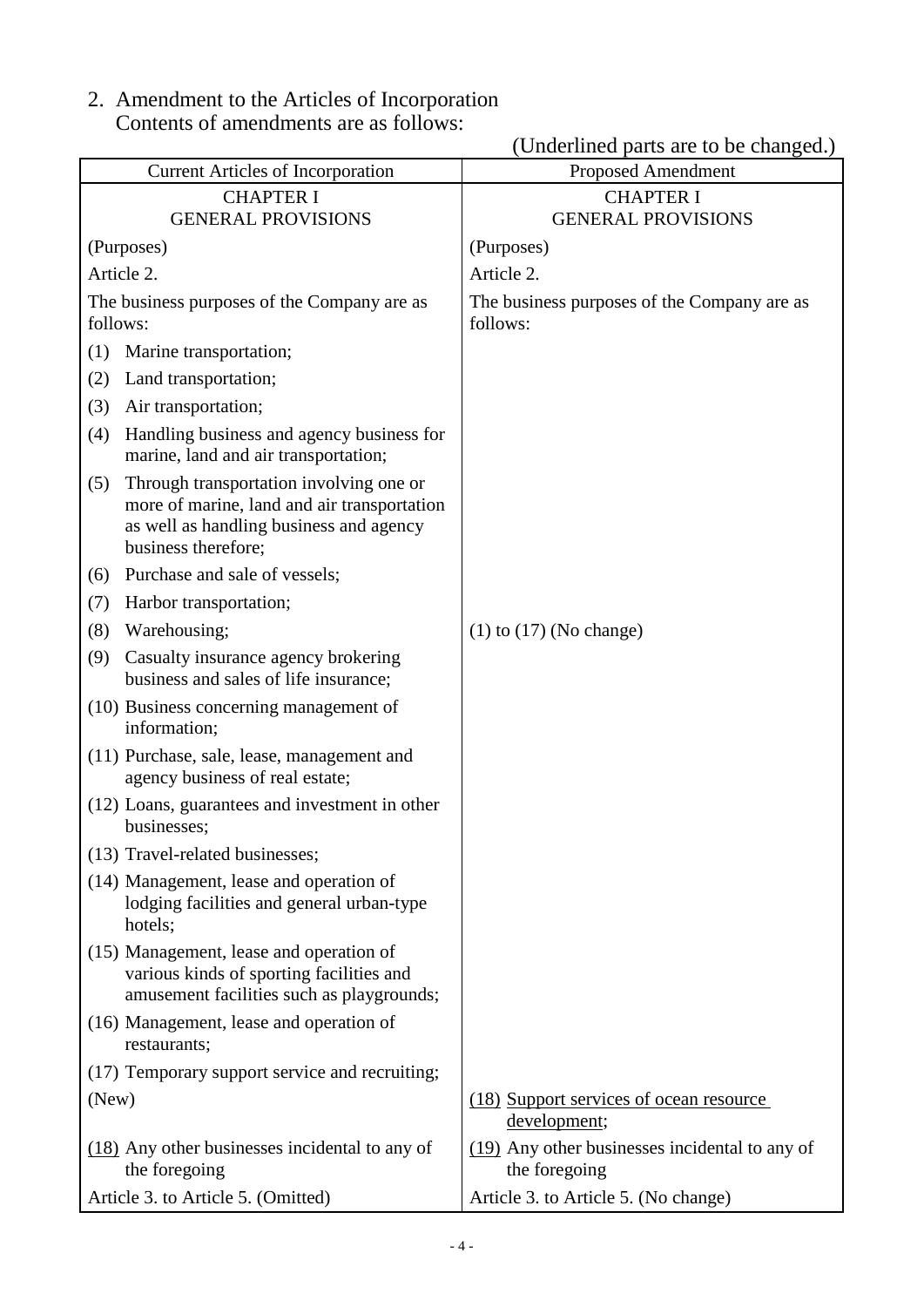| <b>Current Articles of Incorporation</b>                                                                                                                                                                                                                                                                                                                                                          | <b>Proposed Amendment</b>                                                                                                                                                                                                              |
|---------------------------------------------------------------------------------------------------------------------------------------------------------------------------------------------------------------------------------------------------------------------------------------------------------------------------------------------------------------------------------------------------|----------------------------------------------------------------------------------------------------------------------------------------------------------------------------------------------------------------------------------------|
| <b>CHAPTER II</b>                                                                                                                                                                                                                                                                                                                                                                                 | <b>CHAPTER II</b>                                                                                                                                                                                                                      |
| <b>SHARES</b>                                                                                                                                                                                                                                                                                                                                                                                     | <b>SHARES</b>                                                                                                                                                                                                                          |
| Article 6 to Article 6-2 (Omitted)                                                                                                                                                                                                                                                                                                                                                                | Article 6 to Article 6-2 (No change)                                                                                                                                                                                                   |
| (Share-voting Unit)                                                                                                                                                                                                                                                                                                                                                                               | (Share-voting Unit)                                                                                                                                                                                                                    |
| Article 7.                                                                                                                                                                                                                                                                                                                                                                                        | Article 7.                                                                                                                                                                                                                             |
| 1. The share-voting unit ("tangen-kabu") of the<br>Company shall consist of one thousand<br>$(1,000)$ shares.                                                                                                                                                                                                                                                                                     | The share-voting unit ("tangen-kabu") of the<br>Company shall consist of one thousand $(1,000)$<br>shares.                                                                                                                             |
| 2. The Company shall not issue any share<br>certificate if shares held constitute less than<br>the share-voting unit. However, the scope of<br>the Share-Handling Regulations may not be<br>limited by this article.                                                                                                                                                                              | (Deleted)                                                                                                                                                                                                                              |
| (Request of Sale of Additional Shares by<br>Shareholders)                                                                                                                                                                                                                                                                                                                                         | (Request of Sale of Additional Shares by<br>Shareholders)                                                                                                                                                                              |
| Article 8.                                                                                                                                                                                                                                                                                                                                                                                        | Article 8.                                                                                                                                                                                                                             |
| In compliance with the Share-Handling<br>Regulations, the shareholders who possess less<br>than one share-voting unit, including beneficial<br>shareholders, may request the Company to sell<br>the necessary number of shares in order to be<br>entitled to the voting unit. (In each article that<br>follows hereunder, the language of shareholders<br>shall include beneficial shareholders.) | In compliance with the Share-Handling<br>Regulations, the shareholders who possess less<br>than one share-voting unit may request the<br>Company to sell the necessary number of shares<br>in order to be entitled to the voting unit. |
| (Issuance of Share Certificates)                                                                                                                                                                                                                                                                                                                                                                  | (Deleted)                                                                                                                                                                                                                              |
| Article 9.                                                                                                                                                                                                                                                                                                                                                                                        |                                                                                                                                                                                                                                        |
| The Company shall issue share certificates.                                                                                                                                                                                                                                                                                                                                                       |                                                                                                                                                                                                                                        |
| (Share Certificates)                                                                                                                                                                                                                                                                                                                                                                              | (Deleted)                                                                                                                                                                                                                              |
| Article 10.                                                                                                                                                                                                                                                                                                                                                                                       |                                                                                                                                                                                                                                        |
| The denominations of share certificates to be<br>issued by the Company shall be stipulated in the<br>Share-Handling Regulations instituted by the<br>Board of Directors of the Company.                                                                                                                                                                                                           |                                                                                                                                                                                                                                        |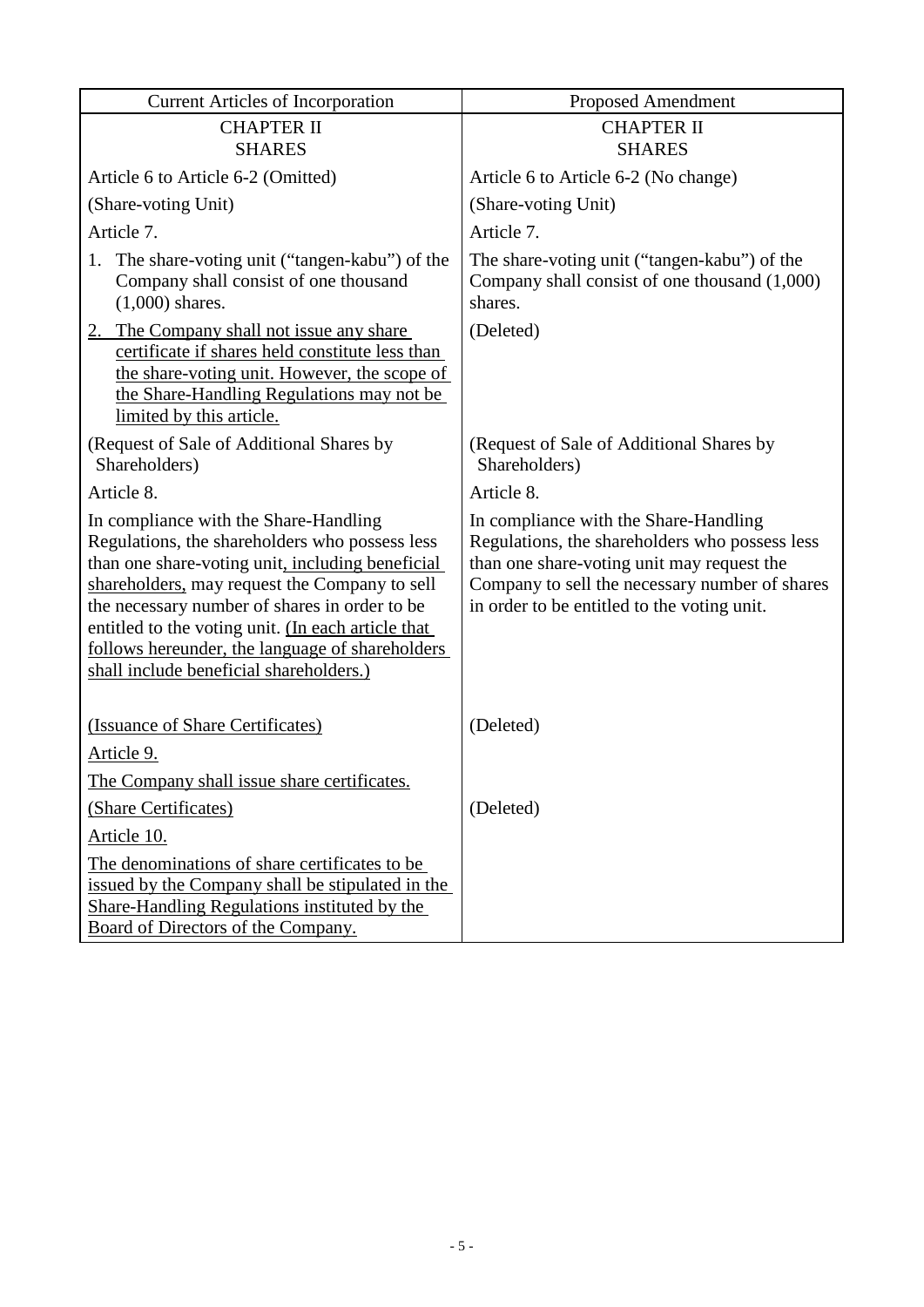| <b>Current Articles of Incorporation</b>                                                                                                                                                                                                                                                                                                                                                                                                                                                                                                                                                                                                                                                                                                                                                                                                                                                          | <b>Proposed Amendment</b>                                                                                                                                                                                                                                                                                                                                                                                                                                                                                                                                                                                                                                                 |  |  |
|---------------------------------------------------------------------------------------------------------------------------------------------------------------------------------------------------------------------------------------------------------------------------------------------------------------------------------------------------------------------------------------------------------------------------------------------------------------------------------------------------------------------------------------------------------------------------------------------------------------------------------------------------------------------------------------------------------------------------------------------------------------------------------------------------------------------------------------------------------------------------------------------------|---------------------------------------------------------------------------------------------------------------------------------------------------------------------------------------------------------------------------------------------------------------------------------------------------------------------------------------------------------------------------------------------------------------------------------------------------------------------------------------------------------------------------------------------------------------------------------------------------------------------------------------------------------------------------|--|--|
| (Share-Handling Regulations)                                                                                                                                                                                                                                                                                                                                                                                                                                                                                                                                                                                                                                                                                                                                                                                                                                                                      | (Share-Handling Regulations)                                                                                                                                                                                                                                                                                                                                                                                                                                                                                                                                                                                                                                              |  |  |
| Article 11.                                                                                                                                                                                                                                                                                                                                                                                                                                                                                                                                                                                                                                                                                                                                                                                                                                                                                       | Article 9.                                                                                                                                                                                                                                                                                                                                                                                                                                                                                                                                                                                                                                                                |  |  |
| The registration of transfer of shares, the<br>purchase and sale of shares constituting less than<br>one share-voting unit including the purchase of<br>additional shares by existent shareholders, entry<br>and recording into the Register of Rights to<br>subscribe for new shares, other procedures<br>relating to shares of the Company as well as fees<br>and procedures pertaining to the exercise of<br>shareholders' voting rights, etc. shall be<br>governed by the Share-Handling Regulations<br>instituted by the Board of Directors in addition<br>to the relevant laws and ordinances as well as<br>these Articles of Incorporation.                                                                                                                                                                                                                                                | The recording into the Register of Shareholders<br>of shares, the purchase and sale of shares<br>constituting less than one share-voting unit<br>including the purchase of additional shares by<br>existent shareholders, entry and recording into<br>the Register of Rights to subscribe for new<br>shares, other procedures relating to shares of the<br>Company as well as fees and procedures<br>pertaining to the exercise of shareholders' voting<br>rights, etc. shall be governed by the Share-<br>Handling Regulations instituted by the Board of<br>Directors in addition to the relevant laws and<br>ordinances as well as these Articles of<br>Incorporation. |  |  |
| (Agent to Manage Shareholders Registry)                                                                                                                                                                                                                                                                                                                                                                                                                                                                                                                                                                                                                                                                                                                                                                                                                                                           | (Agent to Manage Shareholders Registry)                                                                                                                                                                                                                                                                                                                                                                                                                                                                                                                                                                                                                                   |  |  |
| Article 12.                                                                                                                                                                                                                                                                                                                                                                                                                                                                                                                                                                                                                                                                                                                                                                                                                                                                                       | Article 10.                                                                                                                                                                                                                                                                                                                                                                                                                                                                                                                                                                                                                                                               |  |  |
| The Company shall have an Agent to<br>1.<br><b>Manage Shareholders</b>                                                                                                                                                                                                                                                                                                                                                                                                                                                                                                                                                                                                                                                                                                                                                                                                                            | The Company shall have an Agent to<br>1.<br><b>Manage Shareholders</b>                                                                                                                                                                                                                                                                                                                                                                                                                                                                                                                                                                                                    |  |  |
| The Agent to Manage Shareholders Registry<br>2.<br>and its place of business shall be determined<br>by a resolution of the Board of Directors and<br>public notice shall be given thereof.                                                                                                                                                                                                                                                                                                                                                                                                                                                                                                                                                                                                                                                                                                        | The Agent to Manage Shareholders Registry<br>2.<br>and its place of business shall be determined<br>by a resolution of the Board of Directors and<br>public notice shall be given thereof.                                                                                                                                                                                                                                                                                                                                                                                                                                                                                |  |  |
| The Agent to Manage Shareholders Registry<br>3.<br>shall always maintain in its place of<br>business: Register of Shareholders, the<br>Register of Rights to subscribe for new<br>shares and the Register of Lost Shares of<br>Company Stock.<br>The Agent to Manage Shareholders Registry<br>shall be in charge of the registration of<br>transfer of shares, the administration of the<br>Register of Rights to subscribe for new<br>shares, the registration of the right of pledge<br>and any indications of trusts or deletion of<br>the same, non-possession of stock<br>certificates, issuance of stock certificates,<br>procedures of registration of lost shares of<br>company stock, purchase and sale of shares<br>less than one share-voting unit and other<br>matters relating to shares of the Company's<br>stock, and the Company itself shall not be<br>involved in such matters. | The Agent to Manage Shareholders Registry<br>3.<br>shall be in charge of the preparation and<br>retention of the Register of Shareholders and<br>the Register of Rights to subscribe for new<br>shares, other matters relating to the Register<br>of Shareholders and the Register of Rights to<br>subscribe for new shares, and other matters<br>relating to shares of the Company's stock,<br>and the Company itself shall not be involved<br>in such matters.                                                                                                                                                                                                          |  |  |
| Chapter III<br>SHAREHOLDERS' MEETING                                                                                                                                                                                                                                                                                                                                                                                                                                                                                                                                                                                                                                                                                                                                                                                                                                                              | Chapter III<br>SHAREHOLDERS' MEETING                                                                                                                                                                                                                                                                                                                                                                                                                                                                                                                                                                                                                                      |  |  |
| Article 13. to Article 20. (Omitted)                                                                                                                                                                                                                                                                                                                                                                                                                                                                                                                                                                                                                                                                                                                                                                                                                                                              | Article 11. to Article 18. (No change)                                                                                                                                                                                                                                                                                                                                                                                                                                                                                                                                                                                                                                    |  |  |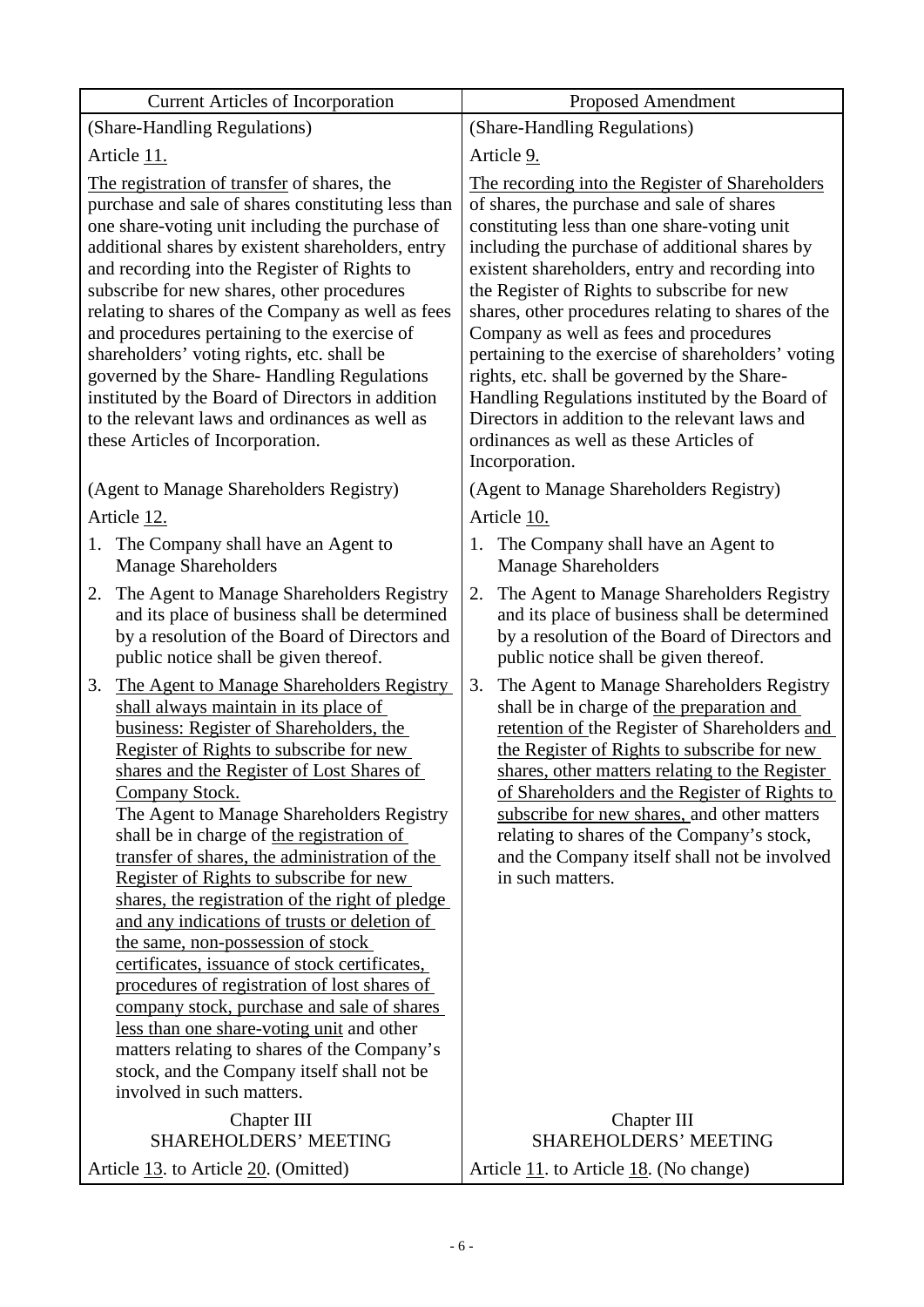| <b>Current Articles of Incorporation</b>                                                                                                                                                   | <b>Proposed Amendment</b>                                                                                                                                                                                                                                                                                                                                                                                                                                             |
|--------------------------------------------------------------------------------------------------------------------------------------------------------------------------------------------|-----------------------------------------------------------------------------------------------------------------------------------------------------------------------------------------------------------------------------------------------------------------------------------------------------------------------------------------------------------------------------------------------------------------------------------------------------------------------|
| <b>CHAPTER IV</b><br>DIRECTORS, BOARD OF DIRECTORS AND<br><b>COUNSELLORS</b>                                                                                                               | <b>CHAPTER IV</b><br>DIRECTORS, BOARD OF DIRECTORS AND<br><b>COUNSELLORS</b>                                                                                                                                                                                                                                                                                                                                                                                          |
| Article 21. (Omitted)                                                                                                                                                                      | Article 19. (No change)                                                                                                                                                                                                                                                                                                                                                                                                                                               |
| (Term of Office)                                                                                                                                                                           | (Term of Office)                                                                                                                                                                                                                                                                                                                                                                                                                                                      |
| Article 22.                                                                                                                                                                                | Article 20.                                                                                                                                                                                                                                                                                                                                                                                                                                                           |
| The term of office of each Director shall expire<br>at the close of the Annual Shareholders' Meeting<br>for the last business year that ends within two<br>(2) years after their election. | The term of office of each Director shall expire<br>at the close of the Annual Shareholders' Meeting<br>for the last business year that ends within one $(1)$<br>year after their election.                                                                                                                                                                                                                                                                           |
| Article 23. to Article 30. (Omitted)                                                                                                                                                       | Article 21. to Article 28. (No change)                                                                                                                                                                                                                                                                                                                                                                                                                                |
| (New)                                                                                                                                                                                      | (Limited Liability Contract with Outside<br>Director)                                                                                                                                                                                                                                                                                                                                                                                                                 |
|                                                                                                                                                                                            | Article 29. The Company may conclude a<br>contract with an Outside Director to bear the<br>onus within the limit of the amount of ten<br>million $(10,000,000)$ yen or more specified in<br>advance or the amount specified by the law,<br>whichever is higher, for the relevant Outside<br>Director's liabilities specified in Article 423,<br>paragraph 1 of the Companies Act providing<br>there is no breach of good faith and no serious<br>negligence involved. |
| <b>CHAPTER V</b>                                                                                                                                                                           | <b>CHAPTER V</b>                                                                                                                                                                                                                                                                                                                                                                                                                                                      |
| CORPORATE AUDITORS AND BOARD OF<br><b>CORPORATE AUDITORS</b>                                                                                                                               | <b>CORPORATE AUDITORS AND BOARD OF</b><br><b>CORPORATE AUDITORS</b>                                                                                                                                                                                                                                                                                                                                                                                                   |
| Article 31. to Article 40. (Omitted)                                                                                                                                                       | Article 30. to Article 39. (No change)                                                                                                                                                                                                                                                                                                                                                                                                                                |
| <b>CHAPTER VI</b><br><b>ACCOUNTING AUDITORS</b>                                                                                                                                            | <b>CHAPTER VI</b><br><b>ACCOUNTING AUDITORS</b>                                                                                                                                                                                                                                                                                                                                                                                                                       |
| Article 41. to Article 42. (Omitted)                                                                                                                                                       | Article 40. to Article 41. (No change)                                                                                                                                                                                                                                                                                                                                                                                                                                |
| <b>CHAPTER VII</b><br><b>ACCOUNTS</b>                                                                                                                                                      | <b>CHAPTER VII</b><br><b>ACCOUNTS</b>                                                                                                                                                                                                                                                                                                                                                                                                                                 |
| Article 43. to Article 46. (Omitted)                                                                                                                                                       | Article 42. to Article 45. (No change)                                                                                                                                                                                                                                                                                                                                                                                                                                |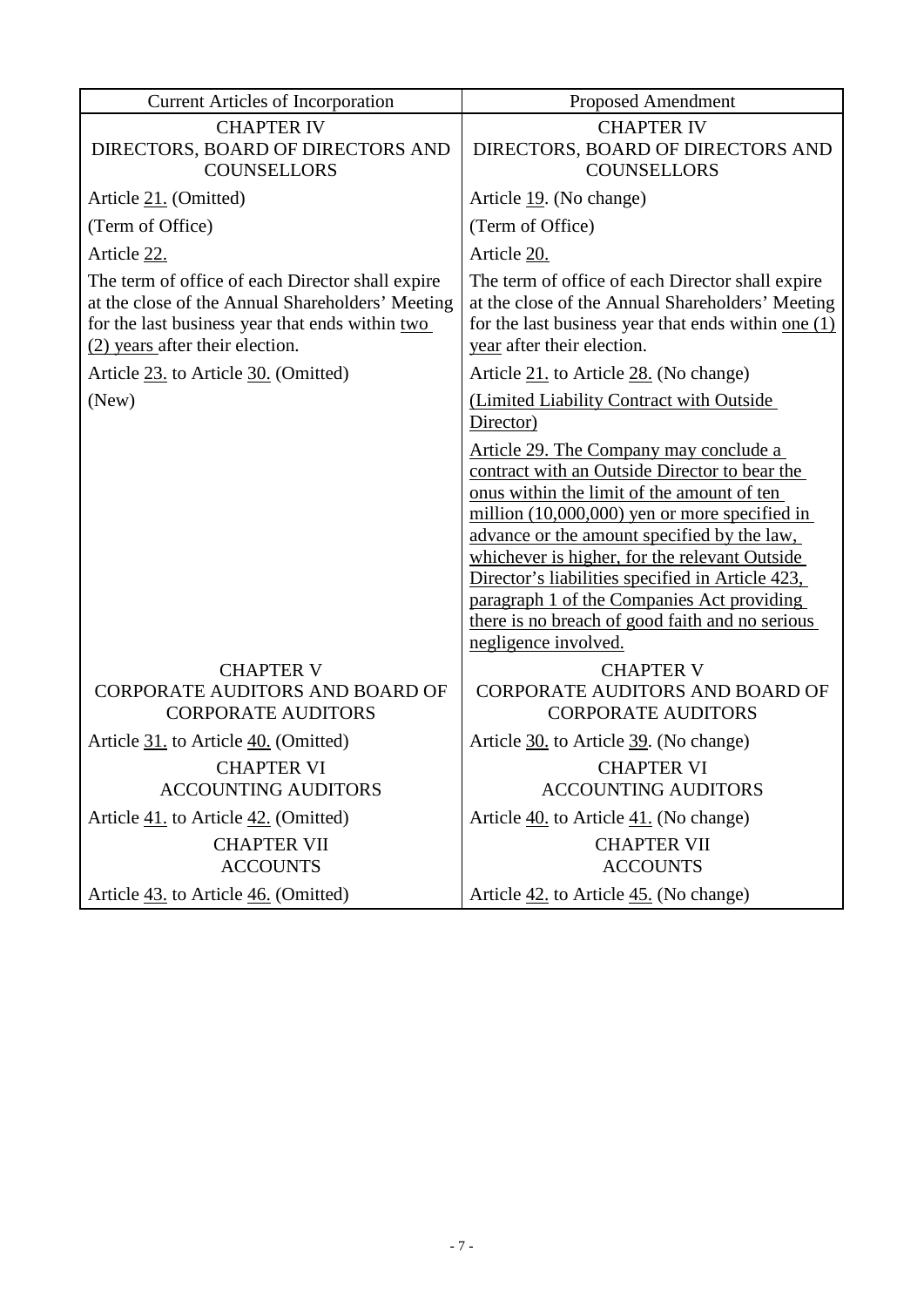| <b>Current Articles of Incorporation</b> | <b>Proposed Amendment</b>                                                                                                                                                                                                                                                                                 |
|------------------------------------------|-----------------------------------------------------------------------------------------------------------------------------------------------------------------------------------------------------------------------------------------------------------------------------------------------------------|
| (New)                                    | <b>Supplementary Provisions</b>                                                                                                                                                                                                                                                                           |
|                                          | <b>Article 1. The Agent to Manage Shareholders</b><br>Registry shall be in charge of the preparation,<br>retention of the Register of Lost Shares of<br>Company Stock, other matters relating to the<br>Register of Lost Shares of Company Stock, and<br>the Company itself shall not be involved in such |
| (New)                                    | matters.<br>Article 2. The preceding Article and this Article<br>shall remain valid until January 5, 2010, and<br>shall be deemed to have been deleted upon the<br>said date.                                                                                                                             |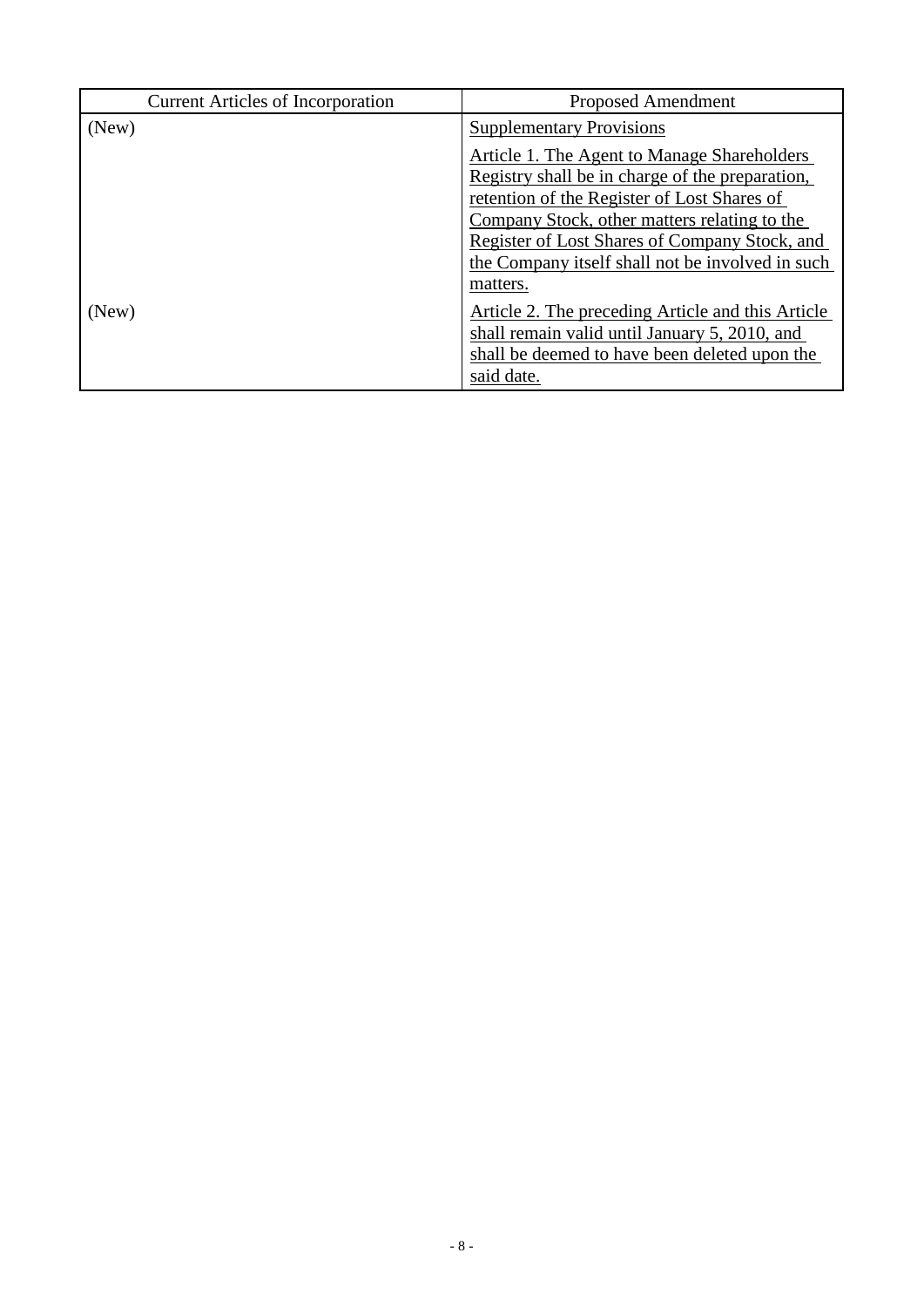# **Proposition 2:** *Election of fifteen (15) Directors*

At the end of this Annual Shareholders' Meeting, the terms of office for six (6) Directors, Hiroyuki Maekawa, Tetsuo Shiota, Katsue Yoshida, Kozo Eguchi, Takashi Saeki and Takashi Torizumi will expire, and Eiichi Suzuki, Yoichi Hasegawa and Norio Tsutsumi will resign. In the case that the Proposition 1 will be approved and resolved, the term of office of each Director will change from two (2) years to one (1) year. In accordance with the change, at the end of this Annual Shareholders' Meeting, the terms of office for three (3) Directors who were elected at the 140th Annual Shareholders' Meeting on June 25, 2008, Toshio Shimizu, Toshinori Morita and Keisuke Yoshida will expire.

It is requested that fifteen (15) Directors be elected at this meeting. The candidates are:

| No.            | Name<br>(Date of birth)                    | Career summaries, position and areas of responsibility in the Company,<br>and representation of other corporations |                                                                                              | Number of the<br>Company's<br>shares held |
|----------------|--------------------------------------------|--------------------------------------------------------------------------------------------------------------------|----------------------------------------------------------------------------------------------|-------------------------------------------|
|                |                                            | April, 1971                                                                                                        | Joined the Company                                                                           |                                           |
|                |                                            | June, 1999                                                                                                         | Director, General Manager of<br><b>Consolidated Management Promoting</b><br>Division         |                                           |
|                |                                            | June, 2000                                                                                                         | <b>Managing Director</b>                                                                     |                                           |
| 1              | Hiroyuki Maekawa<br>(August 2, 1947)       | June, 2002                                                                                                         | Representative Director, Senior<br><b>Managing Director</b>                                  | 163,000<br>shares                         |
|                |                                            | April, 2005                                                                                                        | Representative Director, President                                                           |                                           |
|                |                                            | June, 2006                                                                                                         | Representative Director, President &<br>CEO (Current)                                        |                                           |
|                |                                            |                                                                                                                    | (Representation for other companies :<br>President, The Japanese Shipowners'<br>Association) |                                           |
|                |                                            | April, 1971                                                                                                        | Joined the Company                                                                           |                                           |
|                | <b>Toshio Shimizu</b><br>(January 6, 1947) | July, 2000                                                                                                         | <b>General Manager of Containerships</b><br><b>Business Department</b>                       |                                           |
|                |                                            | April, 2001                                                                                                        | <b>General Manager of Containerships</b><br><b>Business Group</b>                            |                                           |
|                |                                            | June, 2002                                                                                                         | Director                                                                                     |                                           |
| $\overline{2}$ |                                            | June, 2004                                                                                                         | <b>Managing Director</b>                                                                     | 52,000                                    |
|                |                                            | April, 2005                                                                                                        | Representative Director, Senior<br><b>Managing Director</b>                                  | shares                                    |
|                |                                            | June, 2006                                                                                                         | Representative Director, Senior<br><b>Executive Officer</b>                                  |                                           |
|                |                                            | April, 2009                                                                                                        | Representative Director, Vice<br>President, in charge of Assistant to<br>President (Current) |                                           |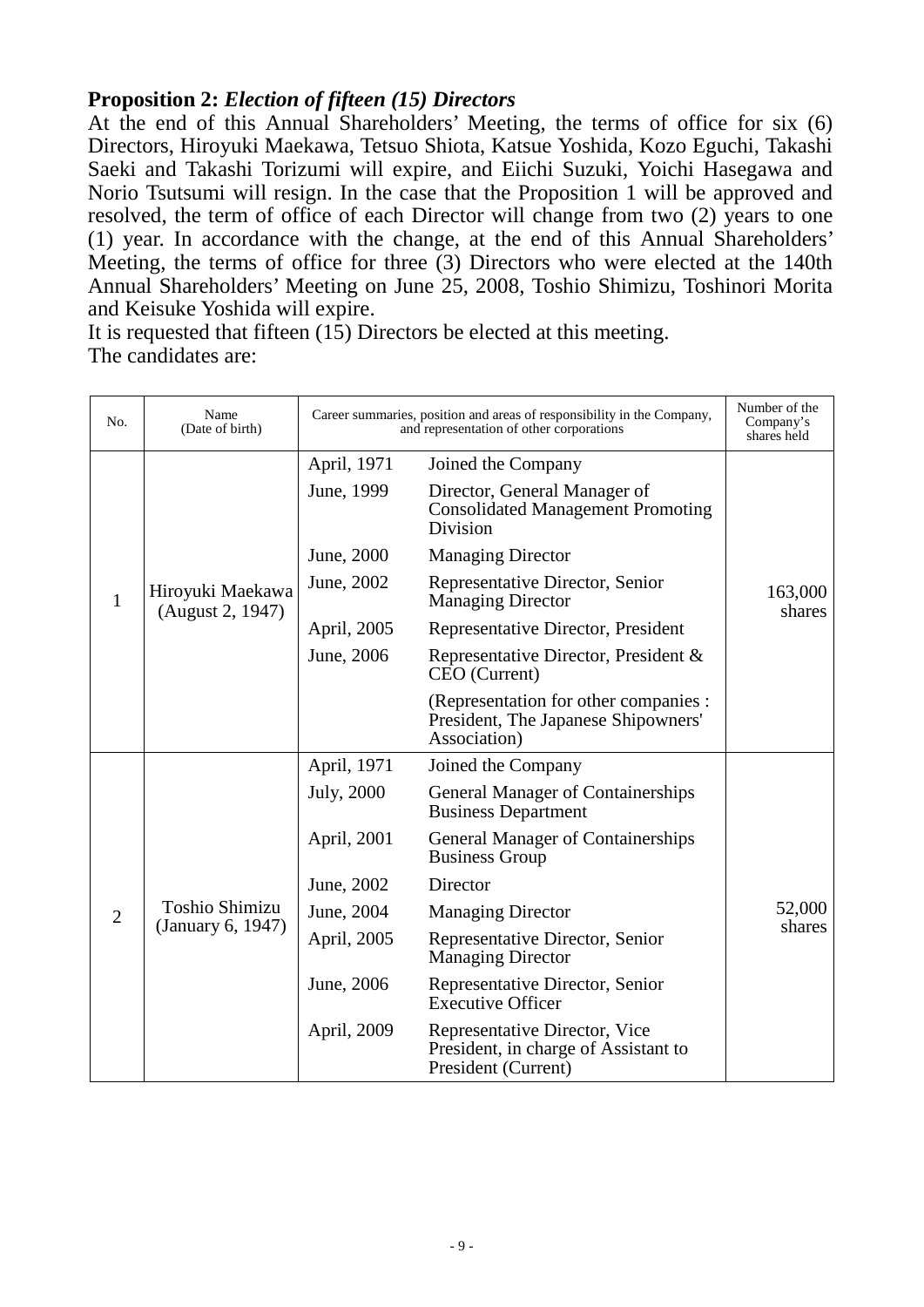| No.            | Name<br>(Date of birth)                         |                   | Career summaries, position and areas of responsibility in the Company,<br>and representation of other corporations                                                                         | Number of the<br>Company's<br>shares held |
|----------------|-------------------------------------------------|-------------------|--------------------------------------------------------------------------------------------------------------------------------------------------------------------------------------------|-------------------------------------------|
|                | Toshinori Morita<br>(September 13,              | April, 1973       | Joined the Company                                                                                                                                                                         |                                           |
|                |                                                 | January, 2001     | General Manager of Car Carrier Group<br>No.2 of Car Carrier Department                                                                                                                     |                                           |
|                |                                                 | April, 2001       | General Manager of Car Carrier Group<br>No. 2                                                                                                                                              |                                           |
| 3              |                                                 | December,<br>2001 | General Manager of Car Carrier<br><b>Business Planning and Coordination</b><br>Group, General Manager of Car Carrier<br><b>Business Second Group</b>                                       | 53,000                                    |
|                | 1949)                                           | June, 2002        | Director                                                                                                                                                                                   | shares                                    |
|                |                                                 | June, 2004        | <b>Managing Director</b>                                                                                                                                                                   |                                           |
|                |                                                 | June, 2006        | Director, Managing Executive Officer                                                                                                                                                       |                                           |
|                |                                                 | April, 2009       | Representative Director, Senior<br>Executive Officer, Control of General<br>Affairs, Legal, Accounting, Technical<br>sector, in charge of Human Resources,<br>Information System (Current) |                                           |
|                |                                                 | April, 1972       | Joined the Company                                                                                                                                                                         |                                           |
|                | Eiichi Murakami<br>(January 24, 1949)           | July, 2001        | General Manager of Nagoya Branch                                                                                                                                                           |                                           |
| $\overline{4}$ |                                                 | June, 2006        | Managing Executive Officer                                                                                                                                                                 | 14,000<br>shares                          |
|                |                                                 | April, 2009       | Senior Executive Officer, Control of<br>Car Carrier Sector (Current)                                                                                                                       |                                           |
|                | Yoshikazu<br>Minagawa<br>(November 12,<br>1949) | April, 1974       | Joined the Company                                                                                                                                                                         |                                           |
|                |                                                 | July, 2000        | General Manager of Finance<br>Department                                                                                                                                                   |                                           |
|                |                                                 | April, 2001       | General Manager of Finance Group                                                                                                                                                           |                                           |
|                |                                                 | July, 2001        | <b>General Manager of Corporate</b><br><b>Planning Group</b>                                                                                                                               |                                           |
|                |                                                 | April, 2003       | Managing Director of "K"LINE<br>(HONG KONG) LIMITED<br>(Transferred)                                                                                                                       |                                           |
| 5              |                                                 | June, 2005        | Director of the Company cum,<br>Managing Director of "K"LINE<br>(HONG KONG) LIMITED<br>(Transferred)                                                                                       | 23,000<br>shares                          |
|                |                                                 | June, 2006        | Executive Officer of the Company<br>cum, Managing Director of "K"LINE<br>(HONG KONG) LIMITED<br>(Transferred)                                                                              |                                           |
|                |                                                 | April, 2007       | <b>Managing Executive Officer</b>                                                                                                                                                          |                                           |
|                |                                                 | April, 2009       | Senior Executive Officer, Control of<br><b>Energy Resources Transportation</b><br>Sector, in charge of Heavy Lifter<br>Business, New Business Planning and<br>Development (Current)        |                                           |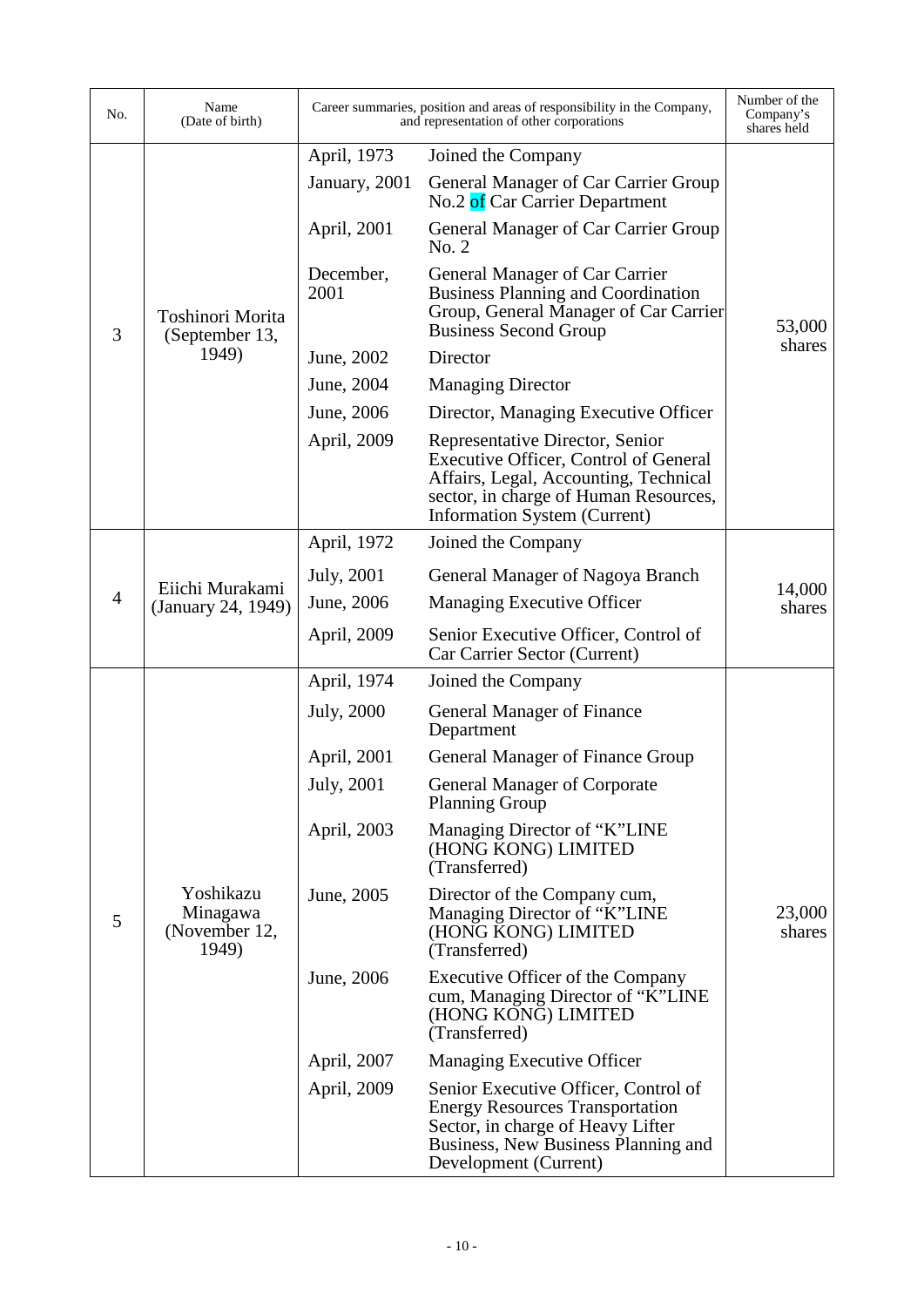| No.            | Name<br>(Date of birth)            | Career summaries, position and areas of responsibility in the Company,<br>and representation of other corporations |                                                                                                                                           | Number of the<br>Company's<br>shares held |
|----------------|------------------------------------|--------------------------------------------------------------------------------------------------------------------|-------------------------------------------------------------------------------------------------------------------------------------------|-------------------------------------------|
|                |                                    | April, 1974                                                                                                        | Joined the Company                                                                                                                        |                                           |
| 6              | Jiro Asakura<br>(July 31, 1950)    | July, 2000                                                                                                         | General Manager of Bulk Carrier<br>Department, Coal & Iron Ore Carrier<br>Group                                                           |                                           |
|                |                                    | April, 2001                                                                                                        | General Manager of Coal & Iron Ore<br><b>Carrier Group</b>                                                                                |                                           |
|                |                                    | June, 2005                                                                                                         | Director, General Manager of Coal &<br>Iron Ore Carrier Group                                                                             | 32,000<br>shares                          |
|                |                                    | June, 2006                                                                                                         | Executive Officer, General Manager of<br>Coal & Iron Ore Carrier Group                                                                    |                                           |
|                |                                    | April, 2007                                                                                                        | <b>Managing Executive Officer</b>                                                                                                         |                                           |
|                |                                    | April, 2009                                                                                                        | Senior Executive Officer, Control of<br>Drybulk Sector, in charge of Coal and<br>Iron Ore Carrier Business, Drybulk<br>planning (Current) |                                           |
|                | Takashi Saeki<br>(August 28, 1950) | April, 1974                                                                                                        | Joined the Company                                                                                                                        |                                           |
|                |                                    | July, 2002                                                                                                         | <b>General Manager of Containerships</b><br><b>Business Group</b>                                                                         |                                           |
|                |                                    | July, 2004                                                                                                         | <b>General Manager of Corporate</b><br><b>Planning Group</b>                                                                              |                                           |
| $\overline{7}$ |                                    | June, 2005                                                                                                         | Director                                                                                                                                  | 28,100                                    |
|                |                                    | June, 2006                                                                                                         | Director, Executive Officer                                                                                                               | shares                                    |
|                |                                    | April, 2007                                                                                                        | Director, Managing Executive Officer                                                                                                      |                                           |
|                |                                    | April, 2009                                                                                                        | Representative Director, Senior<br>Executive Officer, Control of Finance,<br>Corporate Planning, In charge of IR $\&$<br>PR (Current)     |                                           |
|                |                                    | April, 1975                                                                                                        | Joined the Company                                                                                                                        |                                           |
| 8              |                                    | July, 2004                                                                                                         | <b>General Manager of Containerships</b><br><b>Business Group</b>                                                                         |                                           |
|                | Eizo Murakami                      | June, 2005                                                                                                         | Director, General Manager of<br><b>Containerships Business Group</b>                                                                      | 52,000                                    |
|                | (February 23, 1953)                | June, 2006                                                                                                         | <b>Executive Officer</b>                                                                                                                  | shares                                    |
|                |                                    | June, 2007                                                                                                         | <b>Managing Executive Officer</b>                                                                                                         |                                           |
|                |                                    | April, 2009                                                                                                        | Senior Executive Officer, Control of<br>Container Business, In charge of Port<br><b>Business (Current)</b>                                |                                           |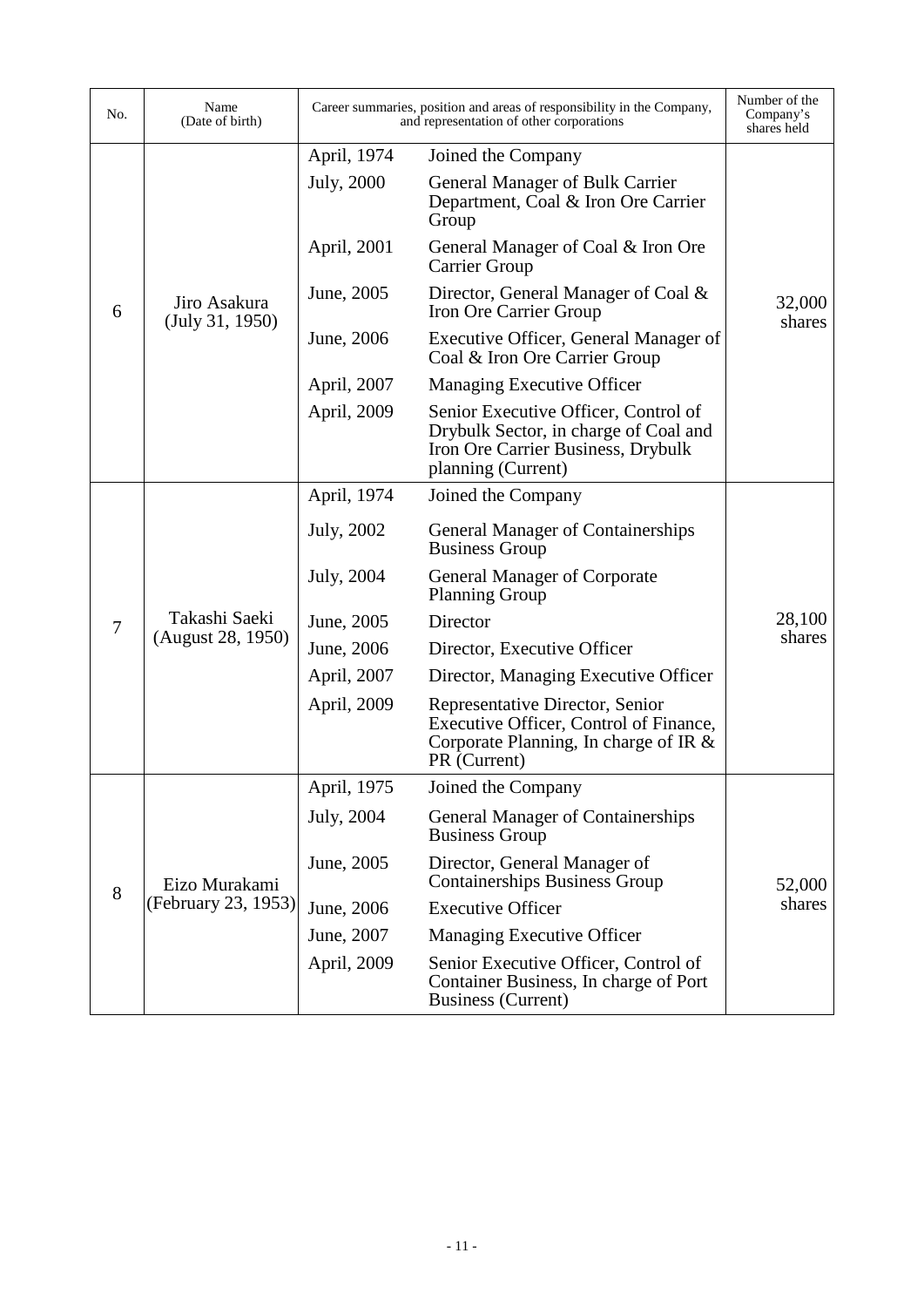| No. | Name<br>(Date of birth)                |               | Career summaries, position and areas of responsibility in the Company,<br>and representation of other corporations                                       | Number of the<br>Company's<br>shares held |
|-----|----------------------------------------|---------------|----------------------------------------------------------------------------------------------------------------------------------------------------------|-------------------------------------------|
|     |                                        | April, 1974   | Joined the Company                                                                                                                                       |                                           |
|     | Keisuke Yoshida<br>(November 11,       | July, 2001    | General Manager of Finance Group                                                                                                                         |                                           |
| 9   |                                        | June, 2006    | Director, Executive Officer                                                                                                                              | 9,000<br>shares                           |
|     | 1951)                                  | April, 2009   | Director, Managing Executive Officer,<br>In charge of Finance (Current)                                                                                  |                                           |
|     |                                        | October, 1974 | Joined the Company                                                                                                                                       |                                           |
|     |                                        | October, 1995 | Captain                                                                                                                                                  |                                           |
|     |                                        | April, 2001   | <b>General Manager of Marine Technical</b><br>Group                                                                                                      |                                           |
| 10  | Masami Sasaki<br>(April 22, 1951)      | January, 2003 | General Manager of Marine Human<br><b>Resources Group</b>                                                                                                | 26,000<br>shares                          |
|     |                                        | July, 2004    | General Manager of Marine Safety<br><b>Administration Group</b>                                                                                          |                                           |
|     |                                        | April, 2007   | <b>Executive Officer (Current)</b>                                                                                                                       |                                           |
|     |                                        | April, 2009   | Managing Executive Officer, In charge<br>of Marine Sector (Current)                                                                                      |                                           |
|     | Takashi Torizumi<br>(July 8, 1951)     | April, 1975   | Joined the Company                                                                                                                                       |                                           |
|     |                                        | July, 2001    | General Manager of Accounting Group                                                                                                                      |                                           |
|     |                                        | April, 2007   | Executive Officer, General Manager of<br><b>Accounting Group</b>                                                                                         | 25,000                                    |
| 11  |                                        | June, 2007    | Director, Executive Officer,                                                                                                                             | shares                                    |
|     |                                        | April, 2009   | Director, Managing Executive Officer,<br>In charge of Accounting, General<br>Affairs, Legal, CSR & Compliance,<br>assistance to Internal Audit (Current) |                                           |
|     |                                        | October, 1975 | Joined the Company                                                                                                                                       |                                           |
| 12  |                                        | April.1996    | <b>Chief Engineer</b>                                                                                                                                    |                                           |
|     | Kenjiro Takenaga<br>(November 1, 1952) | April.2003    | General Manager of Ship Planning<br>Group                                                                                                                | 9,000                                     |
|     |                                        | July.2008     | <b>General Manager of Environment</b><br><b>Management Division</b>                                                                                      | shares                                    |
|     |                                        | April, 2009   | Executive Officer, In charge of Ship<br>Planning, Environment (Current)                                                                                  |                                           |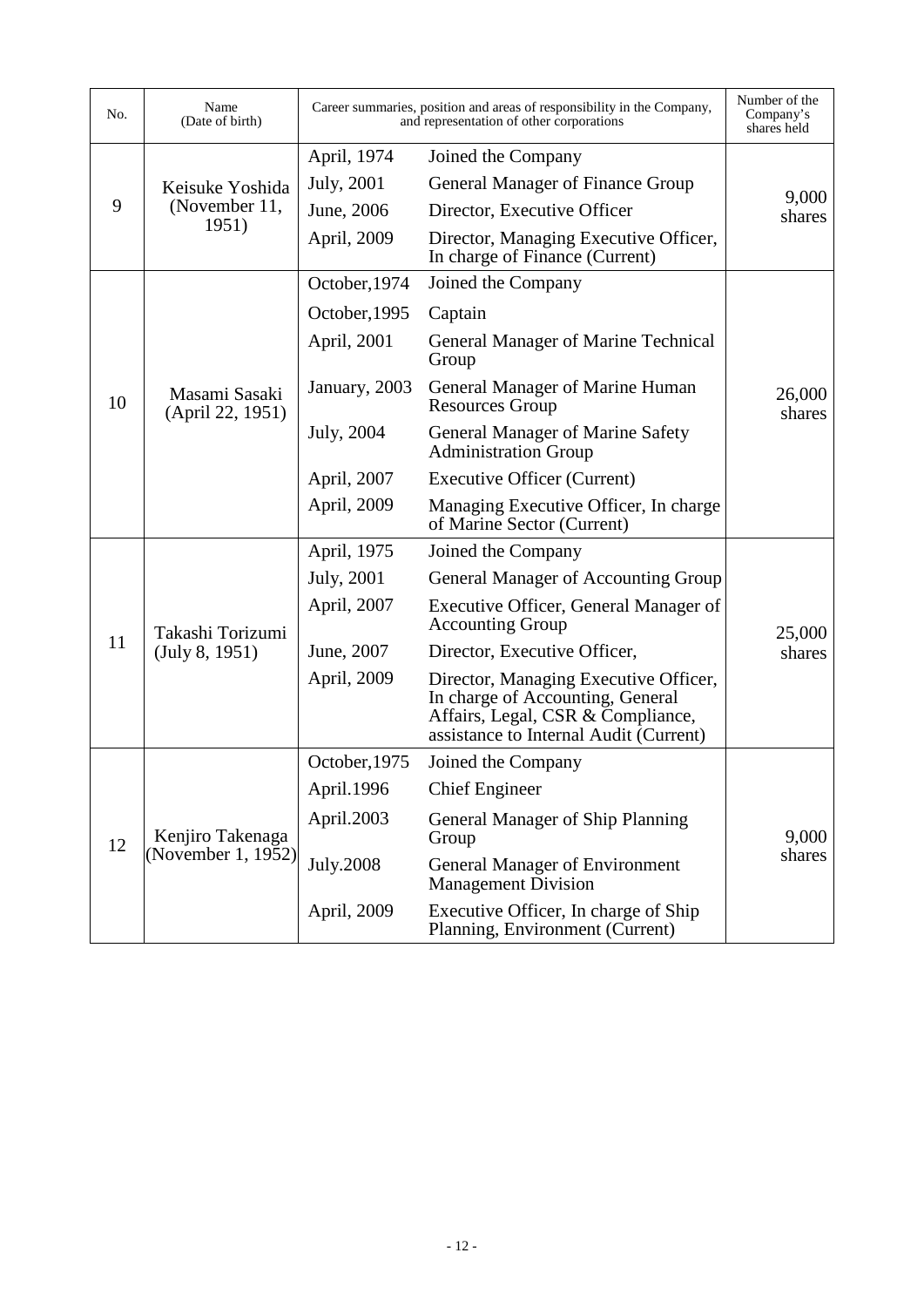| No. | Name<br>(Date of birth)                          | Career summaries, position and areas of responsibility in the Company,<br>and representation of other corporations |                                                                                         | Number of the<br>Company's<br>shares held |
|-----|--------------------------------------------------|--------------------------------------------------------------------------------------------------------------------|-----------------------------------------------------------------------------------------|-------------------------------------------|
|     |                                                  | April.1981                                                                                                         | Joined the Company                                                                      |                                           |
| 13  | Tsuyoshi Yamauchi<br>(August 15, 1957)           | June.2006                                                                                                          | General Manager of Corporate<br>Planning Group and CSR Division                         | 4,000                                     |
|     |                                                  | April.2009                                                                                                         | Executive Officer, In charge of<br>Corporate Planning, Logistics,<br>Research (Current) | shares                                    |
|     |                                                  | April, 1959                                                                                                        | Joined The Furukawa Electric Co., Ltd.                                                  |                                           |
|     |                                                  | March, 1968                                                                                                        | Chairman, THE FURUKAWA<br>RINGYO CO., LTD. (Current)                                    |                                           |
|     |                                                  | June, 1985                                                                                                         | Director,<br>The Furukawa Electric Co., Ltd.                                            |                                           |
|     |                                                  | June, 1989                                                                                                         | Managing Director,<br>The Furukawa Electric Co., Ltd.                                   |                                           |
|     | Junnosuke<br>Furukawa<br>(September 25,<br>1943) | June, 1991                                                                                                         | Senior Managing Director,<br>The Furukawa Electric Co., Ltd.                            |                                           |
|     |                                                  | June, 1994                                                                                                         | Vice-President, Director,<br>The Furukawa Electric Co., Ltd.                            |                                           |
|     |                                                  | June, 1995                                                                                                         | President, Director,<br>The Furukawa Electric Co., Ltd.                                 |                                           |
|     |                                                  | June, 1995                                                                                                         | Outside Director, FURUKAWA CO.,<br>LTD. (Current)                                       | 10,000                                    |
| 14  |                                                  | June, 2000                                                                                                         | <b>Outside Corporate Auditor, The</b><br>Yokohama Rubber Co., Ltd., (Current)           | shares                                    |
|     |                                                  | June, 2003                                                                                                         | Chairman, Chief Executive<br><b>Officer</b> , THE FURUKAWA<br>ELECTRIC CO., LTD.        |                                           |
|     |                                                  | July, 2003                                                                                                         | Outside Corporate Auditor, Asahi<br>Mutual Life Insurance Co., Ltd.,<br>(Current)       |                                           |
|     |                                                  | March, 2004                                                                                                        | Chairman, THE FURUKAWA<br>ELECTRIC CO., LTD.                                            |                                           |
|     |                                                  | June, 2004                                                                                                         | Director and Advisor, THE<br>FURUKAWA ELECTRIC CO., LTD.                                |                                           |
|     |                                                  | June, 2005                                                                                                         | <b>Outside Director, Internet Initiative</b><br>Japan Inc (Current)                     |                                           |
|     |                                                  | June, 2007                                                                                                         | Senior Advisor, The Furukawa Electric<br>Co., Ltd. (Current)                            |                                           |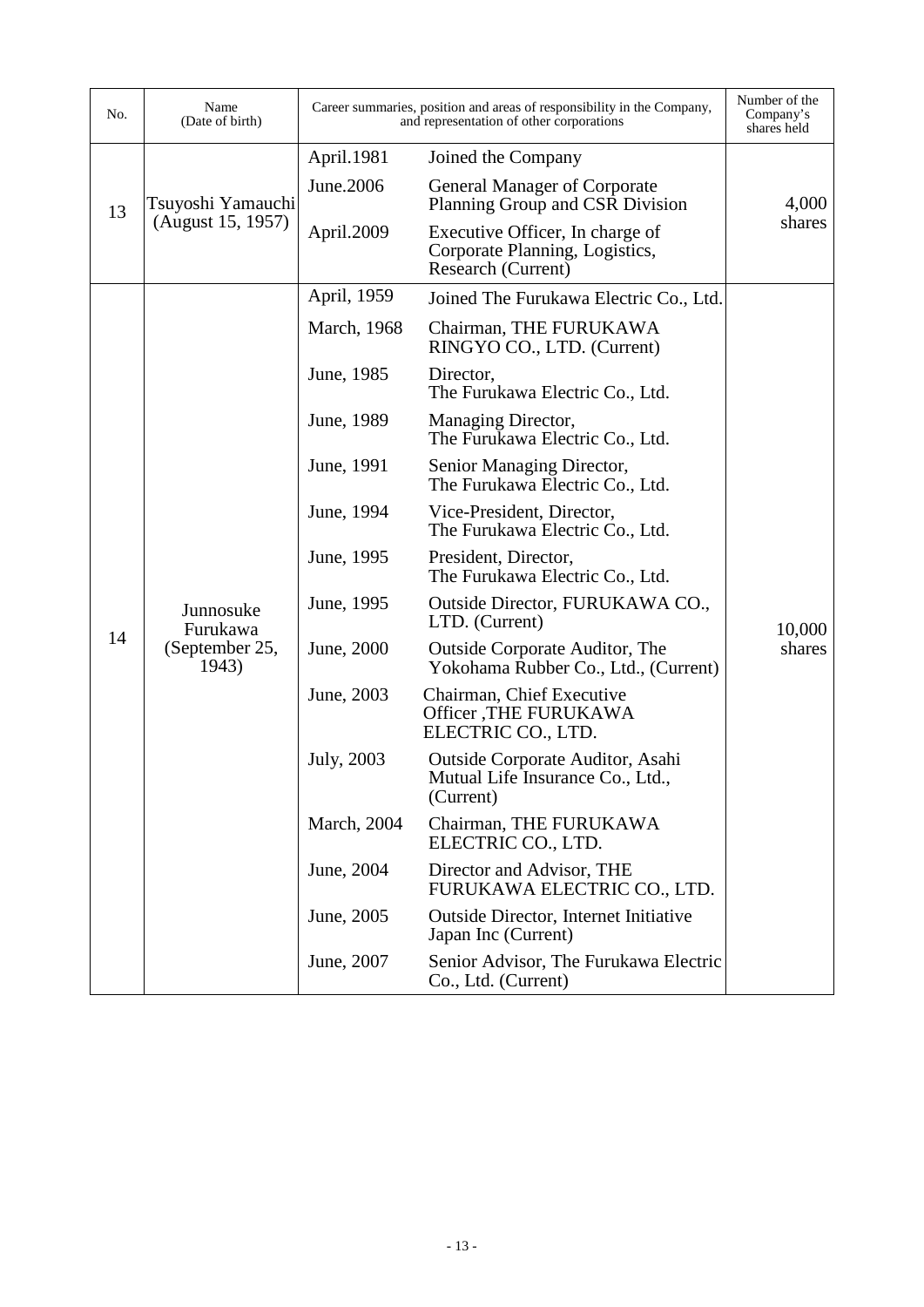| No. | Name<br>(Date of birth)                      | Career summaries, position and areas of responsibility in the Company,<br>and representation of other corporations |                                                                                                         | Number of the<br>Company's<br>shares held |
|-----|----------------------------------------------|--------------------------------------------------------------------------------------------------------------------|---------------------------------------------------------------------------------------------------------|-------------------------------------------|
| 15  |                                              | March, 1967                                                                                                        | Joined the Nippon Life Insurance<br>Company                                                             |                                           |
|     | Takashi Kobayashi<br>(September 25,<br>1943) | July, 1993                                                                                                         | Director and General Manager of<br><b>Related Business Department, Nippon</b><br>Life Insurance Company |                                           |
|     |                                              | June, 1994                                                                                                         | Senior Managing Director, SEIWA<br><b>REAL ESTATE CO., LTD</b>                                          |                                           |
|     |                                              | March, 1996                                                                                                        | Managing Director, Nippon Life<br><b>Insurance Company</b>                                              | shares                                    |
|     |                                              | July, 1999                                                                                                         | President, Nissay Information<br>Technology Co., Ltd                                                    |                                           |
|     |                                              | June, 2006                                                                                                         | Chairman, NLI Research Institute<br>(Current)                                                           |                                           |
|     |                                              | April, 2009                                                                                                        | Chairman, Nissay Information<br>Technology Co., Ltd. (Current)                                          |                                           |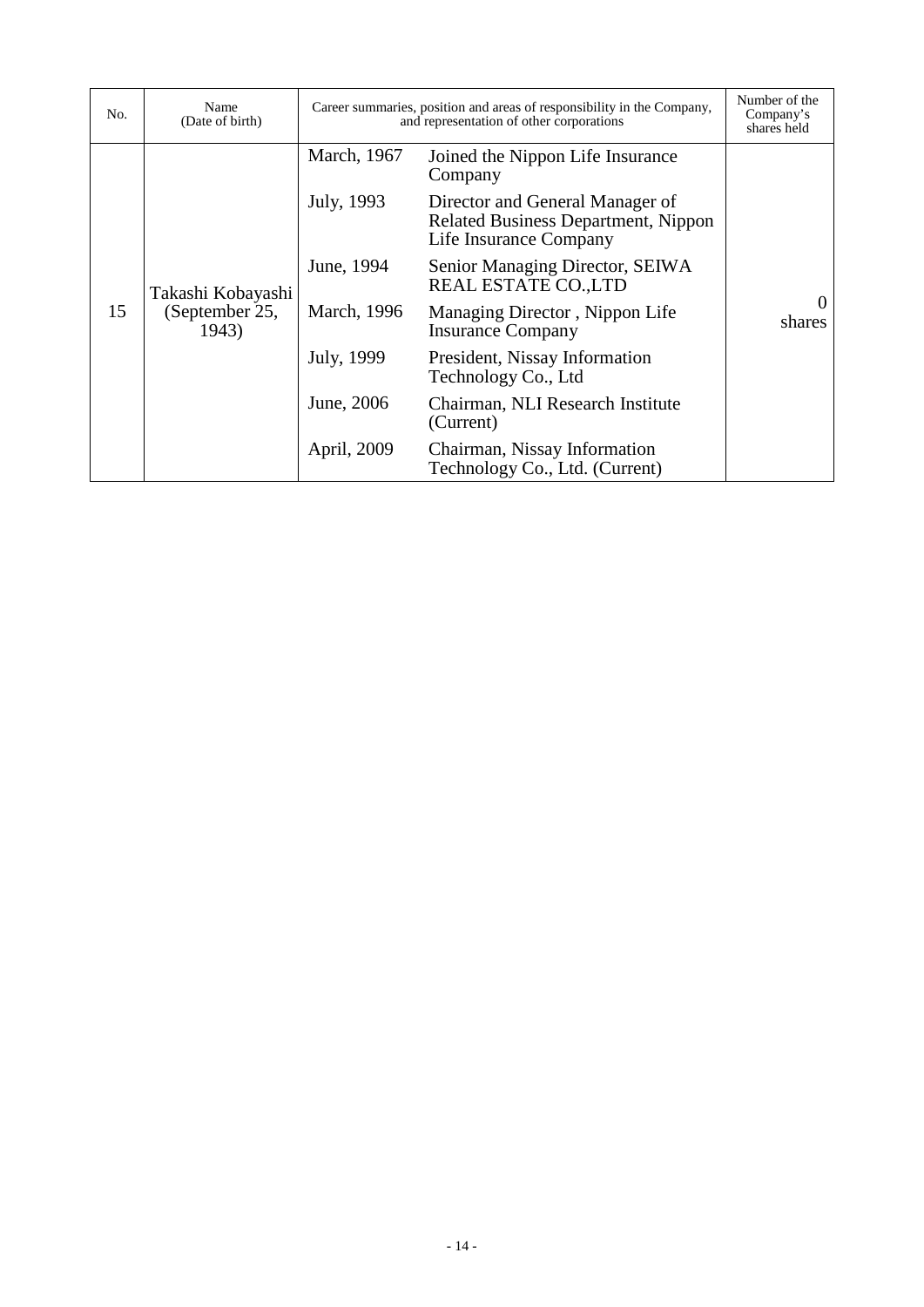- Notes: 1) None of the above directorship candidates has any special interests in the Company.
	- 2) Mr. Junnosuke Furukawa and Mr. Takashi Kobayashi are candidates for Outside Directors.
	- 3) The Company proposes the election of the candidate for Outside Director Mr. Junnosuke Furukawa, who has a strong character and a keen insight from his many years as a corporate manager, as well as the candidate for Outside Director Mr. Takashi Kobayashi, who has abundant knowledge and considerable experience from his many years as a corporate manager, so that their talents may be utilized for the management of the Company.
	- 4) The Furukawa Electric Co., Ltd., for which the candidate for Outside Director Mr. Junnosuke Furukawa served as Director, was found to have committed a violation of the Labor Standards Act in October 2005 (unpaid wages resulting from improper overtime work management; so-called "service overtime work"). That company immediately took preventive steps and investigated the actual conditions, paid the unpaid wages and disclosed the facts to the public. It was also prompted by incidences occurring at other companies to conduct a thorough, group-wide review for the status of implementation of performance tests, which are required by Japanese Industrial Standards (JIS), revealed that the company's Osaka office had been obtaining quality performance values in some of its copper/copper alloy plate/pipes using standards that differ from JIS. As a result, the company's JIS mark certificate was revoked in August 2008 (the company obtained the certificate again on April 9, 2009). Further, as of March 30, 2009, the Japan Fair Trade Commission issued a cease and desist order and a surcharge payment order against the company concluding that a violation of the Anti-Monopoly Law took place with respect to cross-linked highly foaming polyethylene sheets for the period until February 2007.

That company is working towards formulating preventive measures based on the facts and further strengthening its legal compliance system.

FURUKAWA CO., LTD., for which the candidate for Outside Director Mr. Junnosuke Furukawa served as Director, accepted in November 2005 the judgment of the Japan Fair Trade Commission that there was a violation of Article 3 of the Anti-Monopoly Law with respect to steel bridge superstructure construction ordered by the Ministry of Land, Infrastructure, Transport and Tourism and the Japan Highway Public Corporation. Also, in April 2008, the company accepted the judgment of the Japan Fair Trade Commission that there was a violation of Article 3 of the Anti-Monopoly Law with respect to sewerage pump facilities construction ordered by the Bureau of Sewerage of the Tokyo Metropolitan Government. Mr. Junnosuke Furukawa was completely unaware of such cases until the incident occurred. Moreover, routinely at meetings of the Board of Directors, in addition to providing advice and suggestions based on his long-standing managerial experience, he also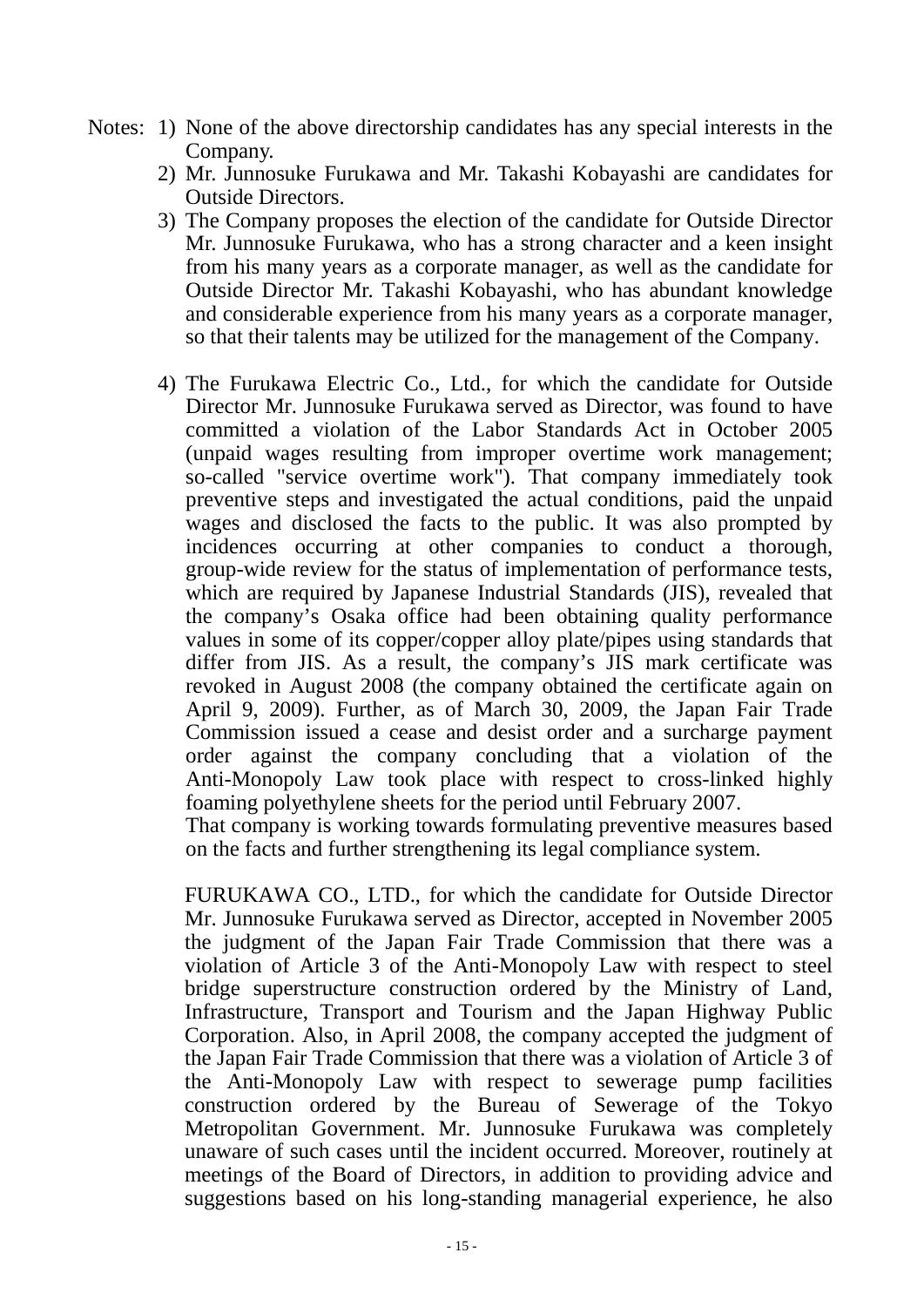roused awareness concerning compliance with laws and regulations. Furthermore, even after the incident occurred, he made efforts in ensuring managerial decisions remained as suitable and appropriate as ever.

The Yokohama Rubber Co., Ltd., for which the candidate for Outside Director Mr. Junnosuke Furukawa served as Outside Corporate Auditor, received a cease and desist order from the Japan Fair Trade Commission in December 2004 for violating the Anti-Monopoly Law with respect to its bidding on tires for aircraft to use in the Japan Defense Agency and tires and tubes for general purpose. Moreover, in 2006, the company's internal investigation revealed its involvement in a cartel related to the sale of marine hoses. The company then reported the investigation results to the Japan Fair Trade Commission and applied for immunity from surcharge payment. After the occurrence of the incident, the company organized the Compliance Committee and Corporate Compliance Committee in order to enforce activities to prevent similar incidents from occurring in the future. Mr. Furukawa reviewed the activities of the Compliance Committee during the meetings of the Board of Auditors and emphasized the importance of compliance with laws and regulations in order to prevent reoccurrence of similar incidents.

With respect to Asahi Mutual Life Insurance Co., for which the candidate for Outside Director Mr. Junnosuke Furukawa served as Outside Corporate Auditor, inappropriate non-payment of insurance claims were found as a result of reexamination of the insurance claims and benefits that were made over the past five years from 2001 to 2005. As a result, on July 3, 2008, the Financial Services Agency issued an administrative penalty (order for business improvement) to the company for its insurance claims payment control structure pursuant to the provisions of Article 132, Paragraph 1 of the Insurance Business Act. Although Mr. Furukawa was not involved in any of such cases, he expressed his views on preventive measures after such cases were found and performed his duties.

5) The Company may respectively conclude a liability limitation contract with Mr. Junnosuke Furukawa and Mr. Takashi Kobayashi pursuant to Article 427, Paragraph 1 of the Companies Act on the condition that Proposition 2 shall be approved as proposed originally. An overview of the contract is as follows.

Pursuant to the provisions of Article 427, Paragraph 1 of the Companies Act, when acting in good faith and in the absence of any serious negligence, Outside Director may bear liability of 10,000,000 yen or the minimum liability amount stipulated in Article 425, Paragraph 1 of the Companies Act, whichever is higher, for the liabilities stipulated in Article 423, Paragraph 1 of the Companies Act.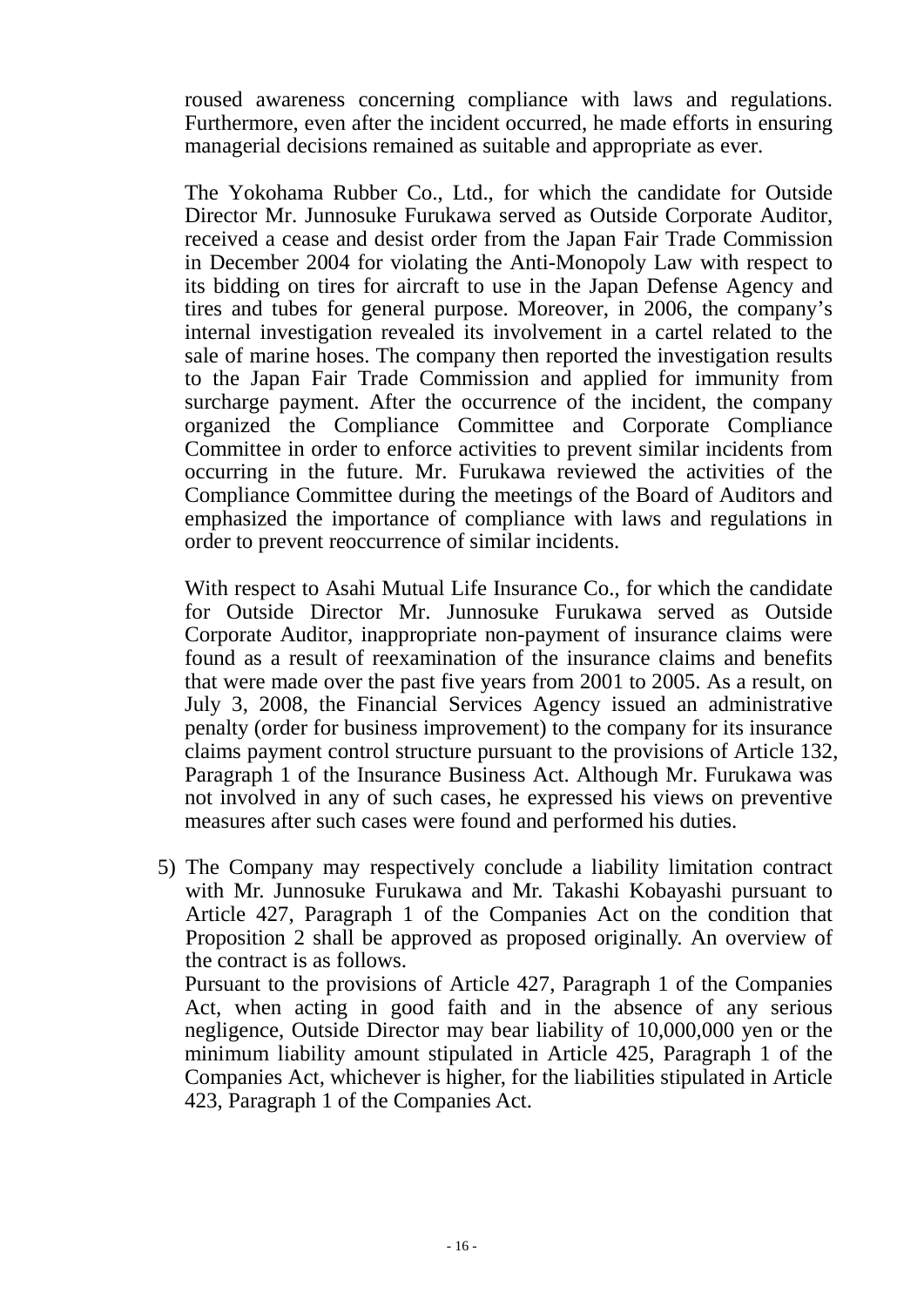# **Proposition 3:** *Election of two (2) Corporate Auditors*

At the end of this Annual Shareholders' Meeting, Corporate Auditor, Koichi Otaki will resign.

It is requested that two (2) Corporate Auditors be elected at this meeting. The Board of Corporate Auditors has already given its prior consent to the submission of this proposal.

| No.            | Name<br>(Date of birth)          |               | Career summaries, position and areas of responsibility in the Company,<br>and representation of other corporations | Number of the<br>Company's<br>shares held |
|----------------|----------------------------------|---------------|--------------------------------------------------------------------------------------------------------------------|-------------------------------------------|
|                | Tetsuo Shiota<br>(July 30, 1947) | April, 1970   | Joined the Company                                                                                                 |                                           |
|                |                                  | July, 1997    | General Manager of Finance Division,<br><b>Finance Group</b>                                                       | 85,000<br>shares                          |
|                |                                  | June, 1999    | Director                                                                                                           |                                           |
| 1              |                                  | June, 2002    | <b>Managing Director</b>                                                                                           |                                           |
|                |                                  | April, 2005   | Representative Director, Senior<br><b>Managing Director</b>                                                        |                                           |
|                |                                  | June, 2006    | Representative Director, Senior<br><b>Executive Officer</b>                                                        |                                           |
|                |                                  | April, 2009   | Director (Current)                                                                                                 |                                           |
| $\overline{2}$ | Jiro Noguchi<br>(June 19, 1944)  | April, 1970   | Joined Kawasaki Heavy Industries,<br>Ltd.                                                                          |                                           |
|                |                                  | January, 2000 | Commissioner, Kawasaki Heavy<br>Industries, Ltd                                                                    |                                           |
|                |                                  | April, 2002   | Executive Officer, Kawasaki Heavy<br>Industries, Ltd                                                               |                                           |
|                |                                  | June, 2005    | Representative Director and Managing<br>Director, Kawasaki Heavy Industries,<br>Ltd                                | $\mathbf{\Omega}$<br>shares               |
|                |                                  | April, 2008   | Director, Kawasaki Heavy Industries,<br>Ltd                                                                        |                                           |
|                |                                  | June, 2008    | Advisor, Kawasaki Heavy Industries,<br>Ltd. (Current)                                                              |                                           |

- Notes: 1) None of the above candidates for the Corporate Auditor has any special interests in the Company.
	- 2) Mr. Jiro Noguchi is a candidate for Outside Corporate Auditor.
	- 3) The Company proposes the election of the candidate for Outside Corporate Auditor Mr. Jiro Noguchi, who has abundant knowledge and considerable experience from his many years of corporate management, so that his talents are utilized to conduct effective audits for the management of the Company from an objective, external perspective.
	- 4) The Company may conclude a liability limitation contract with Mr. Jiro Noguchi pursuant to Article 427, Paragraph 1 of the Companies Act on the condition that Proposition 3 shall be approved as proposed originally. An overview of the contract is as follows.

Pursuant to the provisions of Article 427, Paragraph 1 of the Companies Act, when acting in good faith and in the absence of any serious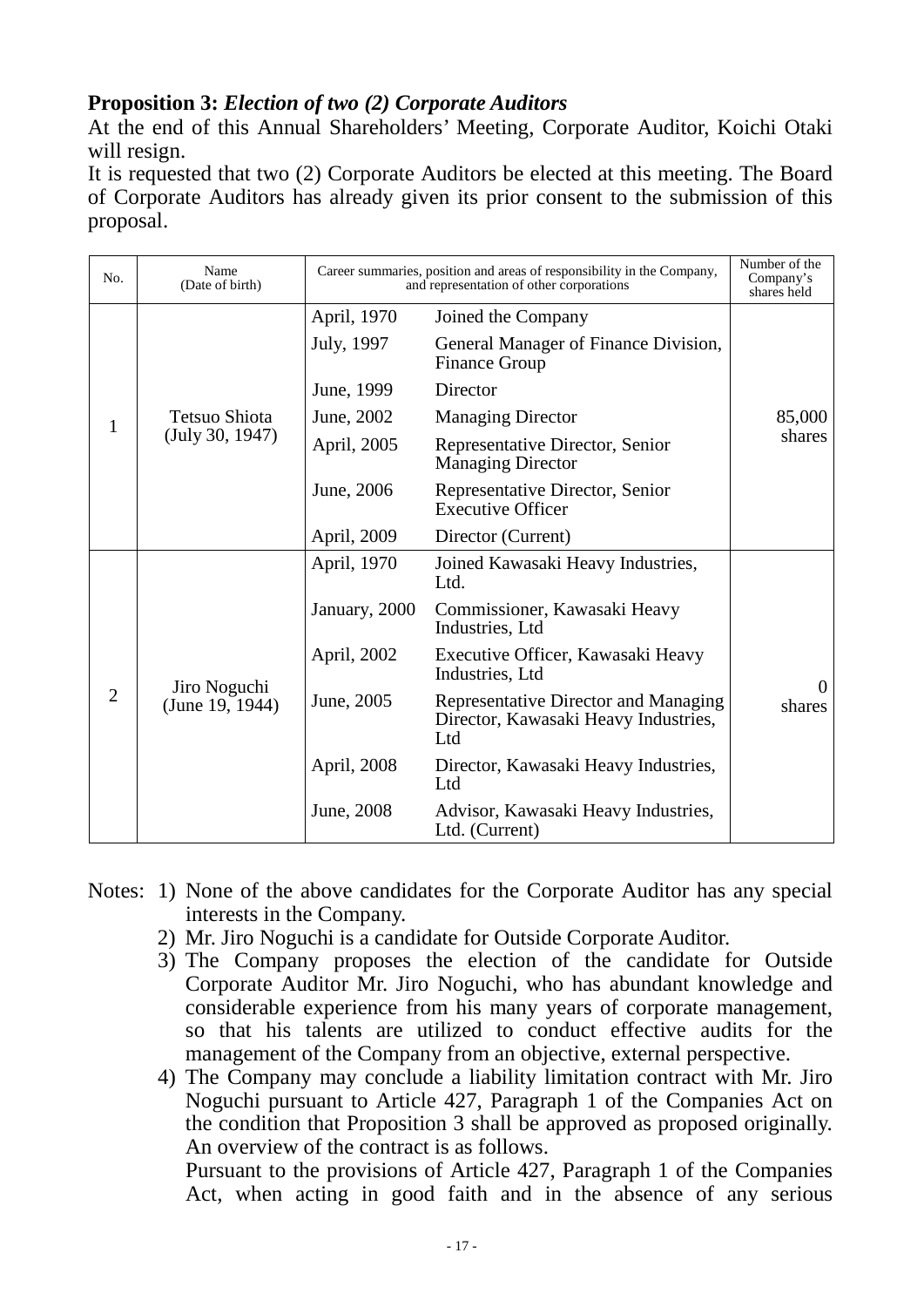negligence, Outside Corporate Auditors may bear liability of 10,000,000 yen or the minimum limit of the amount stipulated in Article 425, Paragraph 1 of the Companies Act, whichever is higher, for the liabilities stipulated in Article 423, Paragraph 1 of the Companies Act.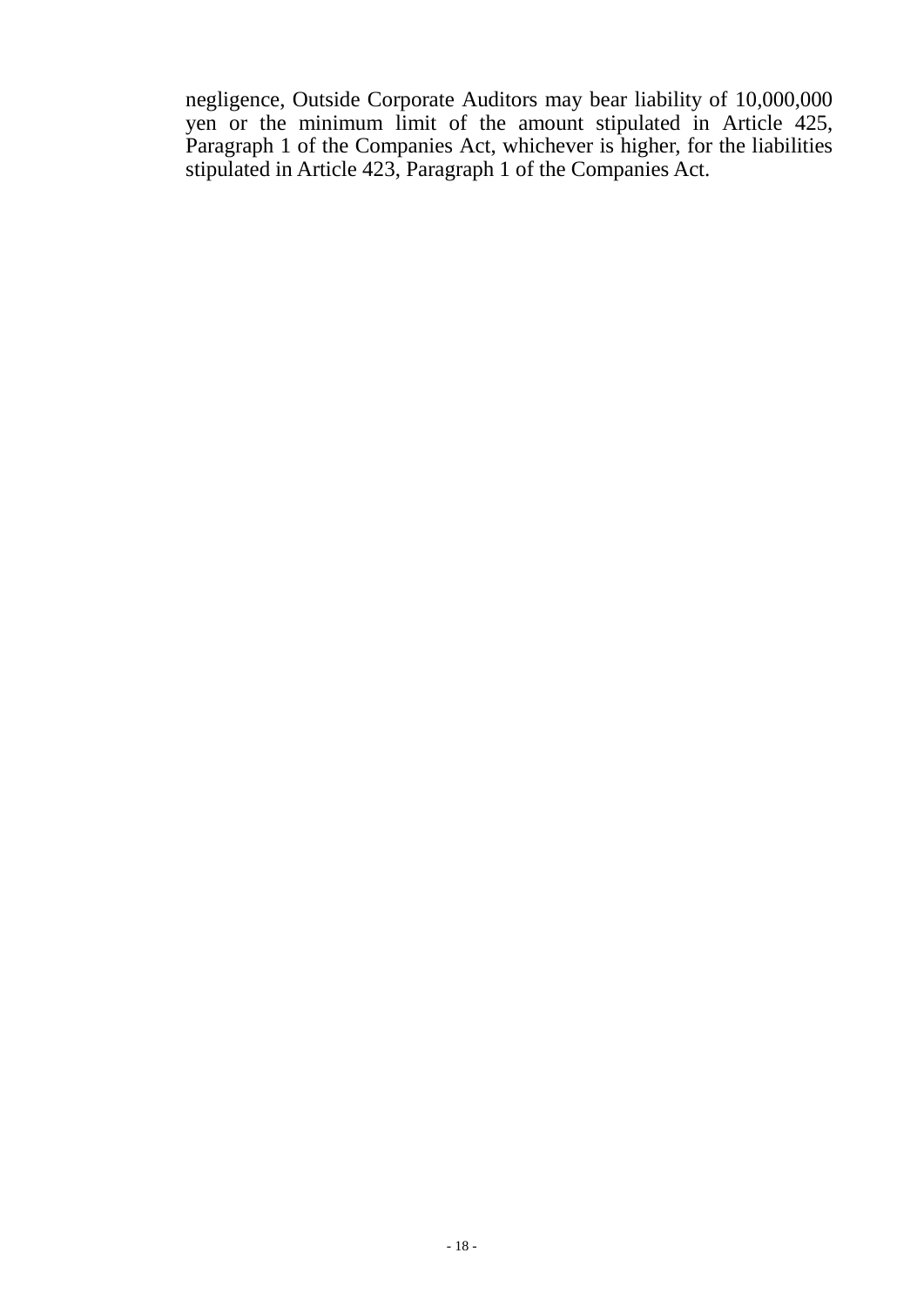# **Proposition 4:** *Renewal of Plan on Countermeasures to Large-Scale Acquisitions of Company Shares (Takeover Defense Measures)*

We propose to update with partial amendments our Plan regarding countermeasures to large-scale acquisitions (takeover defense measures; the "Plan"), which was approved at the Company's 138th Annual Shareholders' Meeting held on June 26, 2006.

Details of the update Plan, which were adopted by resolution of the Board of Directors at a meeting held on April 27, 2009, are provided from the next page onward.

Each and all four corporate auditors of the Company, including outside corporate auditors, expressed their opinions in support of the update Plan on condition that the actual operation of the plan be appropriately undertaken.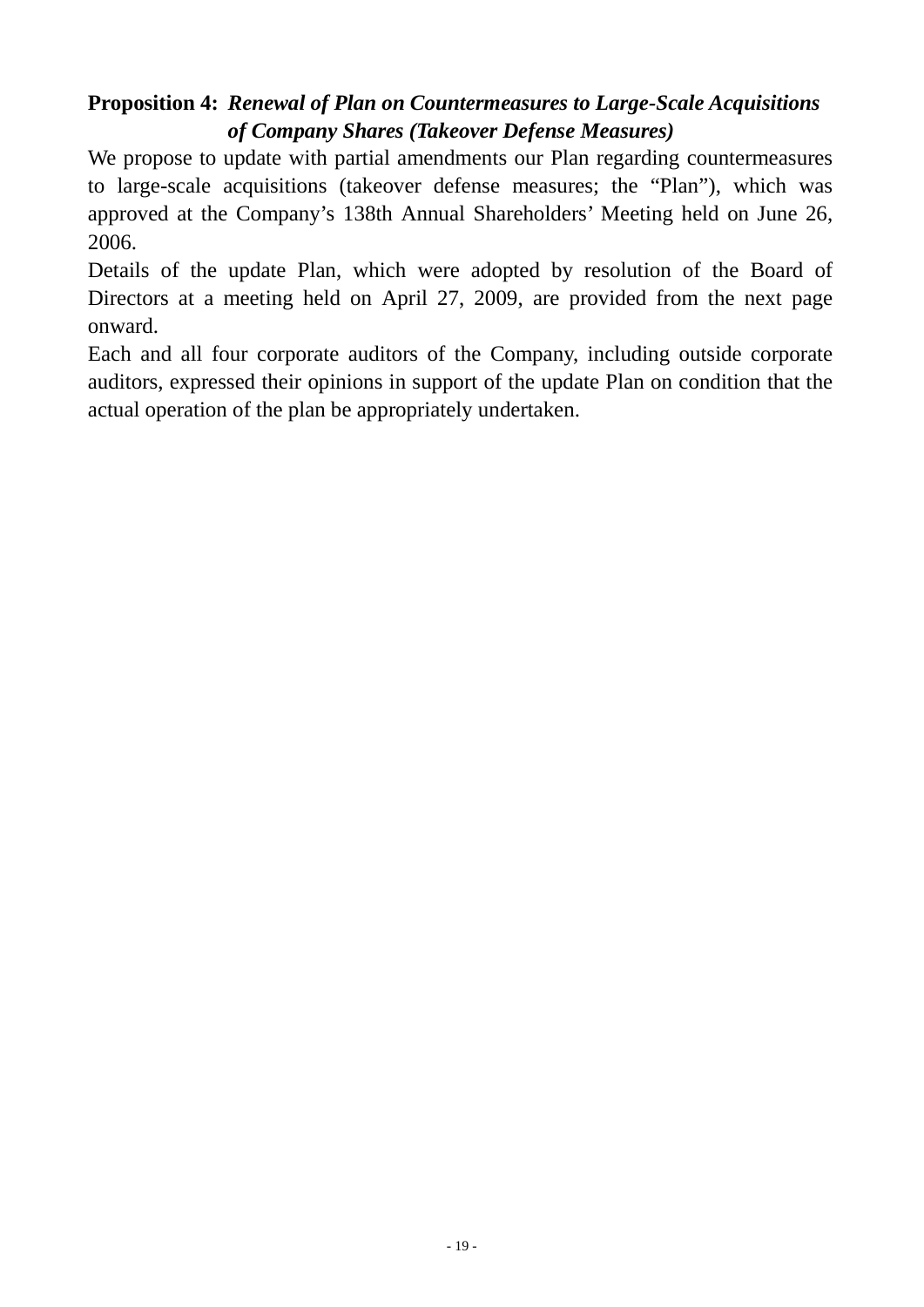## **(Appendix for Proposition 4)**

# **Renewal of Plan on Countermeasures to Large-Scale Acquisitions of Company Shares (Takeover Defense Measures)**

On May 19, 2006, the Company announced its decision, made at a meeting of its board of directors held that day, to introduce its *Plan on Countermeasures to Large-Scale Acquisitions (Takeover Defense Measures)* of Company shares (in this notice, the "**Old Plan**") on the condition the Old Plan was approved by the Company's shareholders at a shareholders' meeting. The Old Plan was introduced after shareholders approved a proposal to introduce it at the Company's 138th Annual shareholders' meeting, held on June 26, 2006. The effective period of the Old Plan will end on the closing of the Company's ordinary shareholders' meeting scheduled to be held in June 24, 2009.

With a view as always to improving the Company's corporate value and the common interests of its shareholders (collectively, its "**Corporate Value and Shareholders' Interests**"), the Company has continued to review the Old Plan's details since introducing it, paying close attention to legislative trends in the *Financial Instruments and Exchange Act* and relevant Cabinet and Ministry Ordinances and keeping an eye on relevant court decisions.

As a result of such considerations, the Company announces as set out below that it has decided, at a meeting of its board of directors,

• to make certain changes to the Old Plan and renew the Old Plan as "measures for preventing decisions on the Company's financial and business policies from being controlled by inappropriate persons" (Article 118(iii)(b)(2) of the *Ordinance for Enforcement Regulations of the Companies Act*) in light of the *Company's Basic Policy Concerning Persons who Control Decisions on the Company's Financial and Business Policies* (which means the policy provided for in the text of Article 118(iii) of the *Ordinance for Enforcement Regulations of the Companies Act*) and as the *Company Plan on Countermeasures to Large-Scale Acquisitions of Company Shares (Takeover Defense Measures)* (as amended, the "**Plan**").

These changes are conditional on their being approved and adopted as a resolution with the endorsement of a majority of the voting rights of shareholders in attendance at the Company's 141st Annual shareholders' meeting (the "**Annual Shareholders' Meeting**"), scheduled to be held on June 24, 2009.

The main changes to be made to the Old Plan are as follows (for further details, please see A below):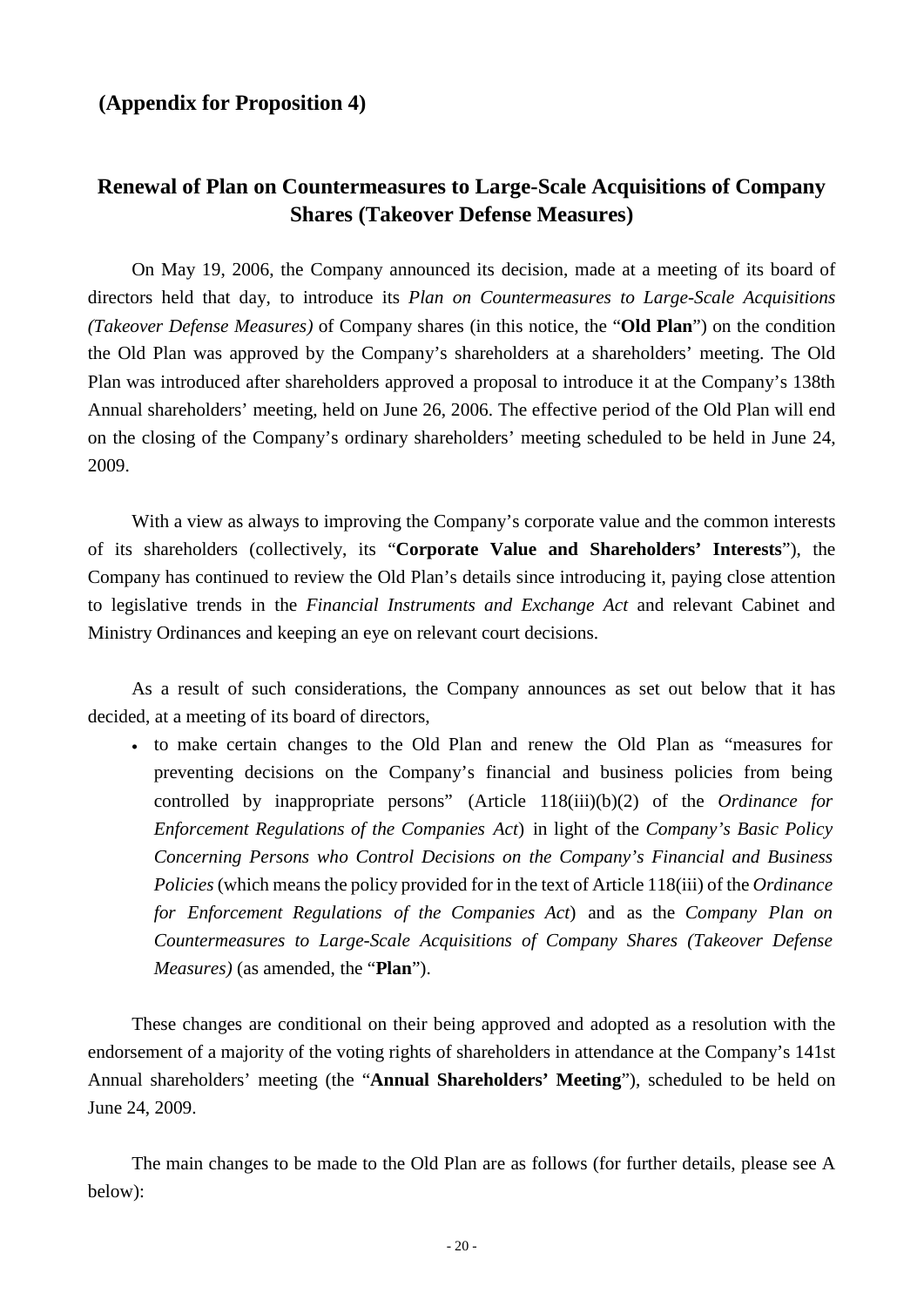- The name of *Special Committee* in the Old Plan has changed to the name of *Independent Committee*.
- Procedures for the Plan are provided for in greater detail, and the role of the Independent Committee with respect to these procedures is clearly provided for.
- The Independent Committee's consideration period is clearly set forth as 60 days in principle.
- The Plan clearly provides that a shareholders' meeting might be convened for the purpose of determining whether or not to carry out an allotment of share options without contribution as a countermeasure to an acquisition or the like.
- Certain changes have been made in association with the enactment of, among other legislation, the *Financial Instruments and Exchange Act* and the *Act on Transfer of Bonds, Shares, etc.*

We hereby request the shareholders to approve the proposed update of the Policy.

### **A Reason for Proposition**

# **I COMPANY'S BASIC POLICY CONCERNING PERSONS WHO CONTROL DECISIONS ON THE COMPANY'S FINANCIAL AND BUSINESS POLICIES**

The Company believes that persons who strive for co-existence and co-prosperity with the stakeholders (interested parties) of the Company—such as its shareholders, customers, trading partners, employees, and regional communities—and aim to ensure the Company's Corporate Value and Shareholders' Interests are desirable as persons who control decisions on the Company's financial and business policies. It follows, the Company believes, that persons who act contrary to this thinking are therefore not desirable.

In other words, persons who control decisions on the Company's financial and business policies must fully understand the Company's corporate principles, the various sources of the Company's corporate value, and the trust of the interested parties who have supported the Company and must sincerely aim to ensure and enhance the Company's Corporate Value and Shareholders' Interests over the medium & long term. *Corporate value* in this sense refers to the characteristics of the Company that contribute to the interests of shareholders—such as the Company's assets, earning capacity, stability, efficiency, and growth potential—and the varying degrees to which the Company possesses those characteristics, but corporate value is an estimate of a future value and is potentially easily affected by any one of numerous future variables. The Company therefore believes it is difficult to accurately measure corporate value.

On the other hand, the Company is also aware that the Company's share price does not necessarily always accurately reflect the Company's corporate value, because of perceptions of the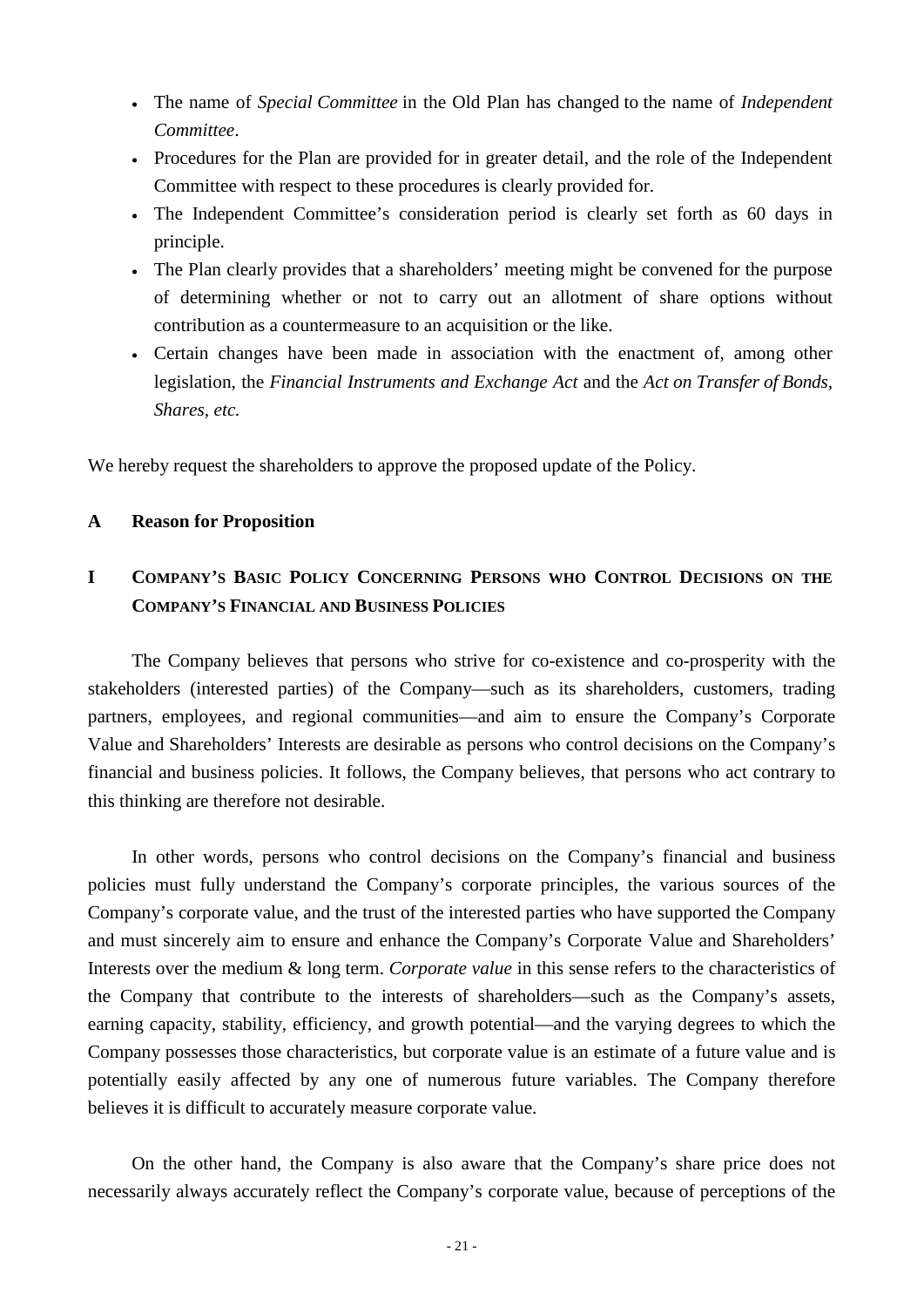Company's future business environment and earning capacity and the depth of understanding of the Company's business characteristics.

In summary, the Company believes it is particularly difficult to accurately grasp corporate value without a deep understanding of the characteristics inherent in the Company's business activities. When shareholders evaluate the merits of a large-scale acquisitions by a large-scale acquirer, it is therefore critically important that shareholders refer not only to information provided by the large-scale acquirer, but also to, among other things, evaluations and opinions on the large-scale acquisition provided by the Company's board of directors, who have a thorough knowledge of the characteristics of the Company's business.

If a large-scale acquisition is made targeting the shares of the Company, the Company will not repudiate it if it will contribute to the Company's Corporate Value and Shareholders' Interests. However, large-scale acquisitions targeting the Company's shares will not contribute to the Company's Corporate Value and Shareholders' Interests if an aspect of the acquisition, judging for example by the purpose of the acquisition,

- will cause obvious damage to the Company's Corporate Value and Shareholders' Interests
- in effect threatens to cause shareholders to have to sell their shares in the Company,
- does not provide sufficient time or information for the Company's board of directors or shareholders to consider the merits of the large-scale acquisition or for the Company's board of directors to propose an alternative plan or
- makes it necessary for the Company to negotiate with the acquirer for the purpose of improving purchase terms more favorable than the terms proposed by the acquirer.

The Company therefore believes it is necessary to have a framework for deterring large-scale acquisitions that threaten to damage the Company's Corporate Value and Shareholders' Interests.

## **II MEASURES TO HELP REALIZE THE COMPANY'S BASIC POLICY**

To ensure the continued, mid-term and long-term investment in the Company by many shareholders, the Company will introduce measures for boosting its corporate governance based on *1 Measures for Improving Corporate Value by Management Plan* and *2(1) Basic Rationale for Corporate Governance* below. The Company believes that implementing these measures will enable the Company to improve its Value and Shareholders' Interests and appropriately reflect those improvements in the Company's share price, which will make it particularly difficult for persons to carry out large-scale acquisitions that are, as described above, likely to seriously damage the Company's Corporate Value and Shareholders' Interests. These measures will contribute to *I COMPANY'S BASIC POLICY CONCERNING PERSONS WHO CONTROL DECISIONS ON THE COMPANY'S FINANCIAL AND BUSINESS POLICIES* above (the "**Basic Policy**").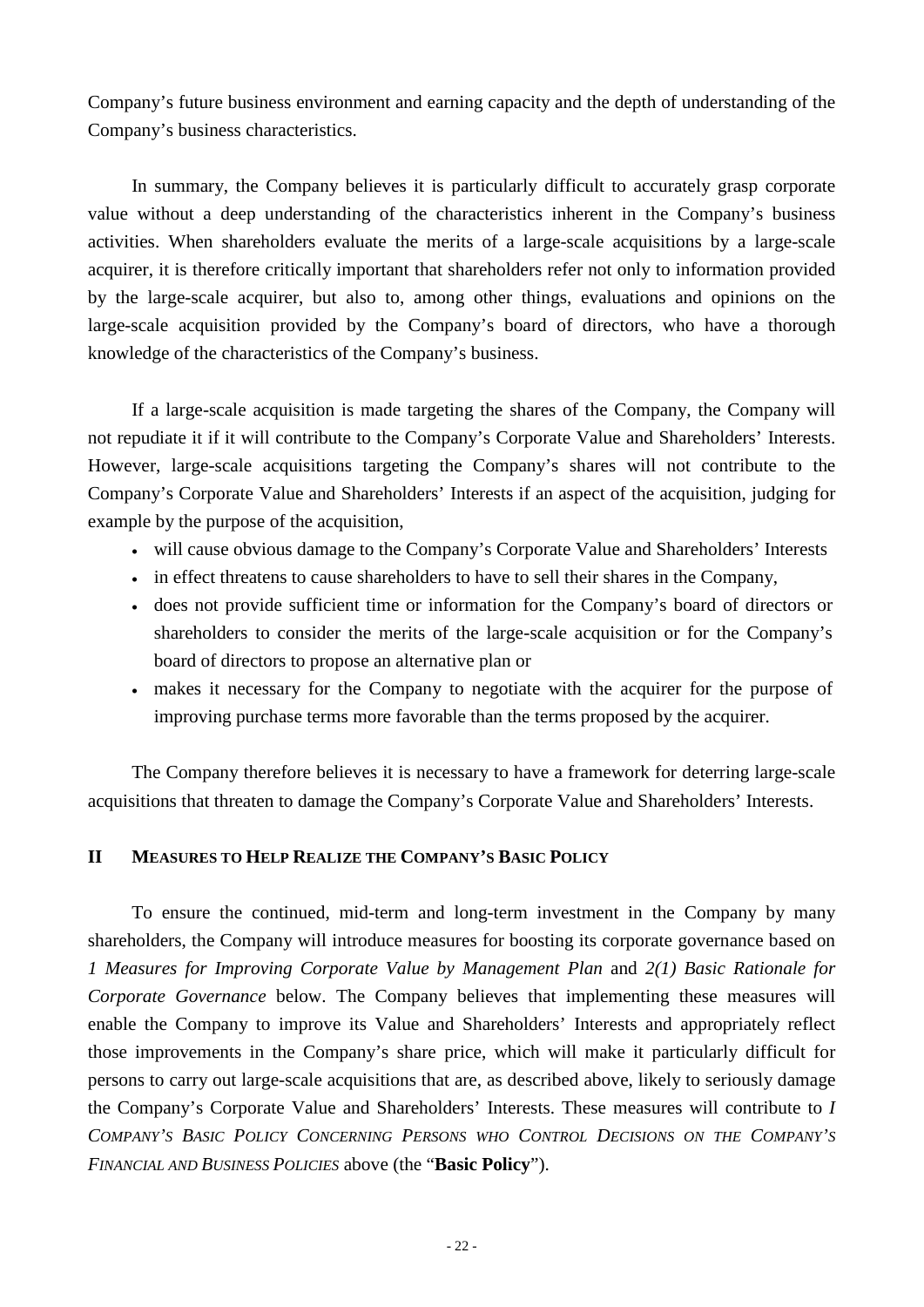#### **1 Measures for Improving Corporate Value by Management Plan**

The Company was established in April of 1919, and it has been engaged in the shipping business since then. During this time it has created numerous management plans, and the top priority of each one has always been to establish a means of providing steady dividend distributions to the Company's shareholders. In March of 2006 it launched its *"K" LINE Vision 2008+* mid-term management plan, which included its long-term *Vision*, and began implementing various initiatives to boost its corporate value. The structure of the global economy, however, has undergone a major transformation, driven particularly by economic growth in China, and although it has caused major increases in demand for freight transport and the skyrocketing of market conditions for dry bulk, it has also led to the ballooning of fuel prices, ship prices, and shipping costs, leading to dramatic changes in the business environment in which the Company operates its shipping business. On April 25, 2008, in response to these circumstances, the Company introduced its *"K" LINE Vision 100* mid-term management plan to take the Company forward into 2012, aimed also at bringing the Company closer to its 100th anniversary in 2019.

The main themes for the Company's new management plan are "Synergy for All and Sustainable Growth". In bringing the Company closer to its 100th anniversary and in aiming to live and prosper and grow in a sustainable manner together with its stakeholders, the plan sets out the following basic challenges:

- (i) Activities to promote environmental protection
- (ii) Stable safety ship operation administration structure
- (iii) Borderless management through the best and strongest organization
- (iv) Proper allocation of strategic investment and management resources
- (v) Improvement of corporate value and complete risk management

The recent financial and economic crisis, as well as other factors, have led to a rapid cooling down of the global economy. In December 2008 the Company established an Economic Crisis Emergency Response Headquarters, which is developing drastic measures in line with improving profits and cutting costs as well as managing risks. Because of the rapid deterioration of the Company's business environment, the Company has significantly revised its investment plan and is focusing its energies on cash flow-oriented management.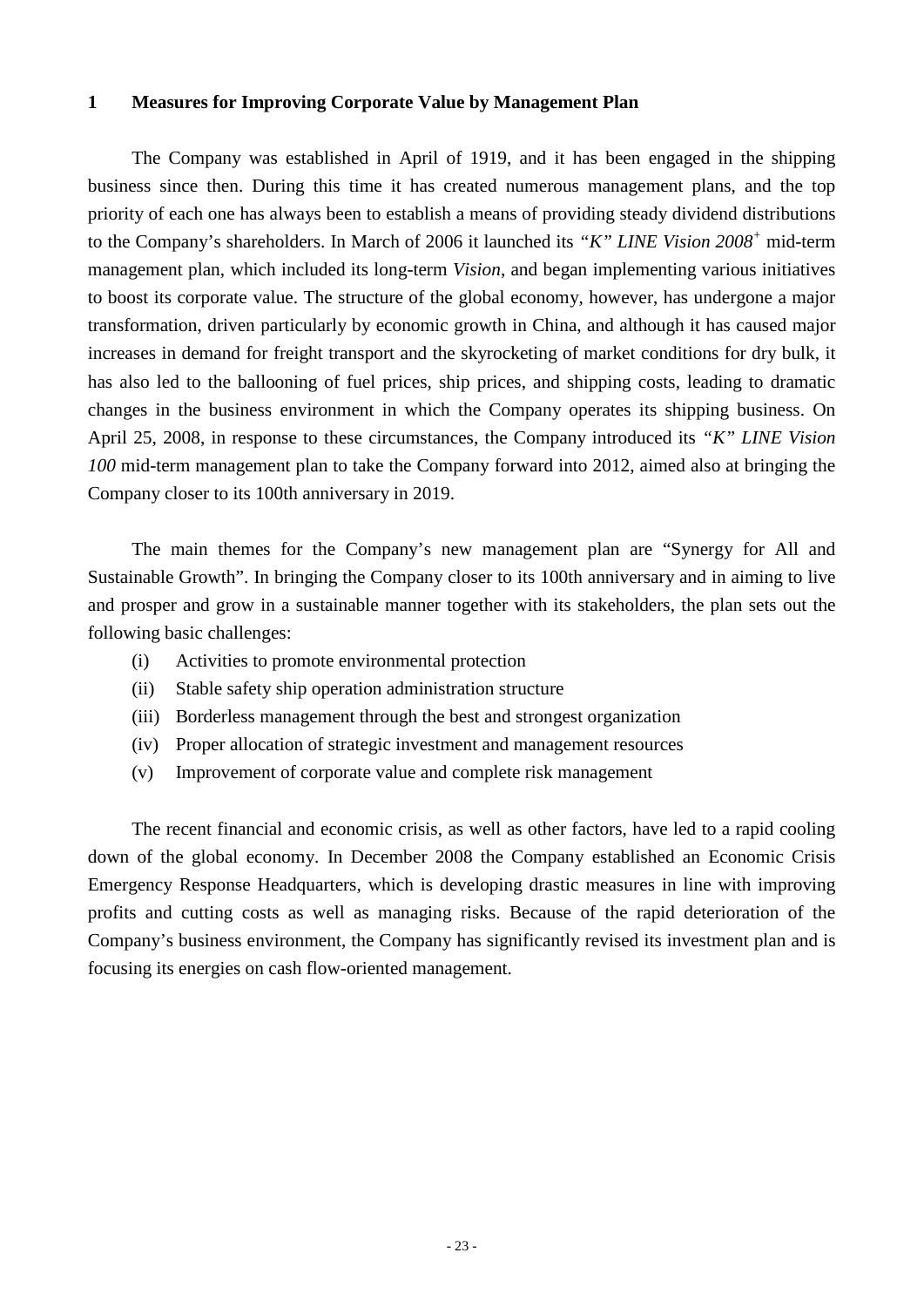### **2 Corporate Governance Measures**

#### *(1) Basic Rationale for Corporate Governance*

To serve its corporate social responsibility, fulfill the mandate of its shareholders and other stakeholders, and continue to grow in a sustainable manner, it is essential the Company enhances its corporate governance.

The Company will continue to work hard toward strengthening its corporate governance system, developing and strengthening its risk management system, and ensuring each group company applies the Company's corporate principles at the same time as creating an organic and effective system of governance to increase its corporate brand value together with strengthening its earnings and financial standing.

#### *(2) Company's Organs and Internal Control System*

#### (i) Company's Basic Organs

The Company's board of directors comprises 12 members at present (of a maximum 15). In aiming to enhance and improve its corporate governance even further, the Company plans to elect two outside directors, on the condition they are approved at the Annual Shareholders' Meeting. Further, for the purpose of, among other things, clarifying the responsibilities of directors for the business year and establishing a flexible management system that can swiftly respond to changes in the management environment at the same time as enabling shareholders to make decisions on the election and dismissal of directors in an even timelier manner, the Company will make a proposal at the Annual Shareholders' Meeting for amendments to its Articles of Incorporation to shorten the term of directors from 2 years to 1 year.

The Company has adopted a system of corporate auditors. Its board of corporate auditors comprises a total of 4 corporate auditors, consisting of 3 standing statutory corporate auditors and 1 non standing statutory corporate auditor. To ensure fairness and transparency, the Company intends, with the approval of the Annual Shareholders' Meeting, to have 5 auditors; (3 of 5 are outside auditors.)

### (ii) Details of Company's Organs and Internal Control System

The Company's board of directors in principle meets once a month and determines the Company's major business matters.

The Company has also adopted a system of executive officers whereby executive officers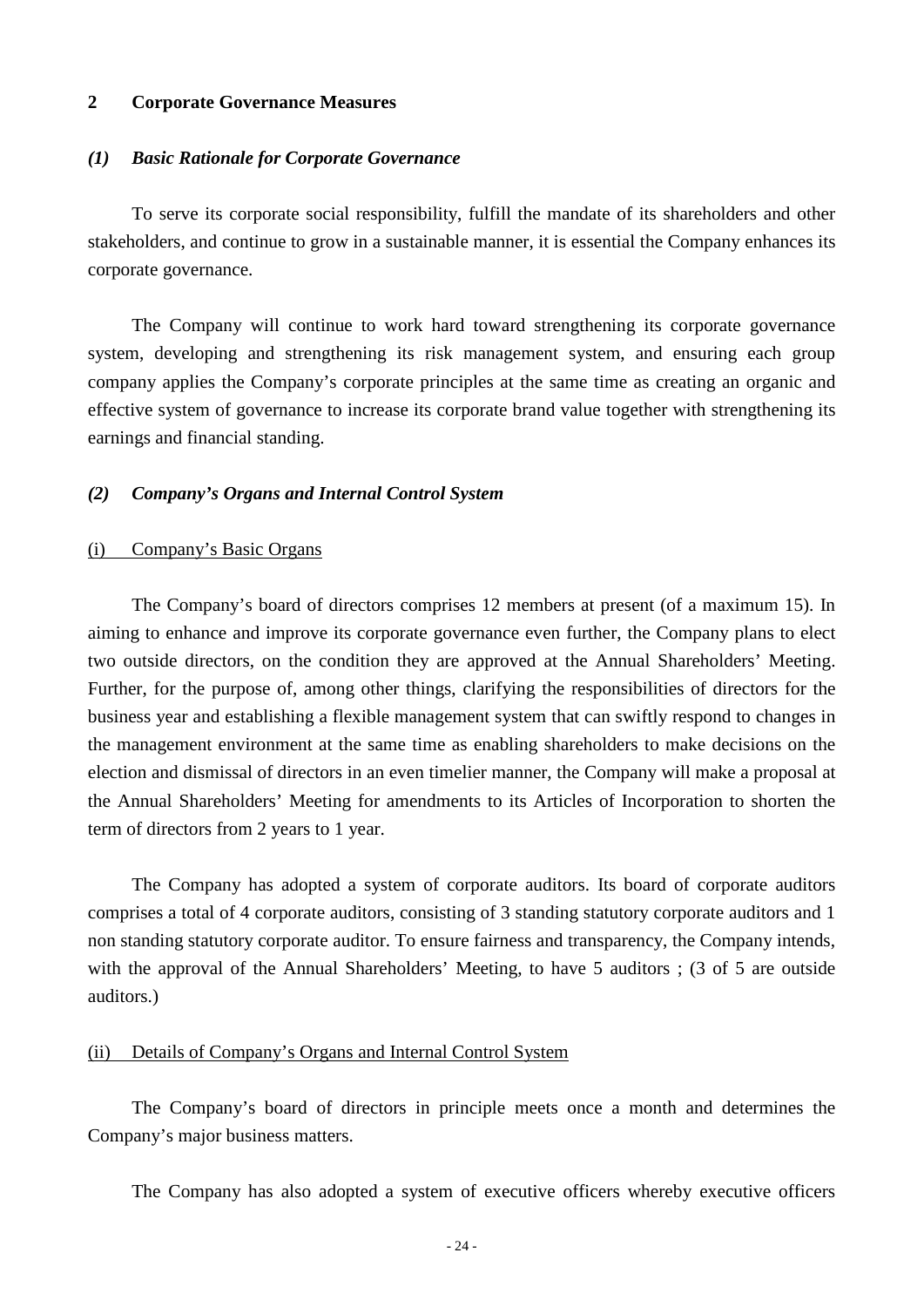elected by the board of directors carry out the Company's business and the board of directors monitors them. A board of executive officers, consisting of the Company's executive officers and corporate auditors, meets in principle twice a month and acts as a deliberative organ for deciding important matters relating to the execution of the business of the President & Chief Executive Officer (the "**President**").

For the board of directors and board of executive officers to operate effectively, the Company has established a management committee as an auxiliary organ that consists of the main executive officers, including the President, as well as an investment committee and a management risk committee. These committees convene when necessary and deliberate on matters for the President's decision, matters for consultation with the board of executive officers, and matters for submission to the board of directors as well as choosing a direction for important management matters and exchanging information.

To co-work with the corporate auditors in their audit, the Company has established an Internal Audit Office that conducts internal audits of the Company relating to its internal control. The results of the audits are reported directly to the President. Depending on the results, recommendations to improve may be issued to audited departments and the responses of those departments subsequently inspected.

#### **III Purpose of Renewing Plan**

The details of the Company's rationale for renewing the Plan are as follows.

The businesses of the Company's Group are centered on shipping but extend broadly to buying and selling ships, harbor transportation, non-life insurance agency, broking business, information processing, buying, selling, and leasing of real estate, and dispatch of laborers, among others. As described in *II MEASURES TO HELP REALIZE THE COMPANY'S BASIC POLICY* above, the Company is dedicated to various measures that seek to contribute to the Company's Corporate Value and Shareholders' Interests. To carry out a management policy aimed at improving corporate value over the medium & long term as described in *1 Measures for Improving Corporate Value by Management Plan* of Part II above, it is critical, in addition to having an extensive degree of know-how and a wealth of experience, to have a full understanding of the relationships the Company has with its stakeholders, such as its shareholders, customers, trading partners, employees, and regional communities. Without a proper understanding of these matters, it is impossible for shareholders to appropriately judge how capable the Company will be of realizing its corporate value in the future.

The Company is therefore engaged daily in investor-relations activities so that Company shareholders and investors can know what an appropriate value of the Company's shares should be.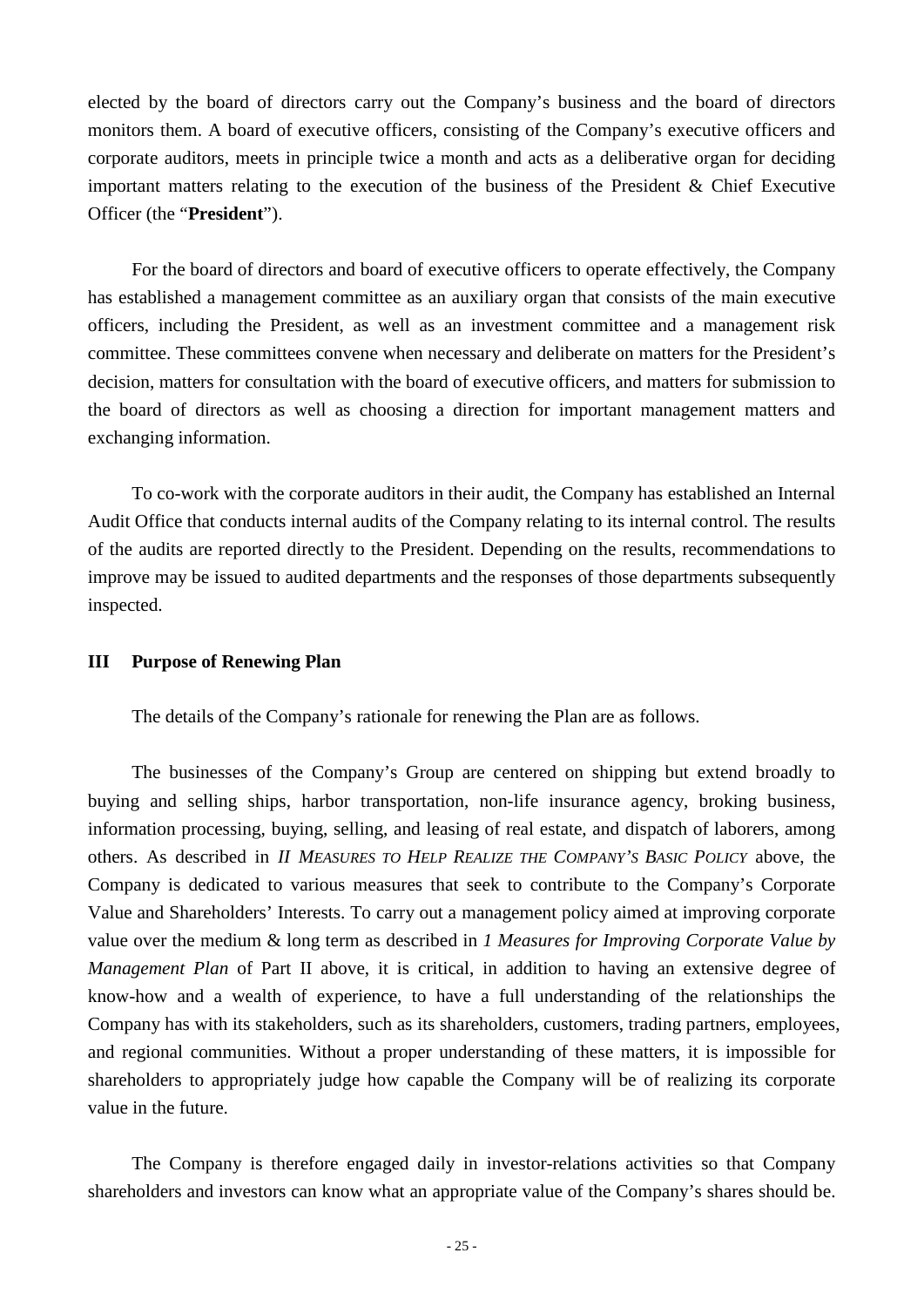If, however, the Company suddenly receives a proposal for **Acquisition** (defined in Paragraph (1) of B.2. *Procedures for the Plan* below) from an acquirer or a person proposing Acquisition of the Company's shares (collectively, an "**Acquirer**"), it may be particularly difficult for shareholders to make an appropriate decision, within a short time frame, on whether to respond to the Acquisition or not after fully understanding all circumstances relating to the Company's businesses, the corporate value of the Company based on the various measures it is actually implementing, and the specific terms and method of the Acquisition.

For those reasons, in order for the Company's shareholders to be able to appropriately make a decision on whether or not to respond to such an Acquisition, it is necessary to provide shareholders with sufficient information including not only information provided by the Acquirer, but also information provided by the Company's board of directors, who are actually engaged in managing the Company and have a thorough knowledge of the Company's businesses and the details of the various measures noted above as well as opinions and the like on the Acquisition from the Company's board of directors. It is also essential that shareholders are afforded the time necessary and sufficient for them to properly consider all of this information. Further, if from the perspective of ensuring and enhancing the Company's Corporate Value and Shareholders' Interests the Company believes it is necessary to change or improve the terms and method of the Acquisition, it may be necessary to negotiate with the Acquirer on the terms and method of the Acquisition and to propose an alternative plan. It will therefore be necessary to ensure the time necessary for that purpose.

For shareholders considering whether to continue holding their shares or not, knowing what effects the Acquisition may have on the Company, what the Acquirer's policy is with respect to the Company's relationships with its employees, related companies, customers, trading partners, and the like, and what management policy and business policy the Acquirer is considering implementing once it can participate in the Company's management are important materials for making a decision in considering whether to continue holding their shares or not.

If after promptly evaluating and considering whether or not the terms, method, and other aspects of the Acquisition (including the Acquirer's post-Acquisition management plans) will contribute to ensuring and enhancing the Company's Corporate Value and Shareholders' Interests the Company's board of directors finds the Acquisition

- will cause obvious damage to the Company's Corporate Value and Shareholders' Interests, such as because it is for the purpose of the Acquirer's acquiring Company shares in pursuit of only its own interests,
- in effect threatens to cause shareholders to have to sell their shares in the Company, or
- will damage the Company's Corporate Value and Shareholders' Interests such as placing shareholders of the Company into a position whereby they are forced to sell their shares in the Company at a low price that does not reflect the Company's true corporate value,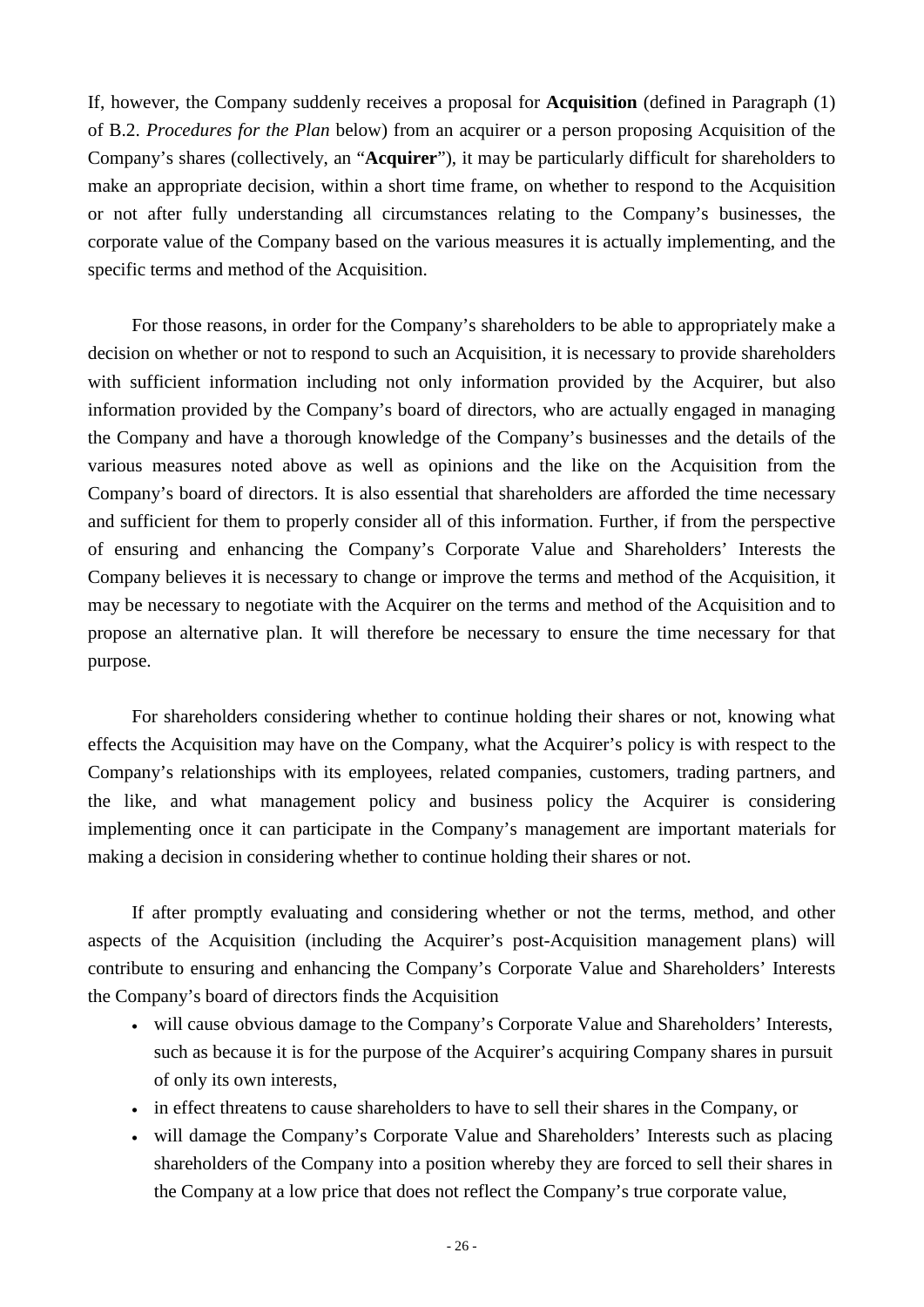then the Company believes that it will be necessary to invoke necessary and appropriate defensive measures against that Acquirer.

In order for the Company to request the Acquirer to provide in advance the necessary information relating to the Acquisition the Acquirer is attempting and to ensure the time necessary to evaluate and consider the details of the Acquirer's plan, for the purpose of ensuring and enhancing the Company's Corporate Value and Shareholders' Interests, the Company's board of directors therefore approved the renewing of the Plan, on the condition it is approved by shareholders. Under the Plan, defensive measures may be invoked against an Acquirer who has not responded to the Company's requests for the Acquirer to provide sufficient information or to ensure sufficient time for the Company to consider the Acquirer's plans and against an Acquirer making or attempting to make an Acquisition of the Company's shares that will damage the Company's Corporate Value and Shareholders' Interests. By the Company's following these procedures, shareholders will be able to refer to opinions of the board of directors while also considering the Acquirer's proposal and (if an alternative plan is submitted) any alternative plans, thus ultimately affording the shareholders an opportunity to appropriately make a decision on whether or not to agree to selling their shares (to make an informed judgment).

## **B Contents for Proposition (Contents for the Plan)**

### **1 Overview of the Plan**

#### (1) Purpose

As set out in *A.III Purpose of Renewing Plan*, the aim of the Plan is to ensure and enhance the Company's Corporate Value and Shareholders' Interests by deterring Acquisitions that threaten to damage the Company's Corporate Value and Shareholders' Interests through ensuring that all shareholders have the necessary and sufficient information and time to make appropriate judgments, and by ensuring the opportunity to negotiate with an Acquirer, when a large-scale acquisition is made targeting the Company's shares.

#### (2) Establishment of Procedures for the Plan

The Plan sets out the procedures to be taken, for the purpose of first ensuring that the Company's Corporate Value and Shareholders' Interests are ensured and enhanced when an Acquisition targeting the Company's shares is made, for presenting the opinions of the Company's management team and alternative plans to Company shareholders and for conducting negotiations and the like with an Acquirer after first requesting the Acquirer to provide the Company information in advance relating to the Acquisition and ensuring time for gathering and considering information on the Acquirer (please refer to *2 Procedures for the Plan* below).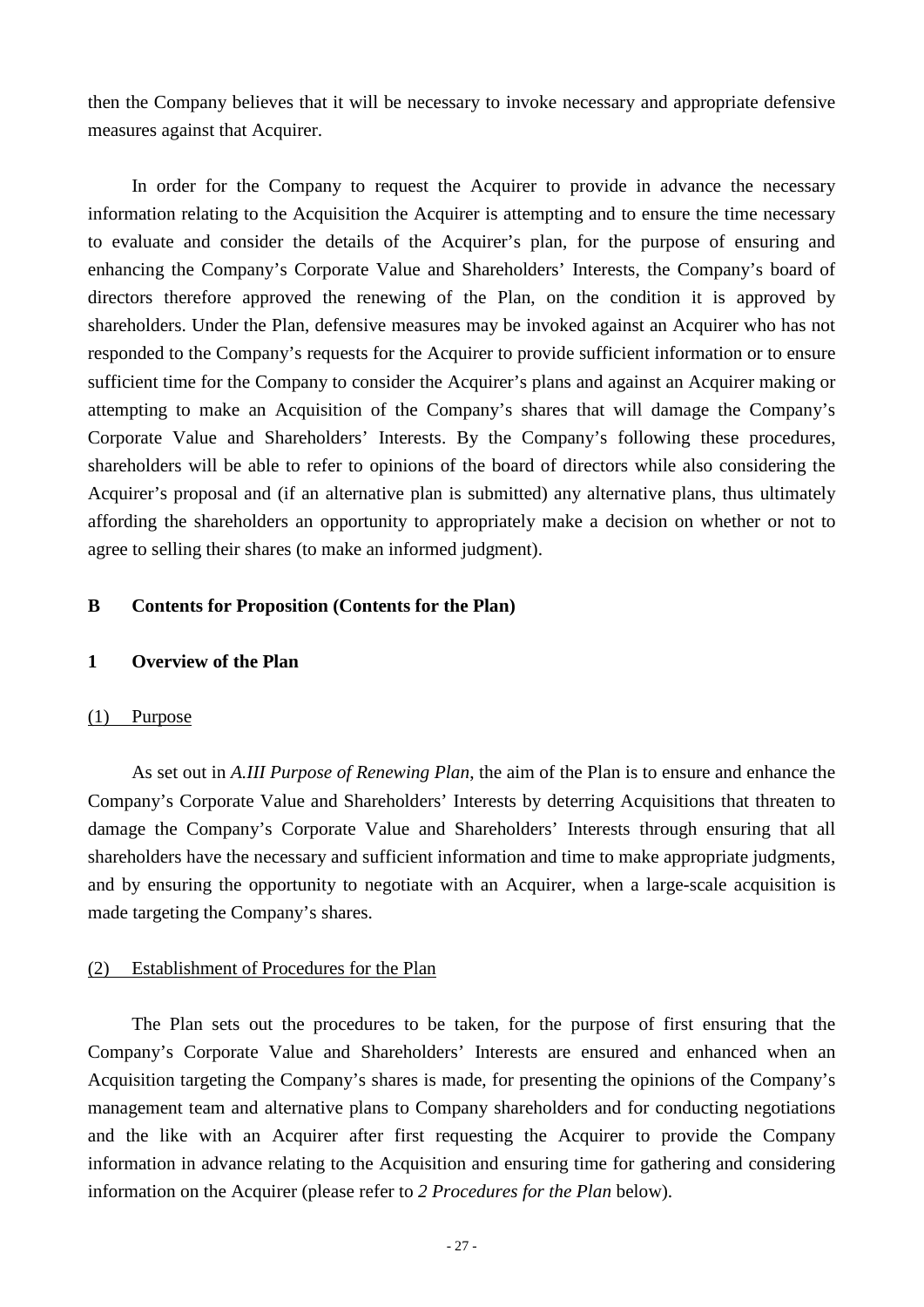# (3) Allotment of Share Options Without Contribution Based on Recommendation of Independent Committee

If it can be shown there is a threat that an Acquisition by an Acquirer will damage the Company's Corporate Value and Shareholders' Interests (for further details, please see 3 *Requirements for Implementing Allotment of Share Options Without Contribution* below), such as where an Acquirer conducts an Acquisition without following the procedures set out in the Plan, then the Company will make an allotment without contribution (Articles 277 through 279 of the *Companies Act*), to all of the Company's shareholders at that time, of share options that come attached with the two following conditions (the "**Share Options**"; for further details, please see *4 Outline of Allotment of Share Options Without Contribution* below):

- An exercise condition to the effect that no purported exercise of an option by the Acquirer will be valid.
- An acquisition provision to the effect that the Company may acquire the Share Options in exchange for shares in the Company from holders other than the Acquirer.

In order to avoid arbitrary judgments of the Company's board of directors on whether or not to make the allotment, and whether to acquire the Share Options, the Company will obtain a judgment of the Independent Committee, composed only of outside directors, outside auditors, and outside experts who are independent from the management team, which executes the operations of the Company, in accordance with the Regulations of the Independent Committee (for further details, please see *Attachment* 1 *Overview of Regulations of Independent Committee*).

In addition to the above, if in implementing the allotment of Share Options the Independent Committee makes a recommendation to the Company's board of directors to the effect that it would be reasonable to convene a shareholders' meeting and confirm the intention of the shareholders relating to the implementation of the allotment of Share Options without contribution, then in principle the Company's directors must convene that shareholders' meeting. Further, the Company strives to ensure transparency in the process of carrying out these procedures by disclosing information to its shareholders in a timely manner.

### (4) Effect of Exercise of Share Options and Acquisition of Share Option by Company

If the allotment of Share Options without contribution is made in accordance with the Plan and a shareholder other than the Acquirer exercises their Share Options, or Company shares are issued to all shareholders other than the Acquirer in exchange for the acquisition of the Share Options, the voting ratio in our Company's stock of the Acquirer might be diluted down to as much as (but not more than) 50%.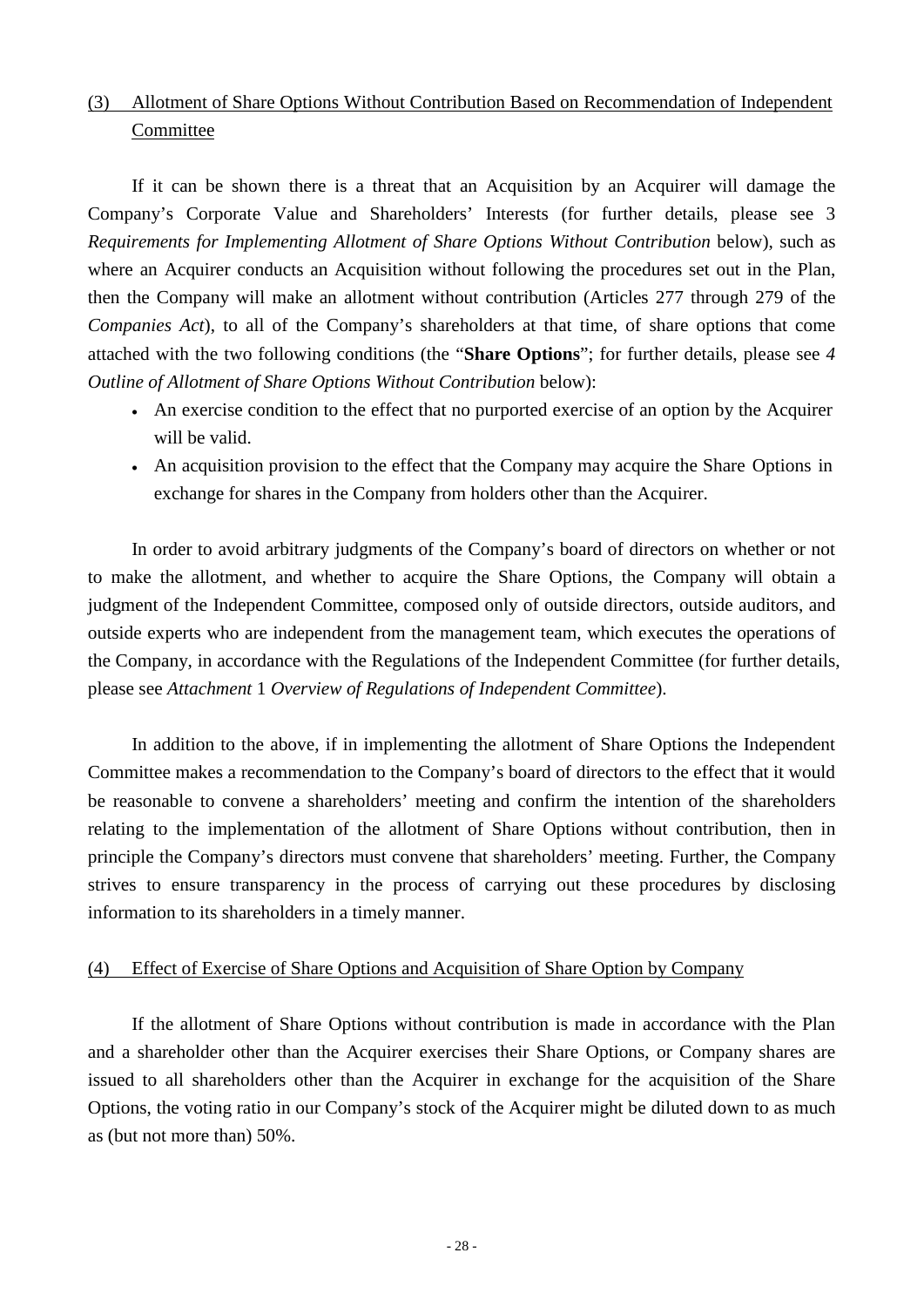## (1) Subject Acquisitions

Under the Plan, if either of the following acquisition or any such similar acts are carried out (an "**Acquisition**"), the allotment without contribution will be made in accordance with the procedures for the Plan.

- 1) A purchase or other such acquisition that would result in the holding ratio of share certificates, etc.,<sup>[1](#page-28-0)</sup> of a holder<sup>[2](#page-28-1)</sup> amounting to 20% or more of the share certificates, etc.,<sup>[3](#page-28-2)</sup> issued by the Company.
- 2) A tender offer<sup>[4](#page-28-3)</sup> that would result in the owning ratio of share certificates, etc.,  $5$  of a person who conducts a tender offer and the owning ratio of share certificates, etc. of a person having a special relationship<sup>[6](#page-28-5)</sup> with such person totaling at least 20% of the

<span id="page-28-2"></span><sup>3</sup> Defined in Article 27-23(1) of the *Financial Instruments and Exchange Act*. Unless otherwise provided for in this document, the same applies throughout this document. If revisions are made to a law or regulation cited in the Plan (including to the name of a law or regulation and the enactment of a new law or regulation that succeeds an old law or regulation), then unless the Company's board of directors separately provides otherwise, the provisions and terms of that law or regulation cited in the Plan are to be read as the provisions and terms of the law or regulation in effect succeeding the provisions and terms of that law or regulation as so revised.

<span id="page-28-3"></span><sup>4</sup> Defined in Article 27-2(6) of the *Financial Instruments and Exchange Act*. Unless otherwise provided for in this document, the same applies throughout this document.

<span id="page-28-4"></span><sup>5</sup> Defined in Article 27-2(8) of the *Financial Instruments and Exchange Act*. Unless otherwise provided for in this document, the same applies throughout this document.

<span id="page-28-5"></span><sup>6</sup> Defined in Article 27-2(7) of the *Financial Instruments and Exchange Act* (including persons the Company's board of directors recognize as corresponding to such persons). However, persons provided for in Article 3(2) of the *Cabinet Ordinance concerning Disclosure of Tender Offer by Acquirer other than the Issuing Company* are excluded from the persons described in Article 27-2(7)(i) of the *Financial Instruments and Exchange Act*. Specifically, persons who have a special relationship with persons making an Acquisition of share certificates, etc. ((1) relation by ownership of shares ((i) a person who jointly acquires or transfers the share certificates, etc., (ii) a person who has agreed to exercise voting rights or other such rights as a shareholder of the issuer (a person in concert), or (iii) a person who has agreed to mutually transfer or receive by transfer or

<span id="page-28-0"></span> <sup>1</sup> Defined in Article 27-23(4) of the *Financial Instruments and Exchange Act*. Unless otherwise provided for in this document, the same applies throughout this document. If revisions are made to a law or regulation cited in the Plan (including to the name of a law or regulation and the enactment of a new law or regulation that succeeds an old law or regulation), then unless the Company's board of directors separately provides otherwise, the provisions and terms of that law or regulation cited in the Plan are to be read as the provisions and terms of the law or regulation in effect succeeding the provisions and terms of that law or regulation as so revised.

<span id="page-28-1"></span><sup>2</sup> This term has the meaning of *holder* provided for in Article 27-23(1) of the *Financial Instruments and Exchange Act* and includes those persons included as *holders* under Paragraph (3) of that Article (including persons the Company's board of directors recognize as corresponding to such persons). Unless otherwise provided for in this document, the same applies throughout this document.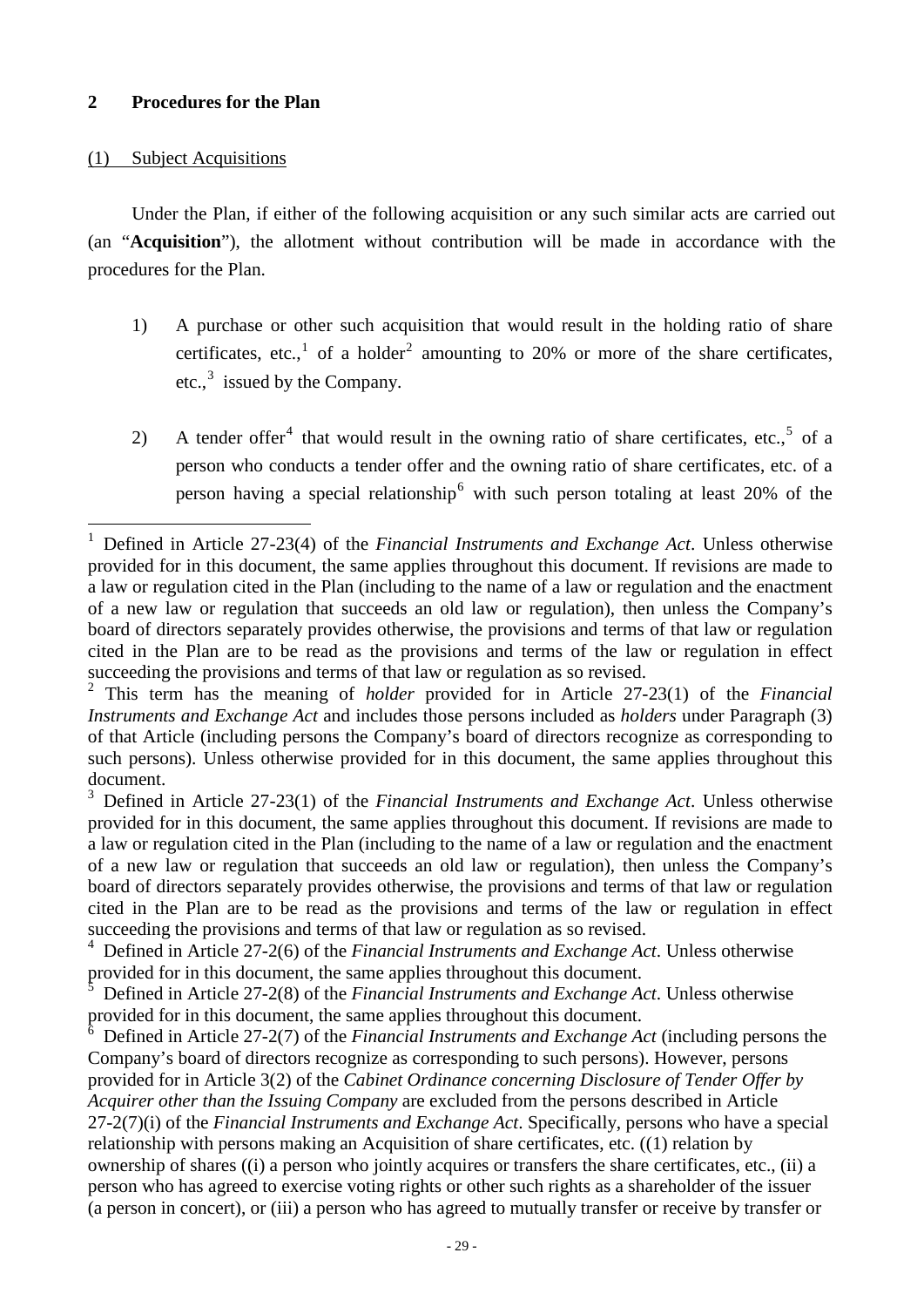share certificates, etc.<sup>[7](#page-29-0)</sup>, issued by the Company.

### (2) Requests to the Acquirer for the Provision of Information

Unless otherwise approved by the Company's board of directors, the Company will require any Acquirer attempting an Acquisition provided for in *(1) Subject Acquisitions* above first, before carrying out the Acquisition, to submit to the Company in a form prescribed by the Company a document setting out the information necessary for considering the terms of the Acquisition described in items (A) through (H) below ("**Necessary Information**") and a written undertaking to the effect that in making the Acquisition the Acquirer will comply with the procedures set out in the Plan (those documents collectively, the "**Acquisition Documents**"). When the Company's board of directors has received the Acquisition Documents, it will promptly provide them to the Independent Committee, and if the details set out in the Acquisition Documents are found to be insufficient as Acquisition Documents or insufficient for the purposes of the judgment of shareholders or evaluation and consideration by the Company's board of directors, the Acquirer might be requested to provide additional Necessary Information. If the board of directors receives additional information from the Acquirer, it will promptly provide that information to the Independent Committee. Similarly, if after receiving the Acquisition Documents from the board of directors the Independent Committee finds that the details in them are insufficient as Necessary Information, the Independent Committee might, after stipulating an appropriate period within which the Acquirer is to reply, request the Acquirer, directly or indirectly through the board of directors, to provide additional Necessary Information. If it does, the Acquirer will be required to provide the additional Necessary Information within that period.

If the Company's board of directors finds the Acquirer's provision of Necessary Information to be sufficient, it will, after first confirming with the Independent Committee, notify the Acquirer to that effect (the "**Notice of Completion of Provision of Information**") and promptly make a disclosure to that effect.

(A) Details (specifically including name, capital structure, financial position, and state of compliance with laws and regulations) of the Acquirer and its group (including joint holders<sup>[8](#page-29-1)</sup>, persons with a special relationship, and, in the case of funds, each partner and

-

acquire share certificates, etc., after the Acquisition), (2) relation as relative, or (3) a person provided for in Cabinet Ordinance (a person who has beneficiary certificates of an investment trust)). Unless otherwise provided for in this document, the same applies throughout this document.

<span id="page-29-0"></span><sup>7</sup> Defined in Article 27-2(1) of the *Financial Instruments and Exchange Act*. Unless otherwise provided for in this document, the same applies throughout this document.

<span id="page-29-1"></span><sup>8</sup> Defined in Article 27-23(5) of the *Financial Instruments and Exchange Act* and includes persons considered joint holders under Paragraph (6) of that Article (including persons the Company's board of directors recognize as corresponding to such persons). Unless otherwise provided for in this document, the same applies throughout this document.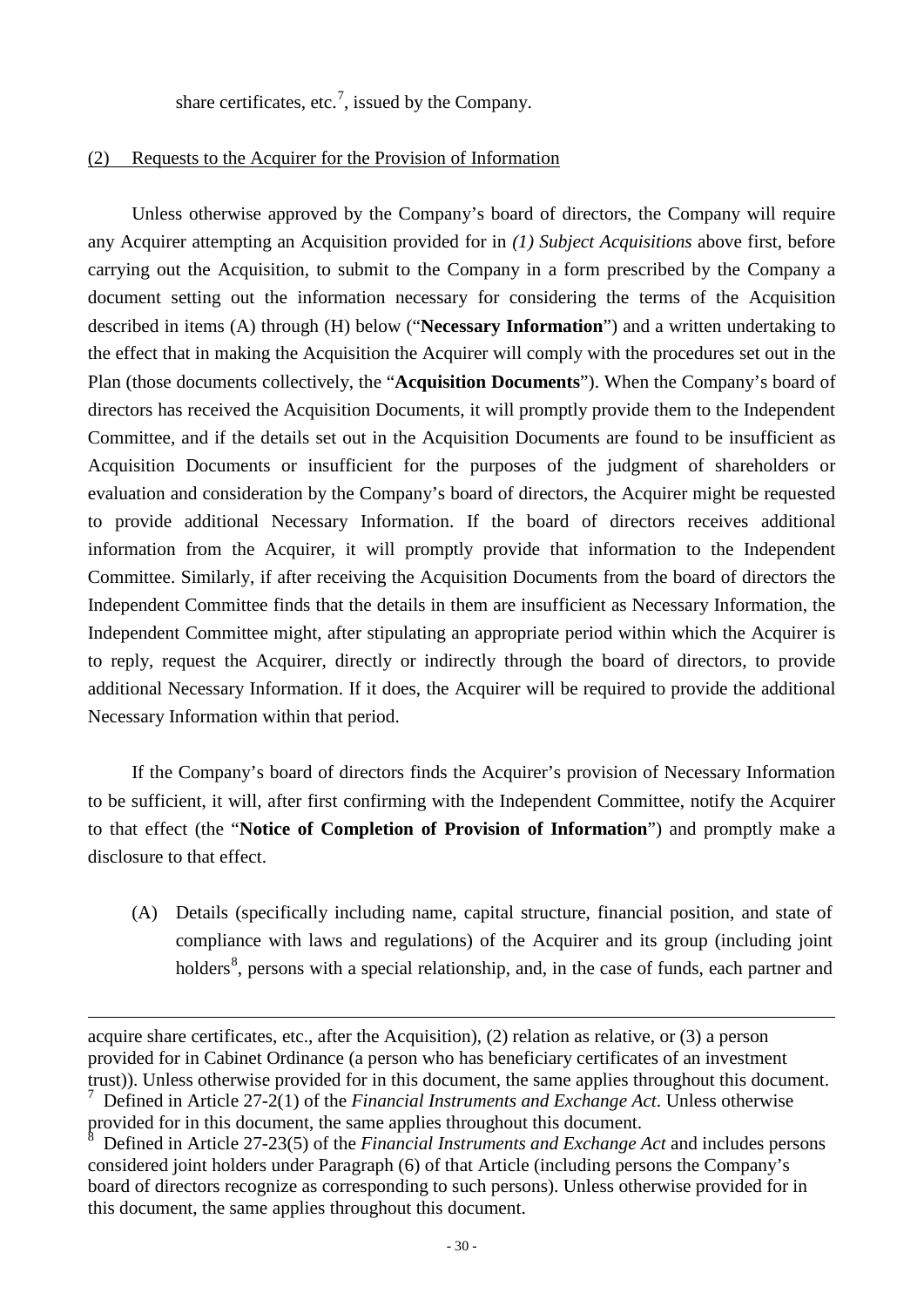other constituent member).

- (B) The purpose, method and terms of the Acquisition (including information on the amount and type of payment for the Acquisition, the timeframe of the Acquisition, the scheme of any related transactions, the legality of the Acquisition method, and the probability that the Acquisition will be carried out).
- (C) The basis for the calculation of the purchase price in the Acquisition (including the underlying facts and assumptions of the calculation, the calculation method, the numerical data used in the calculation, and the details of any expected synergies from any series of transactions relating to the Acquisition, including the details of such synergies to be allocated to minority shareholders).
- (D) Financial support for the Acquisition (specifically including the name of the fund providers as well as all indirect fund providers, financing methods, and the terms of any related transactions).
- (E) Post-Acquisition policies for holding and disposition of, and exercise of voting rights pertaining to, Company shares, etc.
- (F) Post-Acquisition management policy, business plan, and capital and dividend policies for the Company.
- (G) Post-Acquisition treatment of and policies for the Company's employees, related companies, customers, trading partners, and any other interested parties of the Company.
- (H) Any other information reasonably necessary for considering the terms of the Acquisition.

If the Independent Committee finds that an Acquirer has initiated an Acquisition without complying with the procedures set out in the Plan, it will in principle recommend that the Company's board of directors implement an allotment of Share Options without contribution in accordance with item (A) in *(4) Decision-Making Method of Independent Committee* below, except in particular circumstances where the Company should continue with its requests for submission of the Acquisition Documents and the Necessary Information and with its discussions with the Acquirer.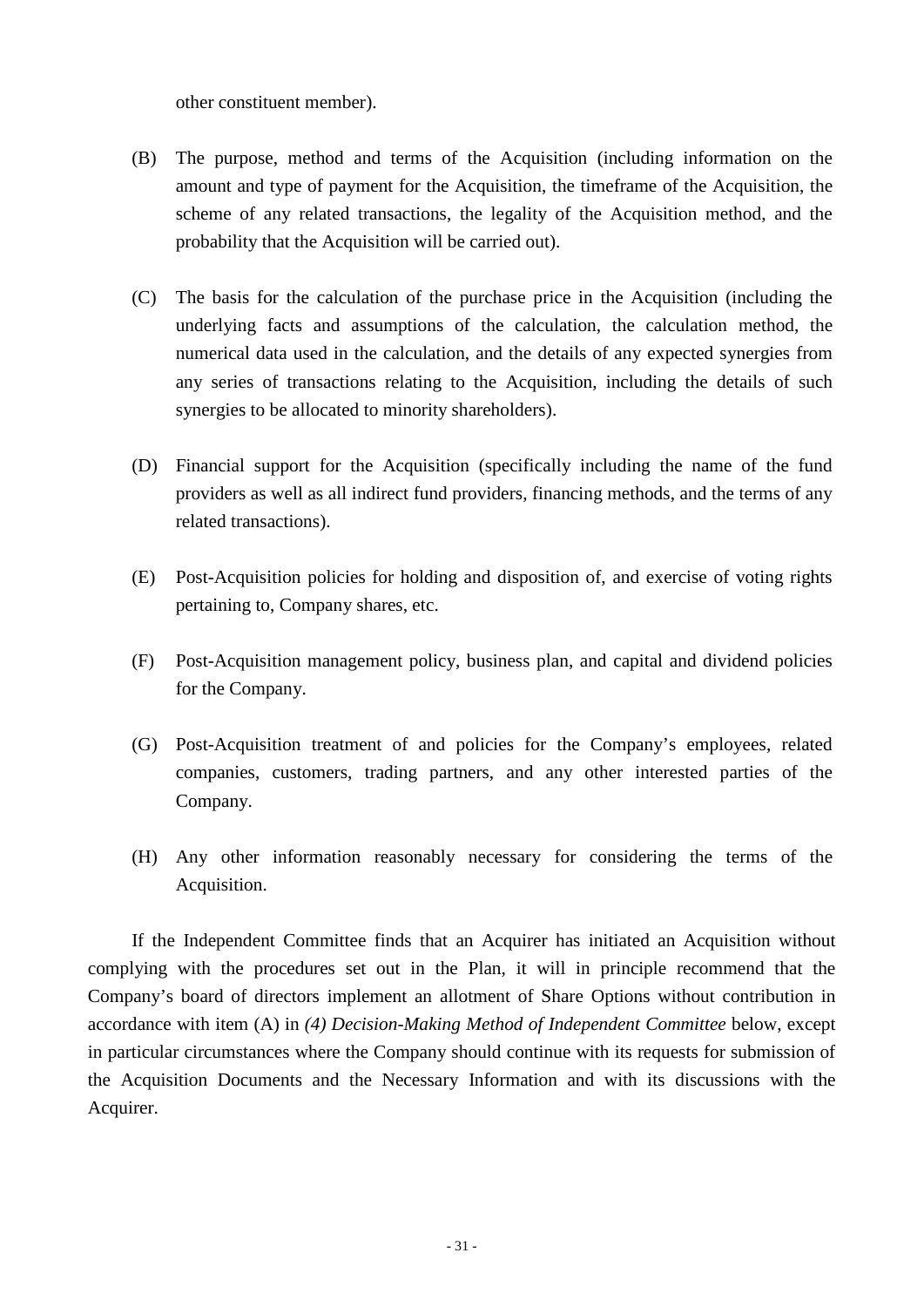#### (A) Request to the Company's Board of Directors for the Provision of Information

If the Acquirer submits all Acquisition Documents and any additional Necessary Information that the Independent Committee requests (if any), the Independent Committee may request that the Company's board of directors promptly present an opinion on the terms of the Acquirer's Acquisition (including an opinion to the effect it reserves its opinion; the same applies throughout this document) and supporting materials, an alternative proposal (if any), and any other information or materials that the Independent Committee considers necessary from time to time within a reasonable period determined by the Independent Committee (in principle, up to 60 days) in order to compare the information contained in the Acquisition Documents and the Necessary Information with the business plan and corporate valuation made by the Company's board of directors in light of ensuring and enhancing the Company's Corporate Value and Shareholders' Interests.

#### (B) Independent Committee Considerations

If the Independent Committee has determined that the information and materials (including those additionally requested) have been sufficiently provided by the Acquirer and the Company's board of directors (if the Company's board of directors has been so required as set out in *(A) Request to the Company's Board of Directors for the Provision of Information* above) and the board of directors has delivered a Notice of Completion of Provision of Information, the Independent Committee may set an consideration period (in principle up to 60 days, but the Independent Committee may extend the period by its resolution in accordance with *(4) (C) Extensions of the Independent Committee's Consideration Period* below; the "**Independent Committee Consideration Period**").

During the Independent Committee Consideration Period, the Independent Committee considers the terms of the Acquisition, considers alternative plans provided by the Company's board of directors, and collects and compares information on the business plans of the Acquirer and the Company's board of directors from the perspective of ensuring and enhancing the Company's Corporate Value and Shareholders' Interests based on information and materials provided by the Acquirer and the Company's board of directors. Further, when it is necessary to improve the terms of the Acquisition from the perspective of ensuring and enhancing the Company's Corporate Value and Shareholders' Interests, the Independent Committee will directly or indirectly through the board of directors consult with the Acquirer and propose to shareholders the alternative plan provided by the Company's board of directors.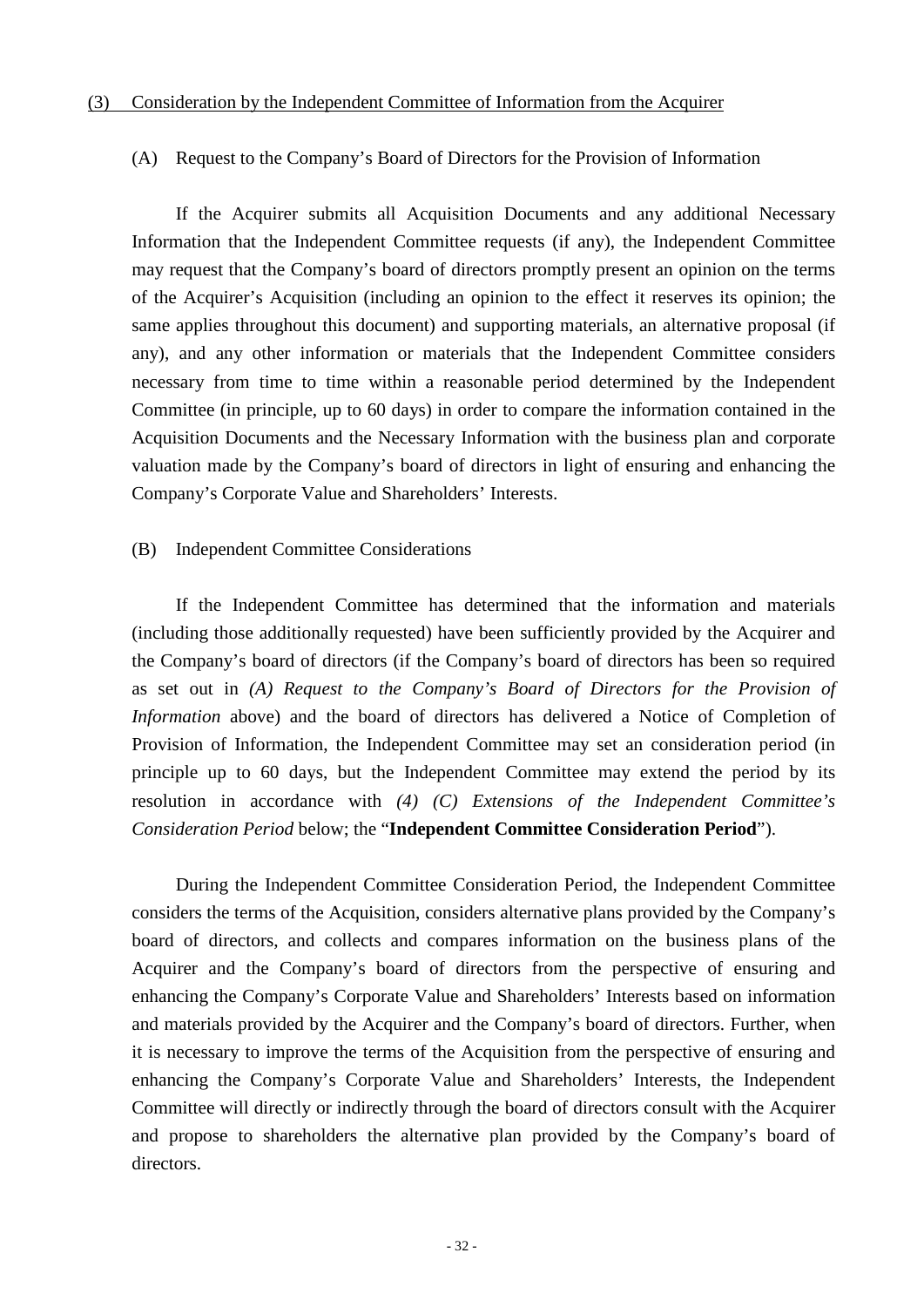If during the Independent Committee's Consideration Period the Independent Committee directly or indirectly through the Company's board of directors requests the Acquirer provide materials for consideration or other information, or to hold discussions, the Acquirer must promptly respond to that request. The same applies if during the Independent Committee's Consideration Period the Company's board of directors requests the Acquirer to provide materials for consideration or other information.

To ensure that the Independent Committee's decision contributes to the Company's Corporate Value and Shareholders' Interests, the Independent Committee may at the Company's cost obtain advice from independent third parties (including financial advisers, certified public accountants, attorneys, consultants, and other experts).

## (C) Disclosure of Information to Shareholders

The Independent Committee will promptly disclose, either directly or indirectly through the Company's board of directors, the fact that the Acquisition Documents have been submitted and an outline of them. The Independent Committee will also disclose to shareholders any matters of the Necessary Information or other information that it considers appropriate at a time the Independent Committee considers appropriate.

#### (4) Decision-Making Method of Independent Committee

If an Acquirer emerges, the Independent Committee will follow the procedures set out below and make certain recommendation to the Company's board of directors. If it makes a recommendation or resolution to the board of directors as provided for in any of the items in Item (A) through Item (C) below, or the Independent Committee otherwise believes it appropriate, the Independent Committee will promptly disclose the fact of the recommendation or resolution, its outline, and information relating to the matters it believes appropriate (and, if the Independent Committee makes a resolution to the effect of Extensions of the Independent Committee's Consideration Period in accordance with Item (C) below, including a note to that effect and an outline of the reasons for the extension)

Even if the Independent Committee finds it appropriate to implement an allotment of Share Options without contribution, if it believes it is appropriate to obtain a resolution of the shareholders' meeting with respect to implementing the allotment of Share Options without contribution, it will recommend that the Company's board of directors convene a shareholders' meeting and submit a proposal to the Company's shareholders for implementing the allotment of Share Options without contribution.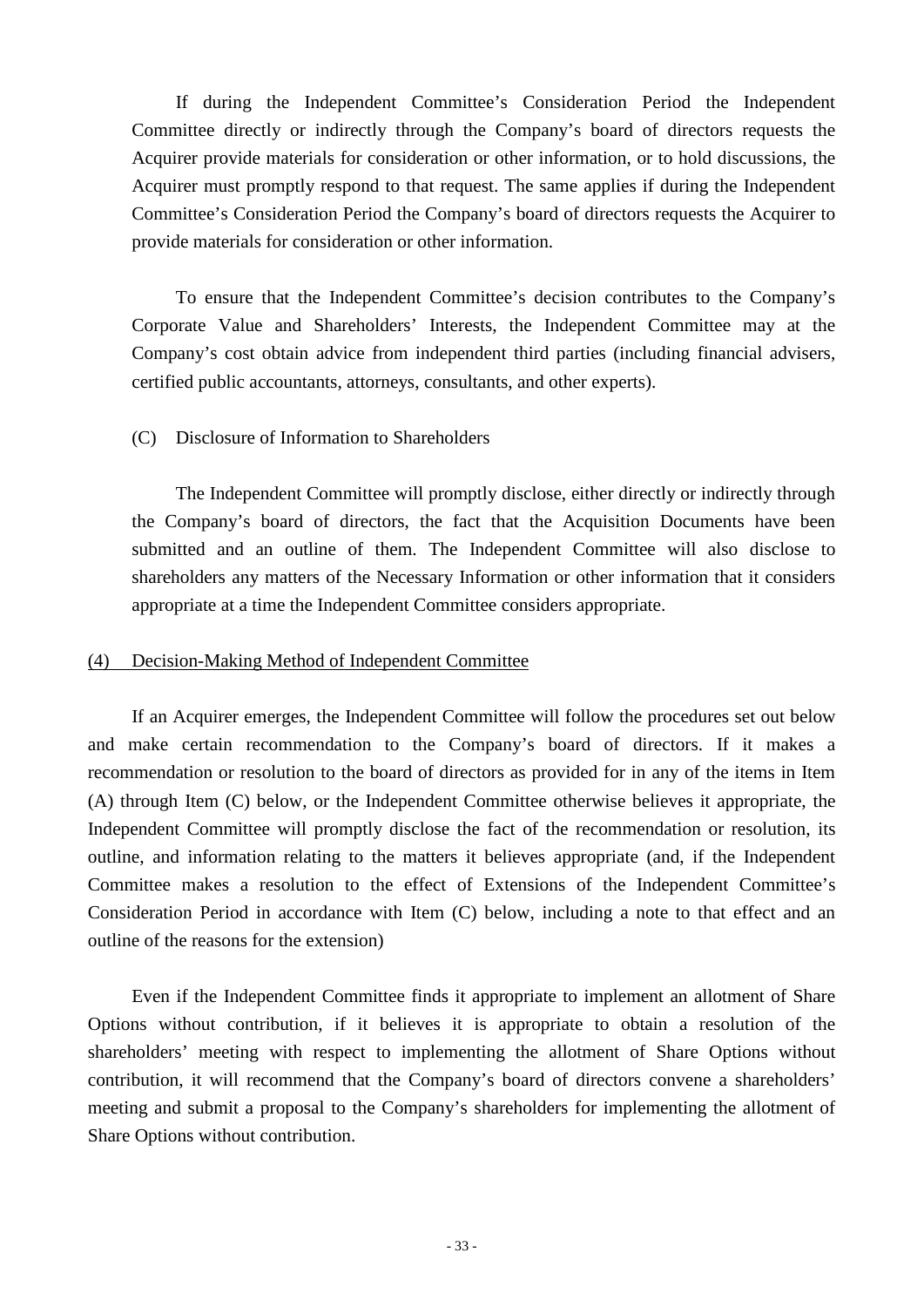(A) Recommendations for Implementation of Allotment of Share Options Without **Contribution** 

If the Acquirer fails to comply with the procedures set out in *(2) Requests to the Acquirer for the Provision of Information* and *(3) Consideration by the Independent Committee of Information from the Acquirer* above, or if as a result of considering the terms of the Acquisition by the Acquirer or discussions with the Acquirer, the Independent Committee determines that the Acquisition by the Acquirer meets any of the requirements provided for in *Attachment 2 Requirements for Allotment of Share Options Without Contribution* and that it would be reasonable to implement the allotment of Share Options without contribution, then the Independent Committee will recommend the implementation of the allotment of Share Options without contribution to the Company's board of directors, regardless of whether the Independent Committee's Consideration Period has started or ended.

However, even after the Independent Committee has recommended the implementation of the allotment of Share Options without contribution, if it considers either of the events set out below to have occurred, then it may reach a separate decision, including

- on or before the effective date of the allotment of Share Options without contribution—that the Company cancel the allotment of Share Options without contribution, or
- after the effective date of the allotment of Share Options without contribution and until the day immediately prior to the commencement date of the exercise period of the Share Options—that the Company acquire the Share Options without compensation,

and make a new recommendation to the Company's board of directors.

- (1) After the recommendation the Acquirer has revoked the Acquisition after the recommendation or the Acquisition otherwise ceases to exist.
- (2) A change occurs in the factual relationship constituting a premise to the finding leading to the recommendation and the Independent Committee considers the Acquisition by the Acquirer no longer meets any of the requirements provided for in *Attachment 2 Requirements for Allotment of Share Options Without Contribution* or, even if it does, it is no longer reasonable to allow the implementation of the allotment of the Share Options without contribution or the exercise of the Share Options.
- (B) Recommendations for Non-Implementation of Allotment of Share Options Without Contribution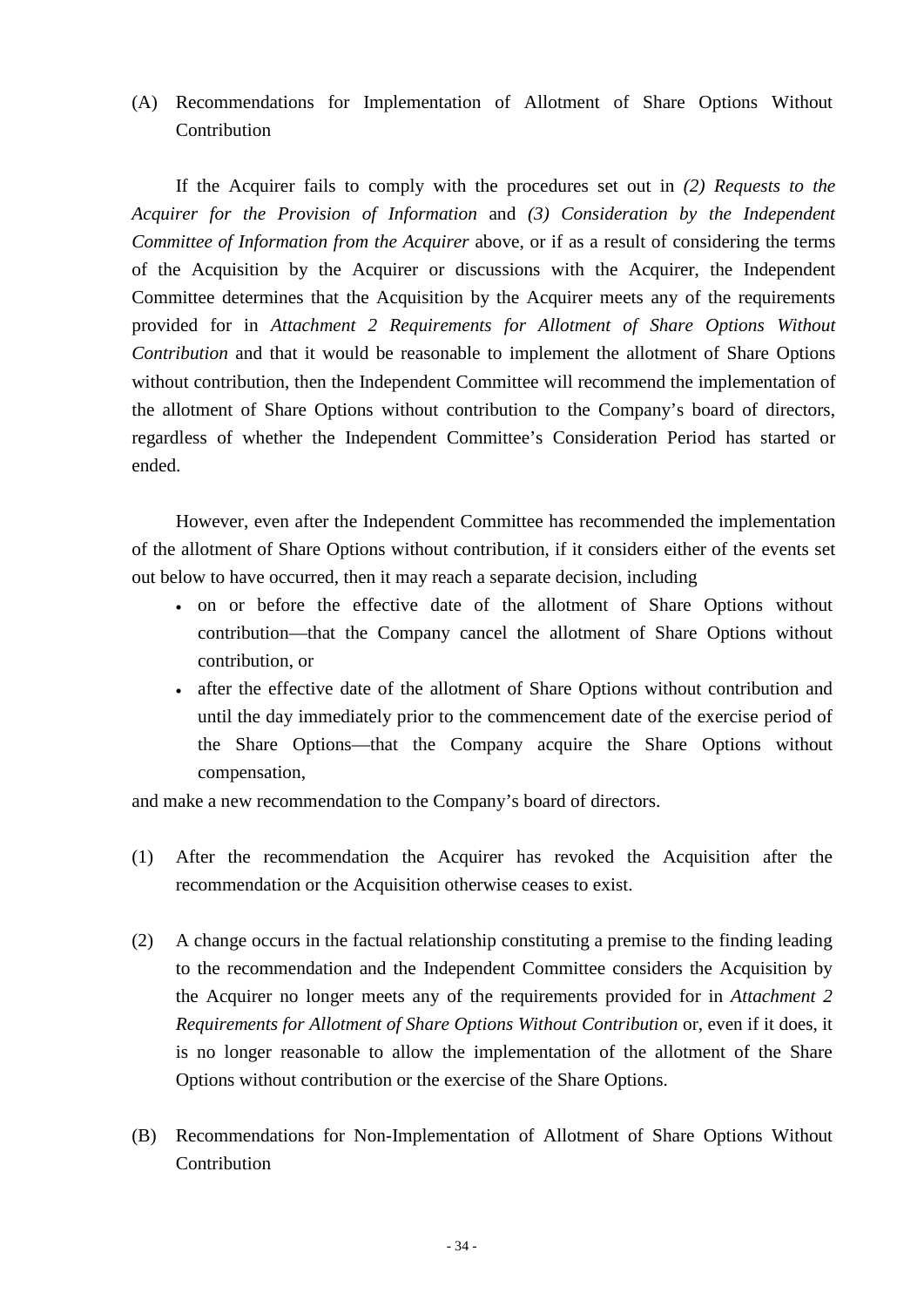If as a result of considering the terms of the Acquirer's Acquisition and discussions with the Acquirer the Independent Committee determines that the Acquisition by the Acquirer does not meet any of the requirements provided for in *Attachment 2 Requirements for Allotment of Share Options Without Contribution* or, even if it does, that the implementation of the allotment of Share Options without contribution is not reasonable, the Independent Committee will recommend not implementing the allotment of Share Options without contribution to the Company's board of directors, regardless of whether the Independent Committee Consideration Period has ended or not.

However, even after the Independent Committee has recommended not implementing the allotment of Share Options without contribution, if a change occurs in the factual relationship constituting a premise to the finding leading to the recommendation and the Independent Committee considers the Acquisition by the Acquirer comes to meet a requirement provided for in *Attachment 2 Requirements for Allotment of Share Options Without Contribution* such that it becomes reasonable to allow the implementation of the allotment of the Share Options without contribution, the Independent Committee may reach a separate decision, including that the Company implement the allotment of Share Options without contribution, and make a new recommendation to the Company's board of directors.

#### (C) Extensions of the Independent Committee's Consideration Period

If the Independent Committee does not reach a decision to recommend either implementing or not implementing the allotment of Share Options without contribution by the expiry of the initial Independent Committee's Consideration Period, the Independent Committee will pass a resolution to extend the Independent Committee's Consideration Period to a reasonable extent considered necessary for such matters as consideration of the terms of the Acquirer's Acquisition, discussion with the Acquirer, and consideration of an alternative proposal (but in principle by no more than 30 days).

If the Independent Committee's Consideration Period is extended as a result of the resolution described above, the Independent Committee will continue with its information gathering, consideration process, and like activities, and use its best efforts to make a recommendation to implement or not implement the allotment of Share Options without contribution or propose an alternative plan within the extended period.

### (5) Resolution of Meeting of Board of Directors; Convocation of Shareholders' Meeting

If the Company's board of directors receives a recommendation from the Independent Committee, it will promptly pass a resolution relating to implementing or not implementing the allotment of Share Options or propose an alternative plan without contribution (including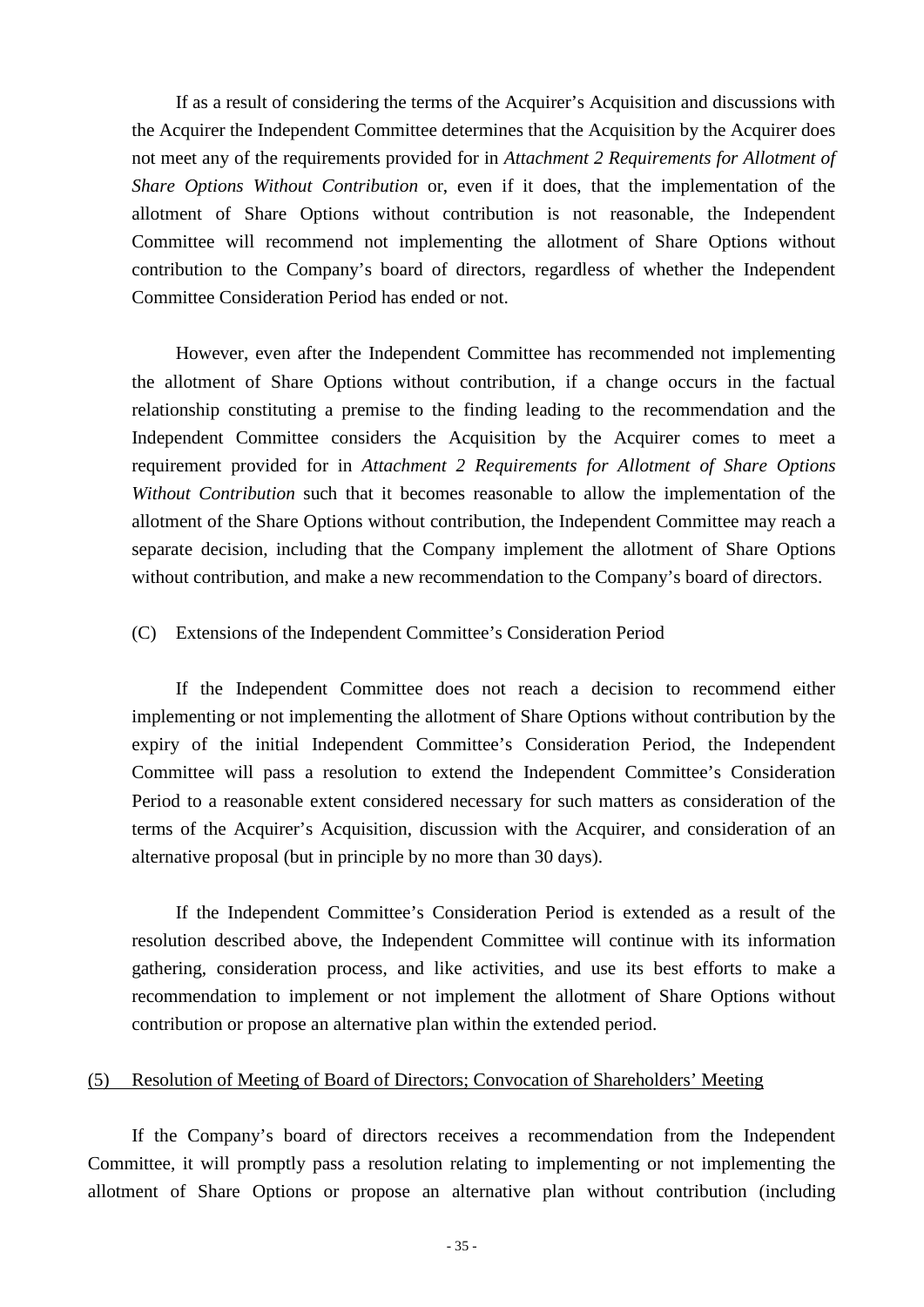cancelation of the allotment of Share Options without contribution) respecting to the maximum extent the recommendation of the Independent Committee.

If the Independent Committee recommends the Company's board of directors convenes a shareholders' meeting and submit a proposal to it regarding the implementation of the allotment of Share Options without contribution, the Company's board of directors will, unless convening the meeting is seriously difficult, promptly take the procedures necessary so that the meeting is held as soon as practicably possible and seek to obtain the approval of the shareholders for the implementation of the allotment of Share Options without contribution. If the shareholders' meeting approves the proposal for implementation of the allotment of Share Options without contribution, the Company's board of directors will resolve to implement the allotment of Share Options without contribution, and if the proposal is not approved, the Company's board of directors will resolve not to implement the allotment of Share Options without contribution. The Acquirer must not start any Acquisition procedures for the Plan until the Company's board of directors passes a resolution to implement or not implement the allotment of Share Options without contribution.

Once a resolution provided for above is obtained from the board of directors or the shareholders' meeting, the Company's board of directors will promptly disclose an outline of the resolution and any other matters that it considers appropriate.

### *3 Requirements for Implementing Allotment of Share Options Without Contribution*

If an Acquisition by an Acquirer meets any of the requirements provided for in *Attachment 2 Requirements for Allotment of Share Options Without Contribution* and it is found to be reasonable to implement the allotment of Share Options without contribution, the Company will implement the allotment of Share Options without contribution in accordance with a Resolution of Meeting of Board of Directors as provided for in Section (5) of 2 *Procedures for the Plan* above. Whether an Acquisition by an Acquirer meets requirements provided for in *Attachment 2 Requirements for Allotment of Share Options Without Contribution* and whether it is reasonable or not to implement the allotment of Share Options without contribution shall be determined following the judgment of the Independent Committee in accordance with Section (4) of 2 *Procedures for the Plan* above.

### *4 Outline of Allotment of Share Options Without Contribution*

An outline of the allotment of Share Options without contribution scheduled to be implemented under the Plan is described below (for further details on the Share Options, please see *Attachment 3 Terms and Conditions of Allotment of Share Options Without Contribution*).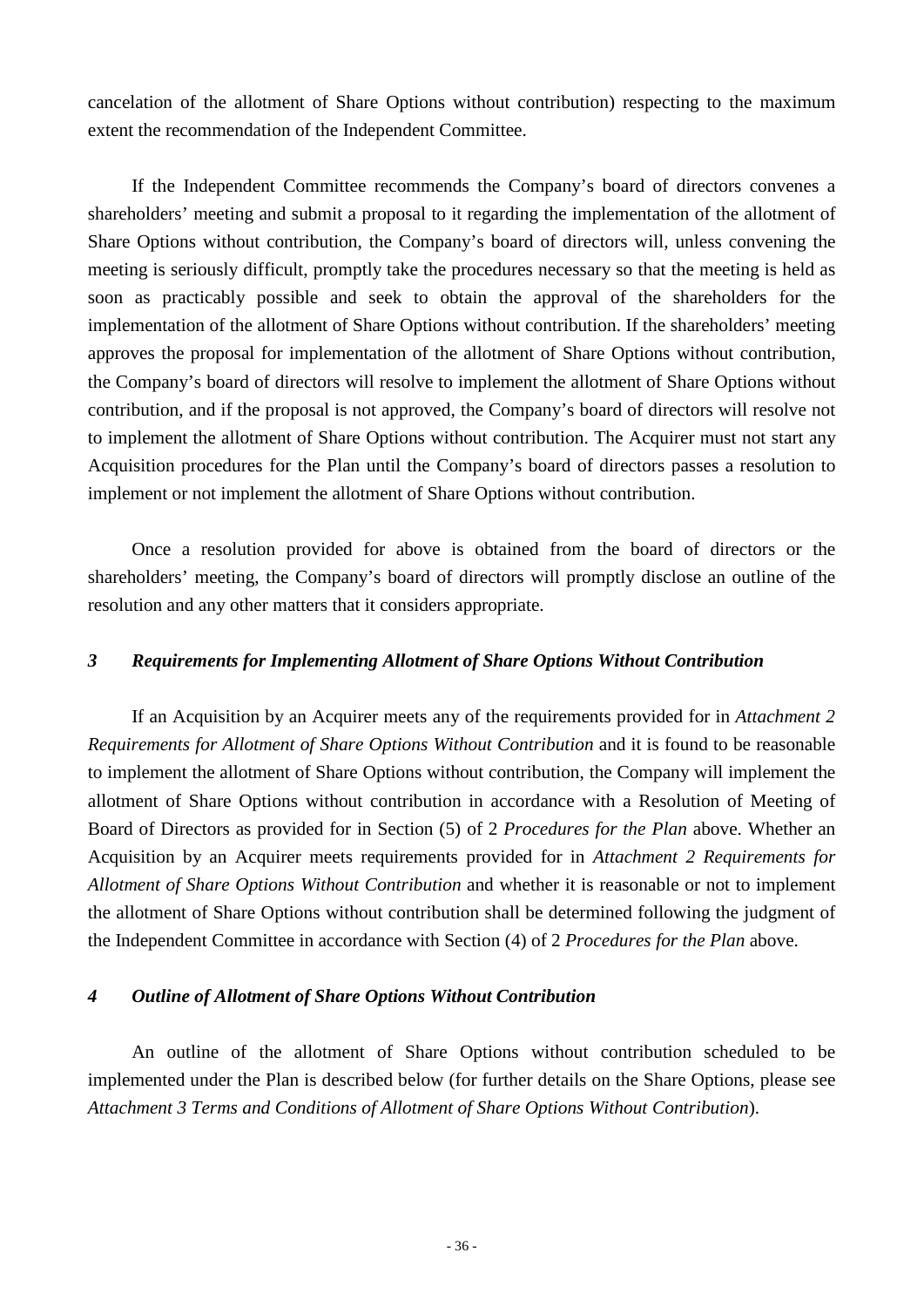#### (1) Number of Share Options

The Company will implement an allotment of Share Options without contribution in the number equivalent to the final and total number of issued shares in the Company (but excluding the number of shares in the Company held by the Company at that time) on an allotment date (the "**Allotment Date**") to be separately determined in a resolution by the Company's board of directors relating to the allotment of Share Options without contribution ("**Allotment Resolution**").

#### (2) Shareholders Eligible for Allotment

The Company will allot the Share Options without contribution to those shareholders, other than the Company, who are entered or recorded in the Company's final register of shareholders on the Allotment Date, at a ratio of one Share Option for every share in the Company.

#### (3) Effective Date of Allotment of Share Options Without Contribution

The effective date of the allotment of Share Options without contribution will be separately determined in the Allotment Resolution.

#### (4) Number of Shares to be Acquired upon Exercise of the Share Options

The number of Company shares (which will be "transfer shares," as defined in Article 128(1) of the *Act on Transfer of Bonds, Shares, etc.*, and which attract the application of that *Act*) to be acquired upon exercise of each Share Option (the "**Applicable Number of Shares**") will be one share unless otherwise adjusted.

#### (5) Amount to be Contributed upon Exercise of the Share Options

Contributions upon exercise of the Share Options are to be in cash, and the amount per share in the Company to be contributed upon exercise of the Share Options will be an amount separately determined in the Allotment Resolution within the range between a minimum of one yen and a maximum of any amount equivalent to one-half of the fair market value of the Company's stock per share. "**Fair market value**" means the average closing price (including quotations) for regular transactions of the Company' shares on the Tokyo Stock Exchange on each day during the 90-day period before the Allotment Resolution (excluding days on which no closing price is available), with any fraction of a yen resulting from the calculation rounded up to the nearest whole yen.

#### (6) Exercise Period of the Share Options

The commencement date will be a date separately determined in the Allotment Resolution,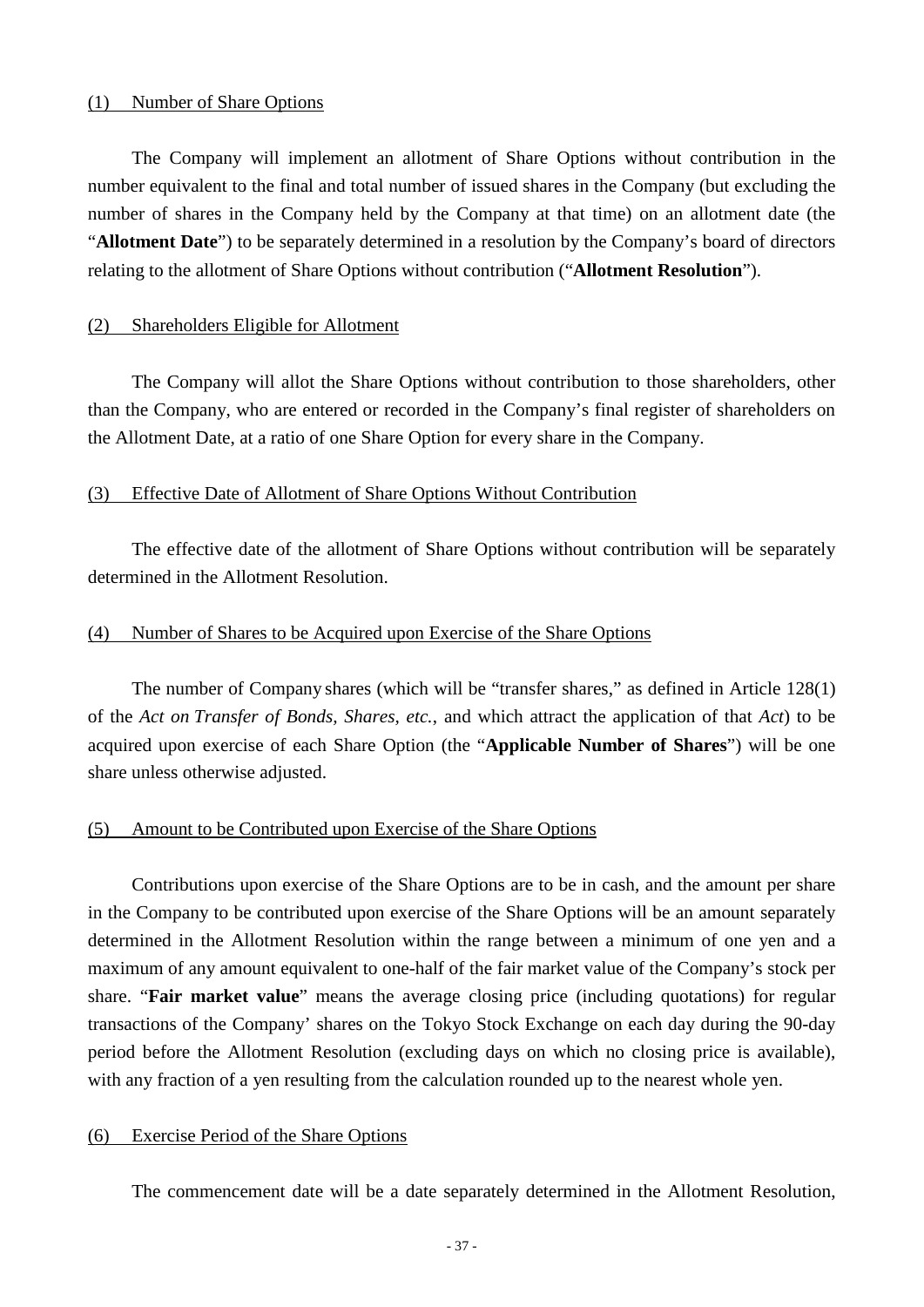and the period will be from 1 month to 3 months long as separately determined in the Allotment Resolution. However, if the Company acquires the Share Options under Paragraph (2) of *(9) Acquisition of the Share Options by the Company* below, the exercise period for the Share Options with respect to that acquisition will be up to and including the business day immediately before the relevant acquisition date. Further, if the final day of the exercise period falls on a holiday for the payment place for the cash payable upon exercise, the final day will be the preceding business day.

## (7) Conditions for the Exercise of the Share Options

The following persons in principle may not exercise the Share Options (persons corresponding to (1) through (6) below collectively, "**Non-Qualified Persons**"):

- (1) Specified Large Holders. [9](#page-37-0)
- (2) Joint Holders of Specified Large Holders.
- (3) Specified Large Purchasers.<sup>[10](#page-37-1)</sup>
- (4) Persons having a Special Relationship with Specified Large Purchasers.
- (5) A person who without the approval of the Company's board of directors has been transferred, or has succeeded to, the Share Options of a person corresponding to any of (1) through (4).
- (6) Any Affiliated Person<sup>[11](#page-37-2)</sup> of any person corresponding to any of (1) through (5).

Nonresidents of Japan who are required to follow certain procedures under foreign laws and regulations to exercise the Share Options in principle may not exercise the Share Options (however, certain nonresidents to whom exemptions under applicable law apply may exercise the Share Options, and the Share Options held by nonresidents will be subject to acquisition by the Company in exchange for Company shares as set out in Paragraph (2) of *(9) Acquisition of the Share Options*

<span id="page-37-0"></span><sup>&</sup>lt;sup>9</sup> "Specified Large Holder" means a party the Company's board of directors considers a holder of share certificates, etc., issued by the Company whose holding ratio of share certificates, etc., for those share certificates, etc., is at least 20%.

<span id="page-37-1"></span><sup>&</sup>lt;sup>10</sup> "Specified Large Purchaser" means a person who makes a public announcement for purchase, etc. (as defined in Article 27-2(1) of the *Financial Instruments and Exchange Act*; the same applies throughout this footnote) of share certificates, etc. (as defined in Article 27-2(1) of the *Financial Instruments and Exchange Act*; the same applies throughout this footnote) issued by the Company through a tender offer and whose owing ratio of share certificates, etc. relating to the ownership (including similar ownership as prescribed in Article 7(1) of the *Order for the Enforcement of the Financial Instruments and Exchange Act*), after the purchase, etc., the Company's board of directors considers will be at least 20% when combined with the owing ratio of share certificates, etc., of a person having a special relationship with such person. <sup>11</sup> An "**Affiliated Person**" of a given person means a person the Company's board of directors

<span id="page-37-2"></span>considers substantially controls, is controlled by, or is under common control with the given person (including persons the Company's board of directors consider as corresponding to such a person), or a person considered by the Company's board of directors to act in concert with the given person. "**Control**" means to "control decisions on the financial and business policies" (as defined in Article 3(3) of the *Ordinance for Enforcement of the Companies Act*) of other corporations or entities.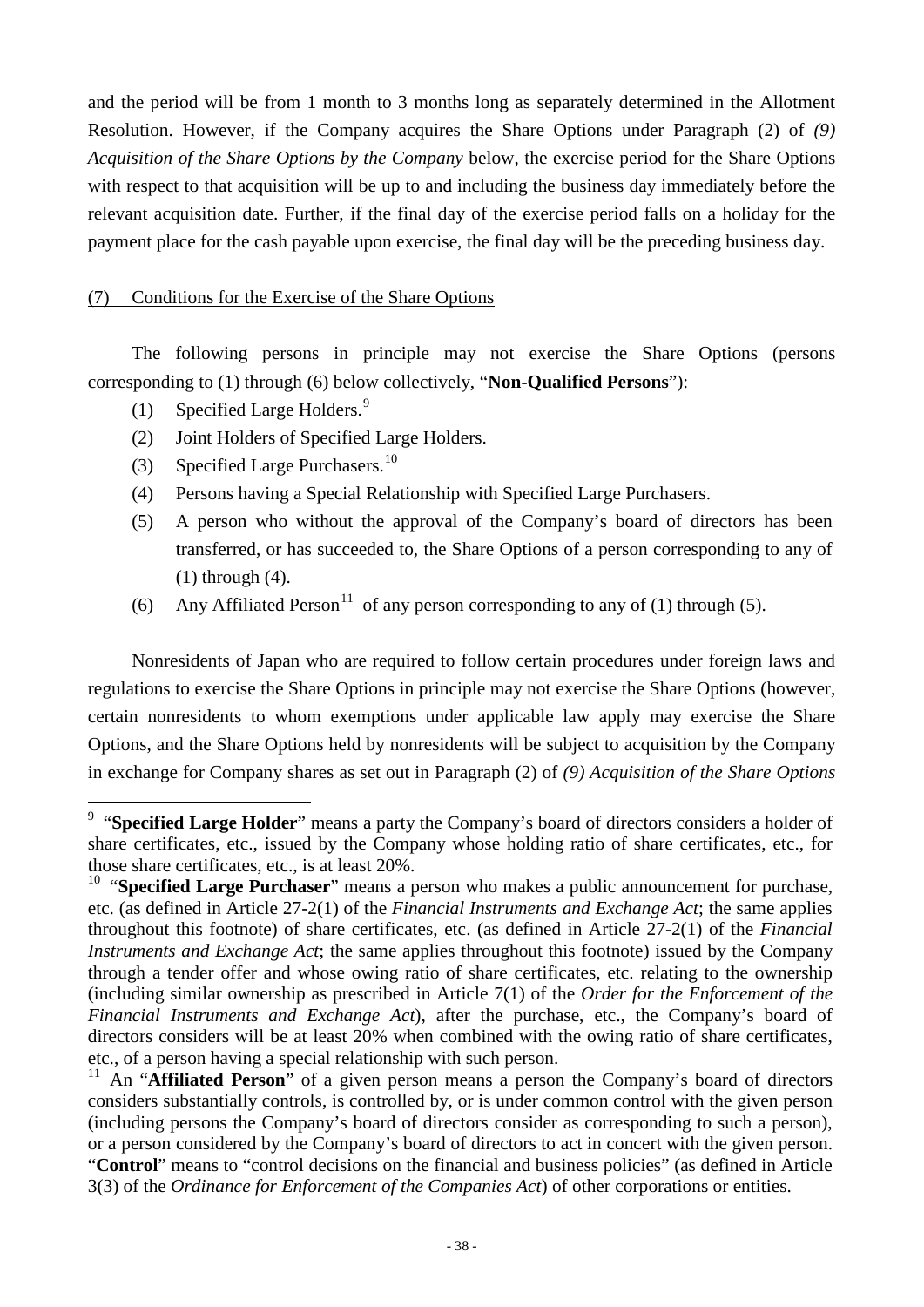*by the Company* below; for details, please see *Attachment 3 Terms and Conditions of Allotment of Share Options Without Contribution*).

## (8) Assignment of the Share Options

An acquisition of the Share Options by assignment requires the approval of the Company's board of directors.

## (9) Acquisition of the Share Options by the Company

- (1) At any time on or before the date immediately before the first date of the exercise period of the Share Options, if the Company's board of directors recognizes that it is appropriate for the Company to acquire the Share Options, the Company may, on a day separately determined by the Company's board of directors, acquire all of the Share Options without compensation.
- (2) On a day separately determined by the Company's board of directors, the Company may acquire all of the Share Options that have not been exercised before or on the business day immediately before that date and that are held by persons other than Non-Qualified Persons and, in exchange, deliver shares in the Company in the number equivalent to the number of the Applicable Number of Shares for every Share Option. If after the Company has effected an acquisition a third party other than a Non-Qualified Person comes in possession by assignment or the like of Share Options that were held by a Non-Qualified Person, the Company may acquire those Share Options.
- (3) In addition to the above, matters relating to the acquisition of Share Options will be provided for separately if necessary in the Allotment Resolution.

For the definitions and details of the words and expressions above, please see *Attachment 3 Terms and Conditions of Allotment of Share Options Without Contribution*.

## *5 Effective Period of Plan*

The effective period of the Plan ends on the close of the Annual Shareholders' Meeting held for the business year ending on March 31, 2012.

## *6 Abolition and Amendment of the Plan*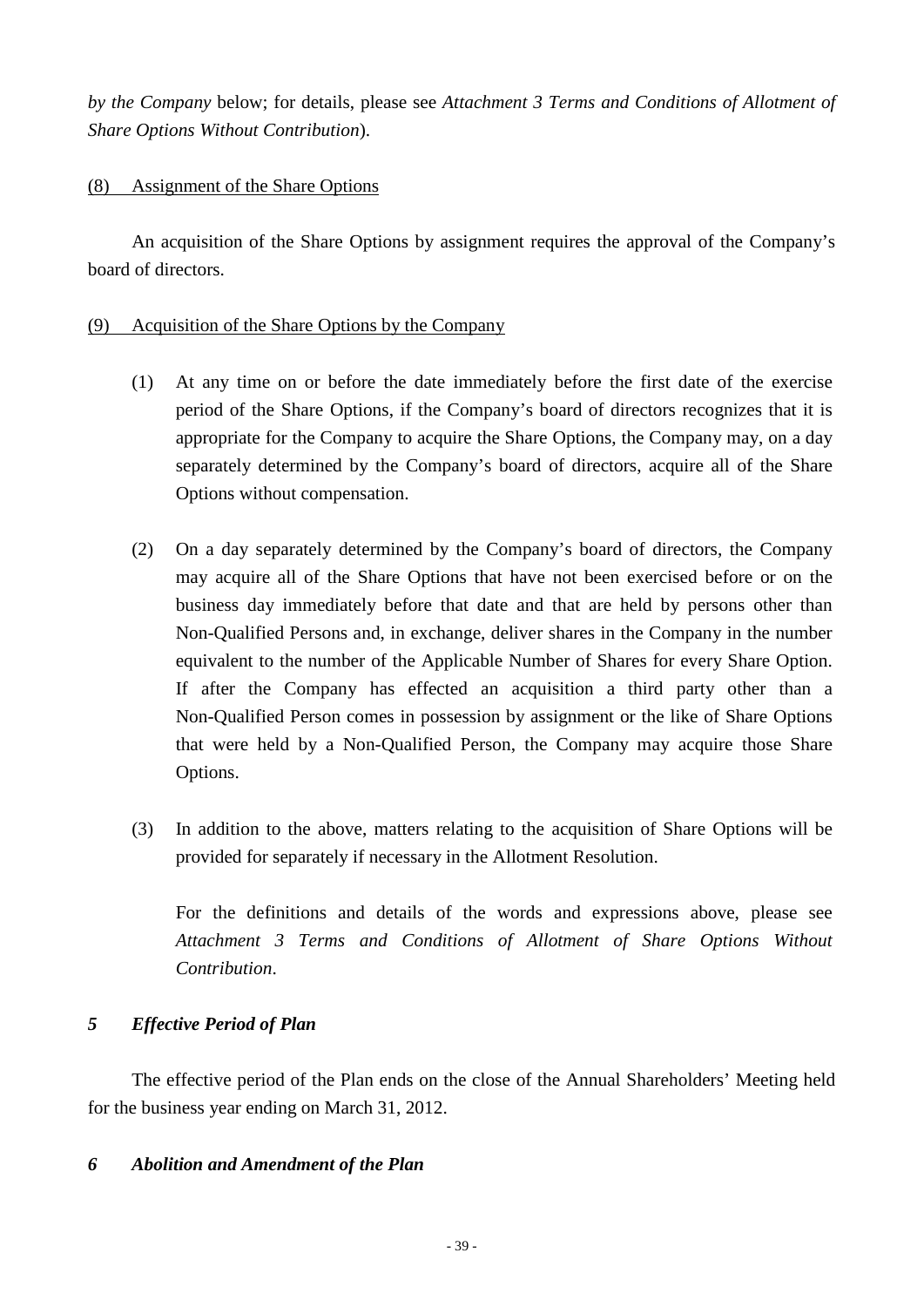Even before the effective period of the Plan has expired, if (1) a resolution is adopted at a shareholders' meeting to the effect of abolishing the Plan or (2) a resolution is adopted by the Company's board of directors to the effect of abolishing the Plan, the Plan will be abolished at that time. The Company's board of directors might revise or change the Plan to the extent that can be considered reasonably necessary as a result of changes in, or changes in interpretations or the operation of, the *Companies Act*, the *Financial Instruments and Exchange Act*, other laws or regulations, or the rules of financial instruments exchanges or changes in tax systems, court decisions, or the like.

If the Plan is abolished or changes, the Company will promptly in accordance with applicable laws and regulations and the rules of financial instruments exchanges disclose the fact of the abolishment or change and other matters the board of directors considers appropriate.

#### **(For reference)**

The impact on shareholders and investors as a result of the continued implementation of the Plan is described in 1 *Impact on Shareholders* below. The Company believes that the Plan is rational, as described in 2 *Decisions and Reasoning of the Company's Board of Directors regarding Above Measures* below.

We hereby request our shareholders to approve the proposition taking the above into consideration.

#### *1 Impact on Shareholders*

#### *(1) Impact on Shareholders Upon Renewal of Plan*

The actual allotment of Share Options without contribution will not be carried out at the time the Plan is renewed. The Plan will therefore have no direct concrete affect on the legal rights and economic interests of shareholders and investors with respect to the shares of the Company at the time the Plan is renewed.

## *(2) Impact on Shareholders and Investors at the Time of Allotment of Share Options Without Contribution*

If the Company's board of directors or shareholders' meeting passes a resolution for an allotment of Share Options without contribution, the Company will make an allotment of Share Options without contribution to the shareholders on the Allotment Date provided for separately in the Allotment Resolution of one Share Option per share in the Company held by entitled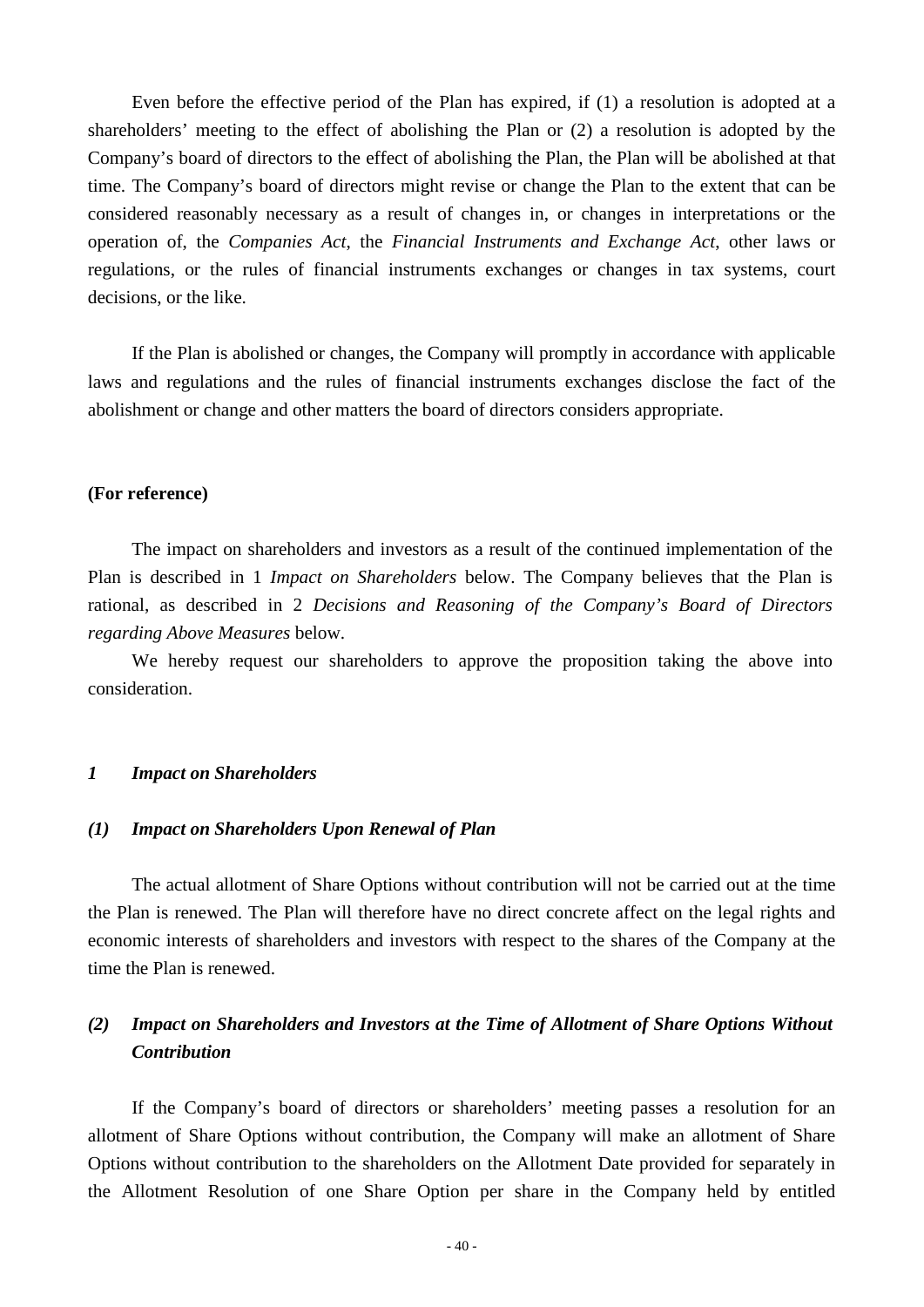shareholders. If the shareholders do not pay the exercise price or perform other procedures for exercise of the Share Options provided for in Paragraph (ii) of *(3) Procedures Necessary for Shareholders upon the Allotment of Share Options Without Contribution* below during the exercise period of the Share Options, the shares they hold in the Company will be diluted by the exercise of Share Options by other shareholders. However, it is also possible for the Company to acquire the Share Options of all shareholders other than Non-Qualified Persons and, in exchange, deliver shares in the Company in accordance with the procedures provided for in Paragraph (iii) of *(3) Procedures Necessary for Shareholders upon the Allotment of Share Options Without Contribution* below. If the Company carries out that acquisition procedure, all shareholders other than Non-Qualified Persons will receive shares in the Company without exercising their Share Options or paying an amount equivalent to the exercise price, and this may dilute the value per share in the Company held by the shareholder, but in principle there will not be any financial dilution of the overall value of shares held in the Company.

Even after a resolution is passed for allotment of Share Options without contribution, the Company may, by respecting any recommendation of the Independent Committee described above at Section (4) of *B.2 Procedures for the Plan* above to the maximum extent,

- on or before the effective date of the allotment of Share Options without contribution—cancel the allotment of Share Options without contribution, or
- after the effective date of the allotment of Share Options without contribution and until the day immediately prior to the commencement date of the exercise period of the Share Options—acquire the Share Options without compensation.

In neither case will there be any dilution of the value per share in the Company held by the shareholders, so it is possible that any shareholders or investors who sell or buy the shares in the Company expecting to see a dilution of the value per share in the Company might be subjecting themselves to unpredictable harm as a result of a fluctuation in the share price.

# *(3) Procedures Necessary for Shareholders upon the Allotment of Share Options Without Contribution*

### (i) Procedures for Allotment of Share Options

If the Company's board of directors passes the Allotment Resolution, the Company will give public notice of the Allotment Date with respect to the allotment of Share Options without contribution. In this case, shareholders who are entered or recorded in the Company's final register of shareholders on the Allotment Date will automatically become option-holders on the effective date of the allotment of Share Options without contribution, so no further procedures, such as applying for the allotment, will be necessary.

### (ii) Procedures for Exercising Share Options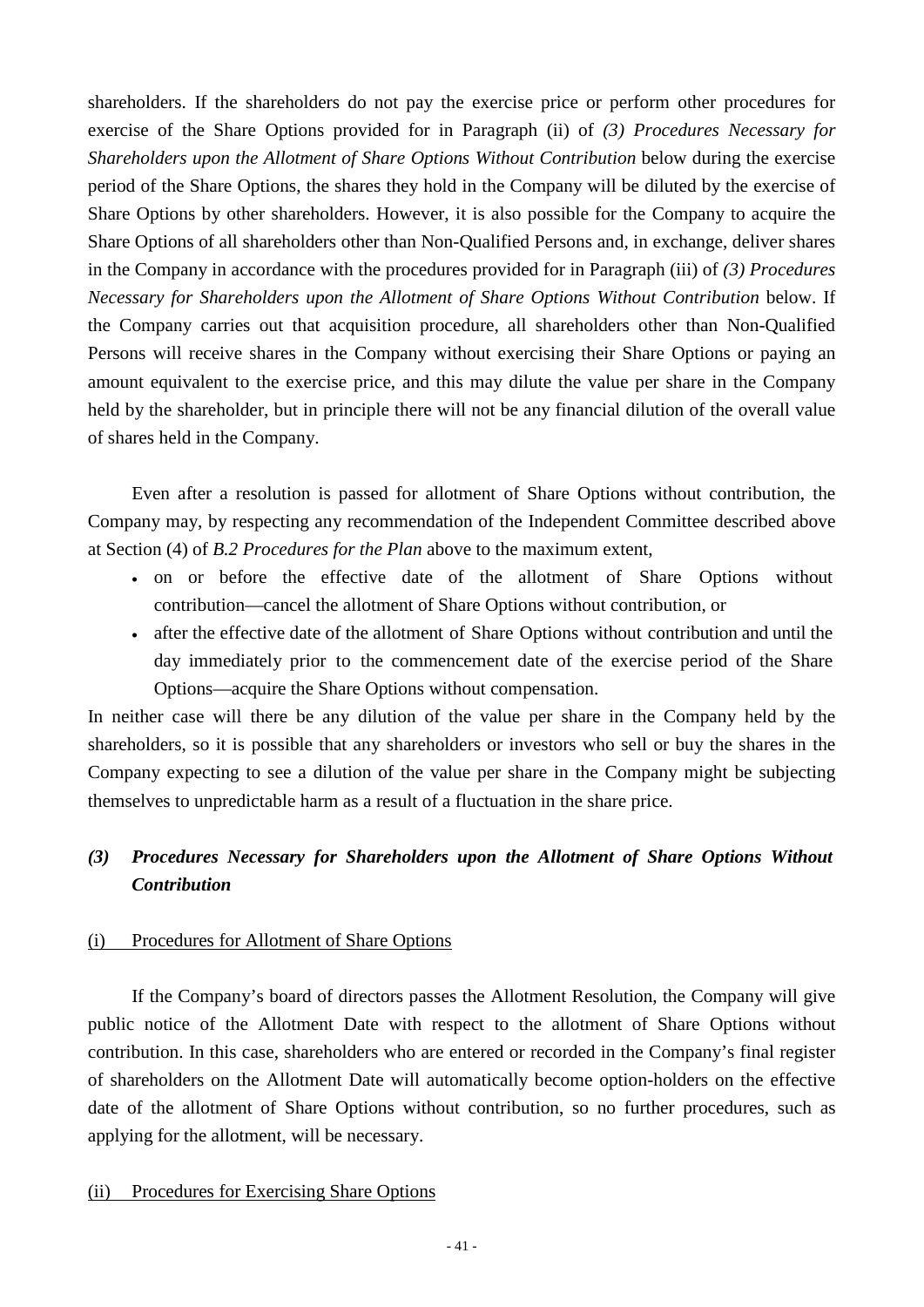The Company will in principle deliver an exercise request form for the Share Options (in a form prescribed by the Company and containing the necessary matters—such as the terms and number of the Share Options for exercise, the exercise date for the Share Options, and the account for transfer of the transfer shares—as well as representations and warranties regarding matters such as that the shareholders themselves are not Non-Qualified Persons, indemnity clauses, and other covenants) and other documents necessary for the exercise of the Share Options to the shareholders who are entered or recorded in the Company's final register of shareholders on the Allotment Date.

After the allotment of Share Options without contribution, the shareholders will in principle be issued one share in the Company per Share Option

- upon submitting, in accordance with the Company's prescribed method, the exercise request form and other necessary documents during the exercise period for the Share Options and before acquisition of Share Options by the Company becomes effective,
- once the exercise request form and other necessary documents have reached the place handling such requests, and
- by in principle paying to the place handling such requests an amount equivalent to the exercise price determined in the Allotment Resolution, which will be an amount within the range of one yen and one-half of the fair market value of the Company's stock per share.

#### (iii) Procedures for Acquisition of Share Options by Company

If the Company's board of directors determines to acquire the Share Options, the Company will acquire the Share Options in accordance with the statutory procedures on a day separately determined by the Company's board of directors.

If the Company acquires the Share Options from shareholders other than Non-Qualified Persons, and in exchange delivers shares in the Company, the shareholders concerned will in principle come to receive one share in the Company for every one Share Options as compensation for the acquisition by the Company of those Share Options, without paying an amount corresponding to an exercise price. However, in that case, the shareholders concerned will be separately requested to submit, in a form prescribed by the Company, a document setting out necessary matters—such as the account for transfer of the transfer shares—and including representations and warranties regarding matters such as the fact that they are not Non-Qualified Persons, indemnity clauses, and other covenants.

In addition to the above, the Company will disclose information or notify all of its shareholders with respect to the particulars of the allotment method for the Share Options, the exercise method, and the method for acquisitions by the Company once they have been determined in the Allotment Resolution.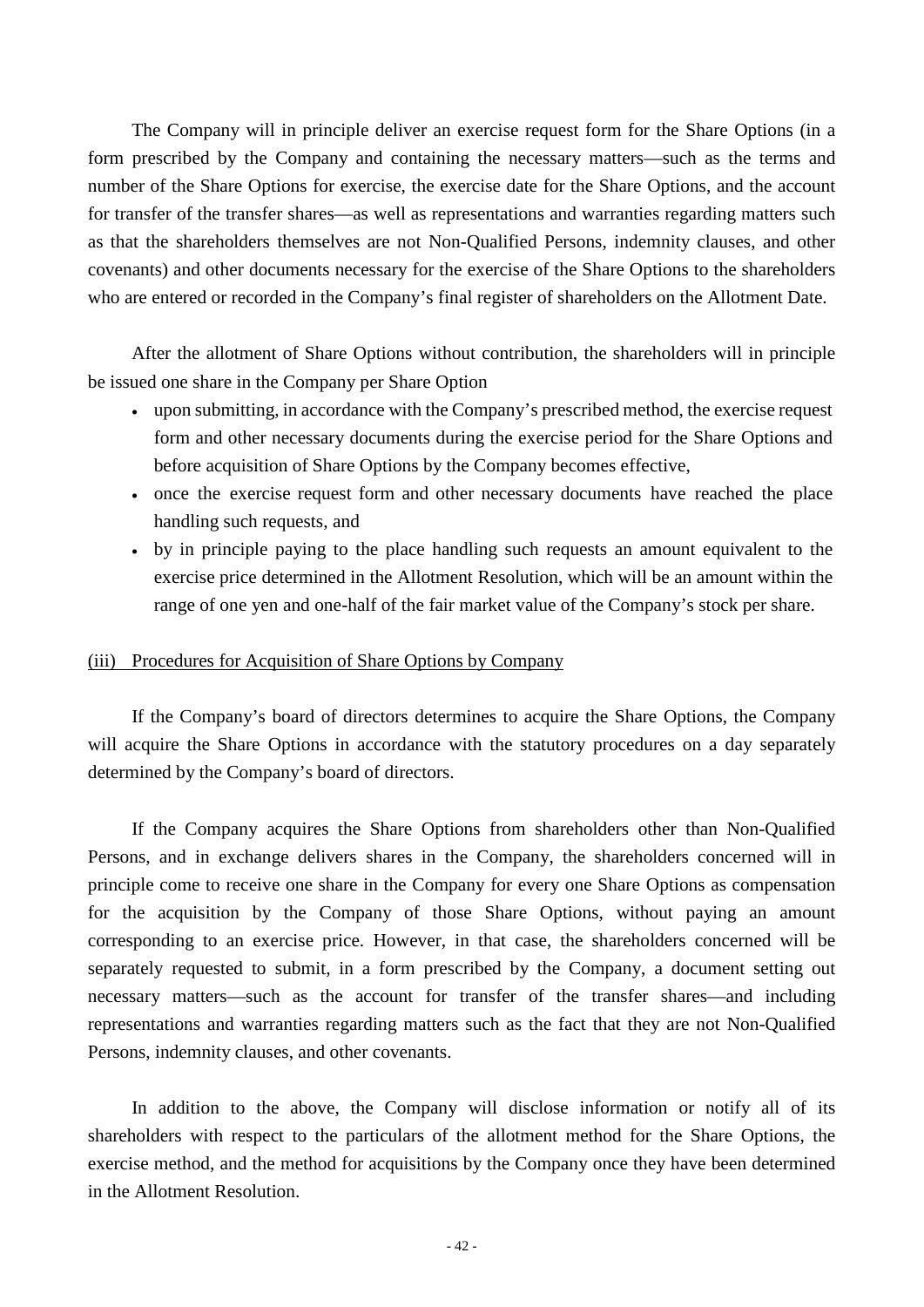### *2 Decisions and Reasoning of the Company's Board of Directors regarding Above Measures*

## *(1) Decisions and Reasoning Regarding the Special Measures to Help Realize the Company's Basic Policy (Measures Set Out in A. II Above)*

The Company's fundamental philosophy behind its measures for enhancing its corporate value by management plans, as described in *A. II MEASURES TO HELP REALIZE THE COMPANY'S BASIC POLICY* above, and its policies for strengthening its corporate governance practices is formulated as a specific policy aimed at maximizing the Company's Corporate Value and Shareholders' Interests and contributing to the realization of the Basic Policy.

These measures are therefore in line with the Basic Policy and are consistent with the Company's Corporate Value and Shareholders' Interests. They are not implemented for the purpose of maintaining the positions of the directors and the corporate auditors of the Company.

# *(2) Decisions and Reasoning regarding the Measures for Preventing Decisions on Company's Financial and Business Policies from being Controlled by Inappropriate Persons in Light of Company's Basic Policy (Measures Set Out in B Above)*

### *1) The Plan is in Line with the Basic Policy*

The Plan is a mechanism to ensure and enhance the Company's Corporate Value and Shareholders' Interests by ensuring the necessary time and information is made available for the shareholders to decide whether or not to accept an Acquisition by an Acquirer targeting the share certificates, etc., of the Company and for the board of directors to present an alternative proposal to the shareholders, and by enabling the board of directors to discuss or negotiate with the Acquirer for the benefit of the shareholders when the Acquisition is to be effected. As above, the Plan is in line with the Basic Policy.

# *2) The Measures Are Not Detrimental to the Corporate Value and Shareholders' Interests and Do Not Aim to Maintain the Positions of Directors and Statutory Auditors of the Company*

For the reasons set out below, the Company believes that in light of the Basic Policy, the Plan is not detrimental to the Company's Corporate Value and Shareholders' Interests, and that it has not been implemented for the purpose of maintaining the positions of the directors and the corporate auditors of the Company.

#### (i) It Satisfies the Requirements of the Guidelines for Takeover Defense Measures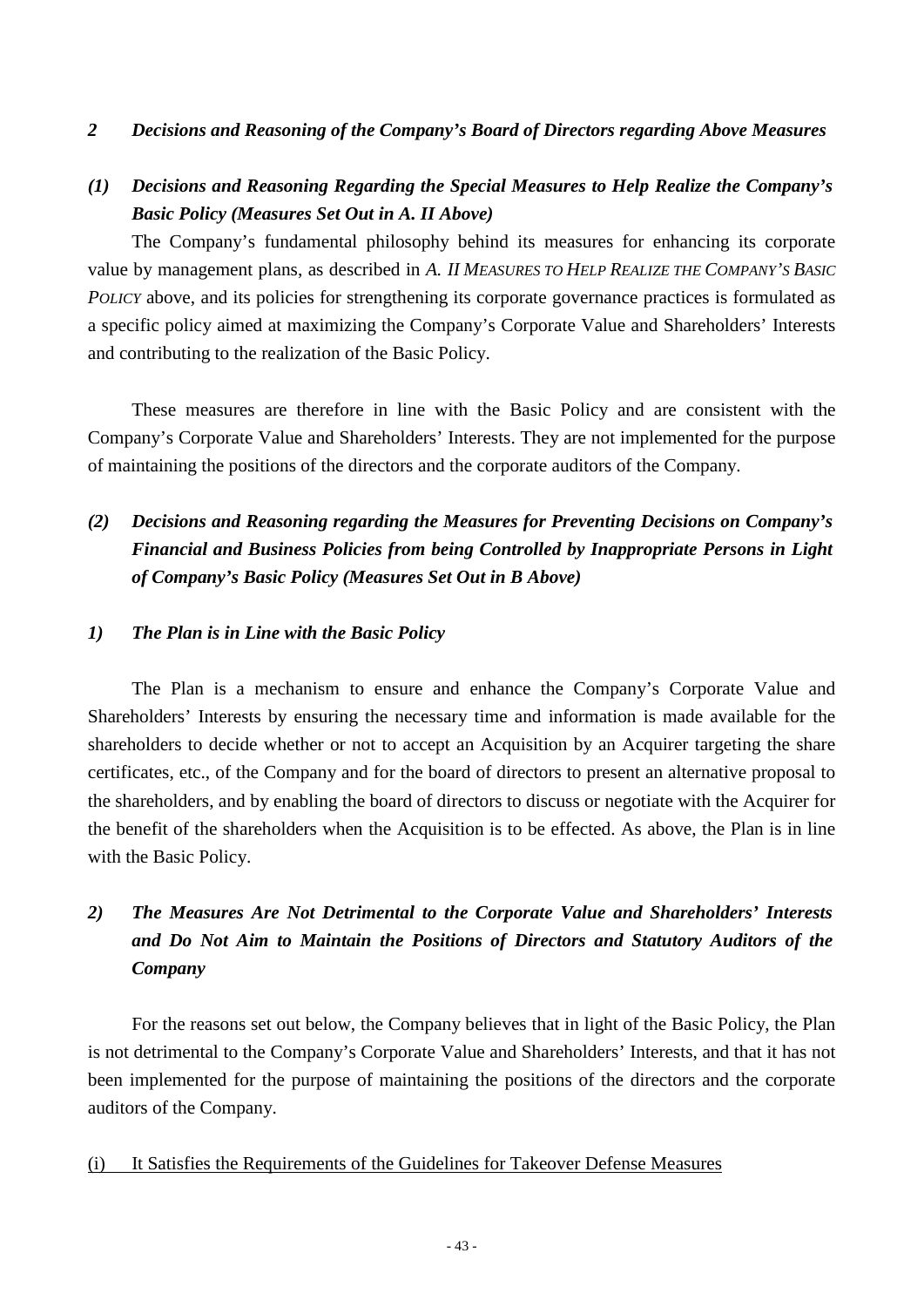The Plan fully satisfies the 3 principles set out in the Guidelines Regarding Takeover Defense for the Purposes of Ensuring and Enhancing Corporate Value and Shareholders' Common Interests released by the Ministry of Economy, Trade and Industry and the Ministry of Justice on May 27, 2005. (The 3 principles, as set out in the *Guideline*, are (1) the "principle of protecting and enhancing corporate value and shareholders' common interests," (2) the "principle of prior disclosure and shareholders' will," and (3) the "principle of ensuring the necessity and reasonableness.")

## (ii) The renewal of the Plan is for the purpose of ensuring and enhancing the Company's Corporate Value and Shareholders' Interests

The Plan is renewed in order to ensure, for the purpose of ensuring and enhancing the Company's Corporate Value and Shareholders' Interests, (a) the prior provision of information from an Acquirer that is necessary in relation to the Acquisition being attempted by the Acquirer and (b) the period of time necessary for evaluating and considering the details of the Acquisition.

# (iii) Placing High Value on Shareholders' Will (Resolution of General Meeting of Shareholders and Sunset Clause (Provision for Regular Review of Merits in Continuing Takeover Defense Measures))

The Company intends to renew the Plan at the Annual Shareholders' Meeting on the condition that the proposal for the Plan is approved and adopted as a resolution with the endorsement of a majority of the voting rights of shareholders in attendance.

In certain circumstances, set out in B.2.(5) *Resolution of Meeting of Board of Directors; Convocation of Shareholders' Meeting* above, the Company's board of directors may convene a shareholders' meeting and ask shareholders to consider whether or not to implement an allotment of Share Options without contribution.

Further, as set out in B.5. *Effective Period of Plan* above, the effective period of the Plan is the approximately 3-year period ending on the close of the ordinary shareholders' meeting held for the business year ending on March 31, 2012, but if (i) a resolution is adopted at a Company shareholders' meeting to the effect of abolishing the Plan or (ii) a resolution is adopted at a meeting of the Company's board of directors to the effect of abolishing the Plan, then even if that period has not yet finished, the Plan will terminate at that time. In that sense, the continuation of the effectiveness of the Plan reflects the intention of the Company's shareholders.

#### (iv) Establishment of Reasonable and Objective Requirements for Invoking Defensive Measures

As set out in B.3. *Requirements for Implementing Allotment of Share Options Without*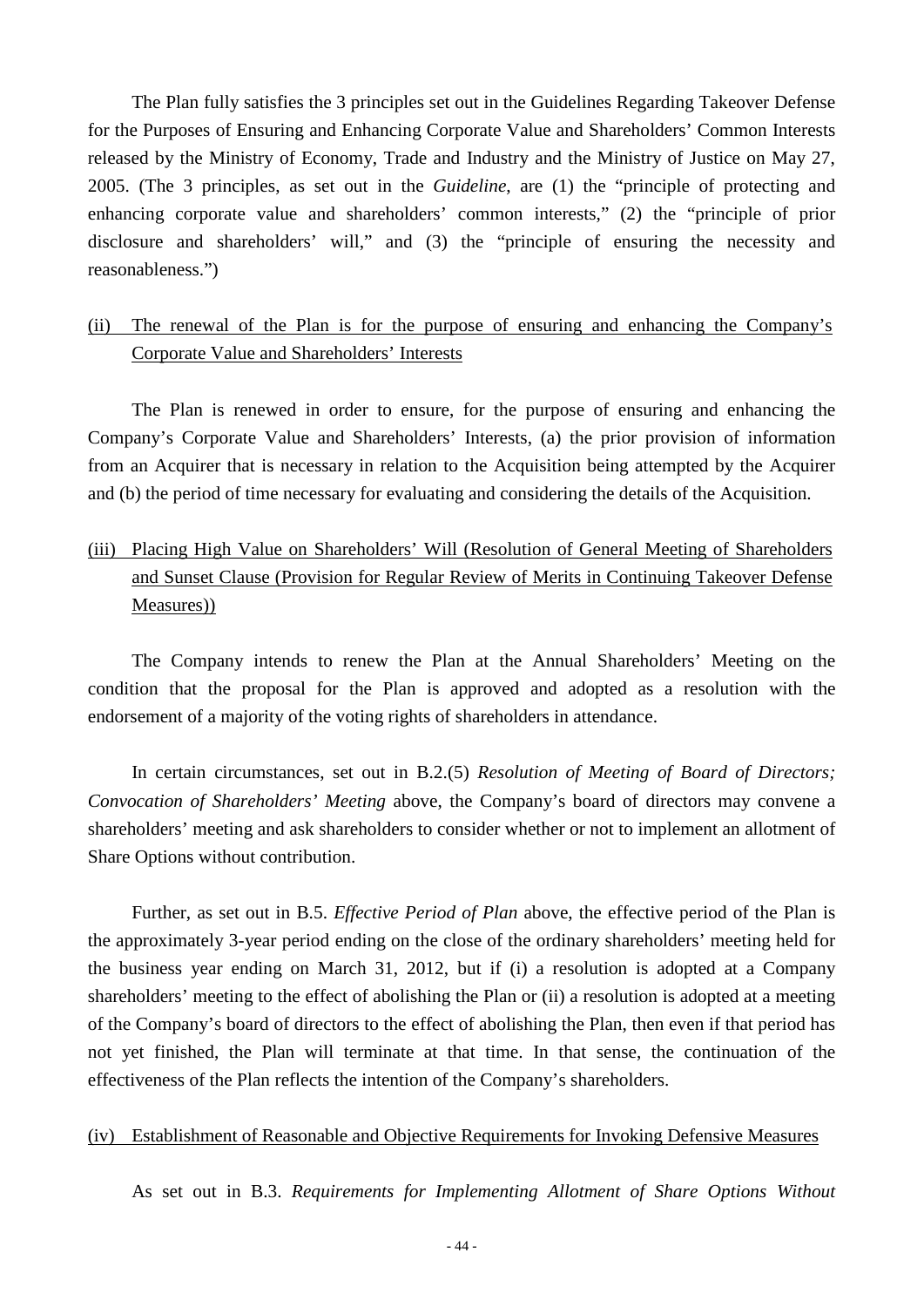*Contribution* above, the Plan is established so that the allotment of Share Options without contribution cannot be implemented without reasonable and objective requirements first being met, thus ensuring a framework that prevents arbitrary invocation by the Company's board of directors.

### (v) Shortened Term of Directors

As set out in *A. II 2(2)(i) Company's Basic Organs* above, the Company will make a proposal at the Annual Shareholders' Meeting for amendments to its Articles of Incorporation to shorten the term of directors from 2 years to 1 year. If this proposal is approved by the Ordinary Shareholders' Meeting, shareholders will further be able to reflect their intentions on the Plan, even before the effective period of the Plan has finished, through the annual election of directors.

### (vi) Establishment of Independent Committee

The Company has established the Independent Committee as an organ of the Company to eliminate arbitrary decisions of the board of directors and to make independent judgments in managing the implementation of the allotment of Share Options without contribution for the benefit of the Company's shareholders.

The Independent Committee comprises 3 or more members, who must each correspond to one of an outside director, an outside statutory auditor, or an outside expert who is independent from the management team, which executes the operations of the Company (at the time of renewal of the Plan, there are scheduled to be 5 members: Junnosuke Furukawa and Takashi Kobayashi, outside directors of the Company; Fumio Watanabe, Haruo Shigeta and Jiro Noguchi, outside auditors of the Company). There is no special relationship between the Company and any of the candidate members of the Independent Committee, and each candidate is highly independent from the Company's management team (Please see Attachment 4 Background of the Candidates for the Members of the Independent Committee).

As set out above at B.2. *Procedures for the Plan*, if an Acquisition targeting the Company's shares is made, the Independent Committee will, in accordance with the Regulations of the Independent Committee, consider the Acquisition and whether or not it will harm the Company's Corporate Value and Shareholders' Interests, and the board of directors will make its decision respecting the decision of the Independent Committee to the maximum extent.

These measures therefore ensure that the Company has a mechanism to prevent the Plan from being operated, and the defensive measures being invoked, arbitrarily by the board of directors.

#### (vii) No Dead-Hand Takeover Defense Measures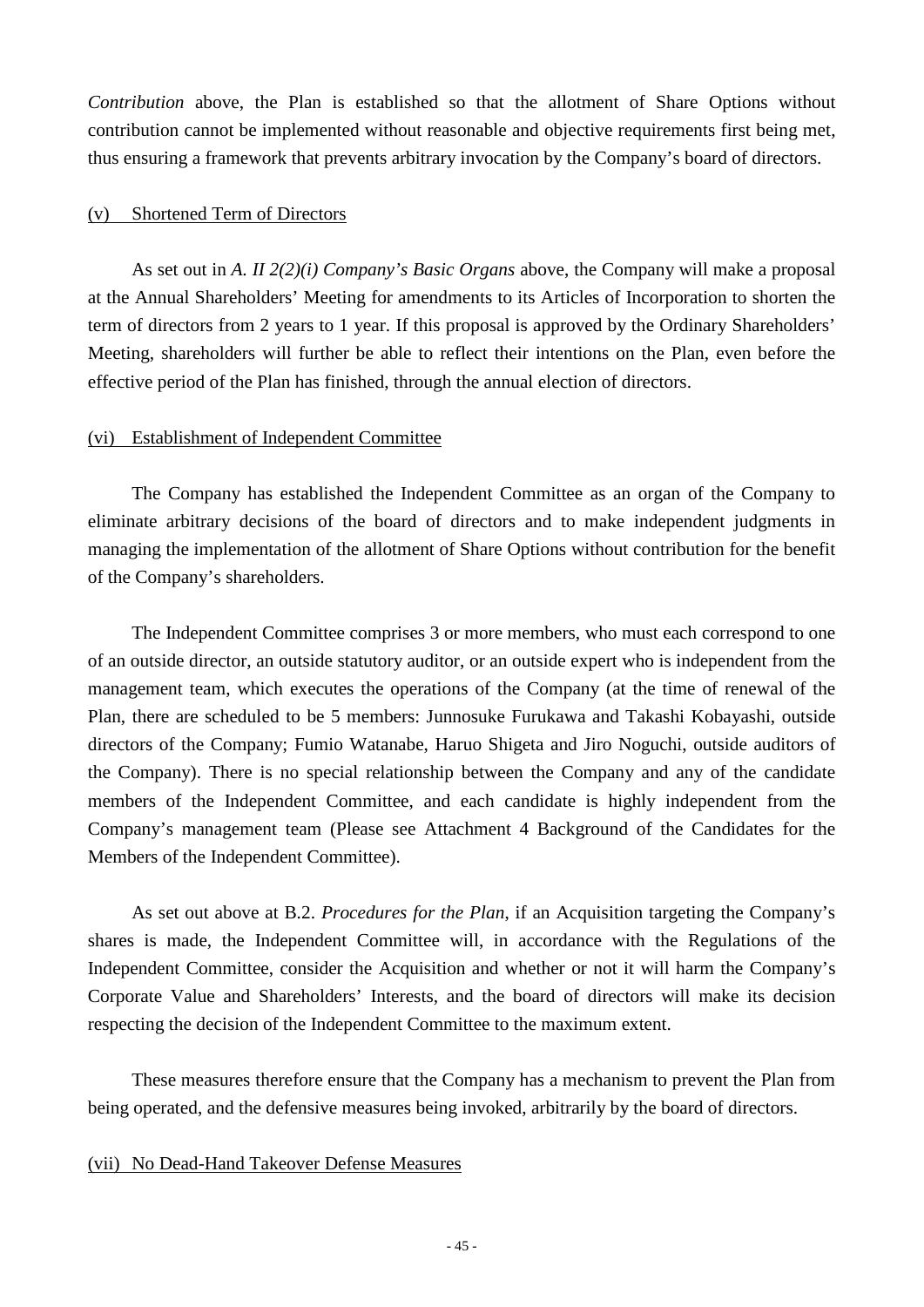As stated above in B.6. *Abolition and Amendment of the Plan*, the Plan has been designed so that it may be abolished at any time by the board of directors, even before the effective period of the Plan has expired. It is not, therefore, a dead-hand takeover defense measure (a takeover defense measure that cannot be stopped once invoked, even if a majority of the members of the board of directors are replaced). And nor is it a slow-hand takeover defense measure (a takeover defense measure that requires a significant amount of time to stop because members of the board of directors cannot be replaced all at once).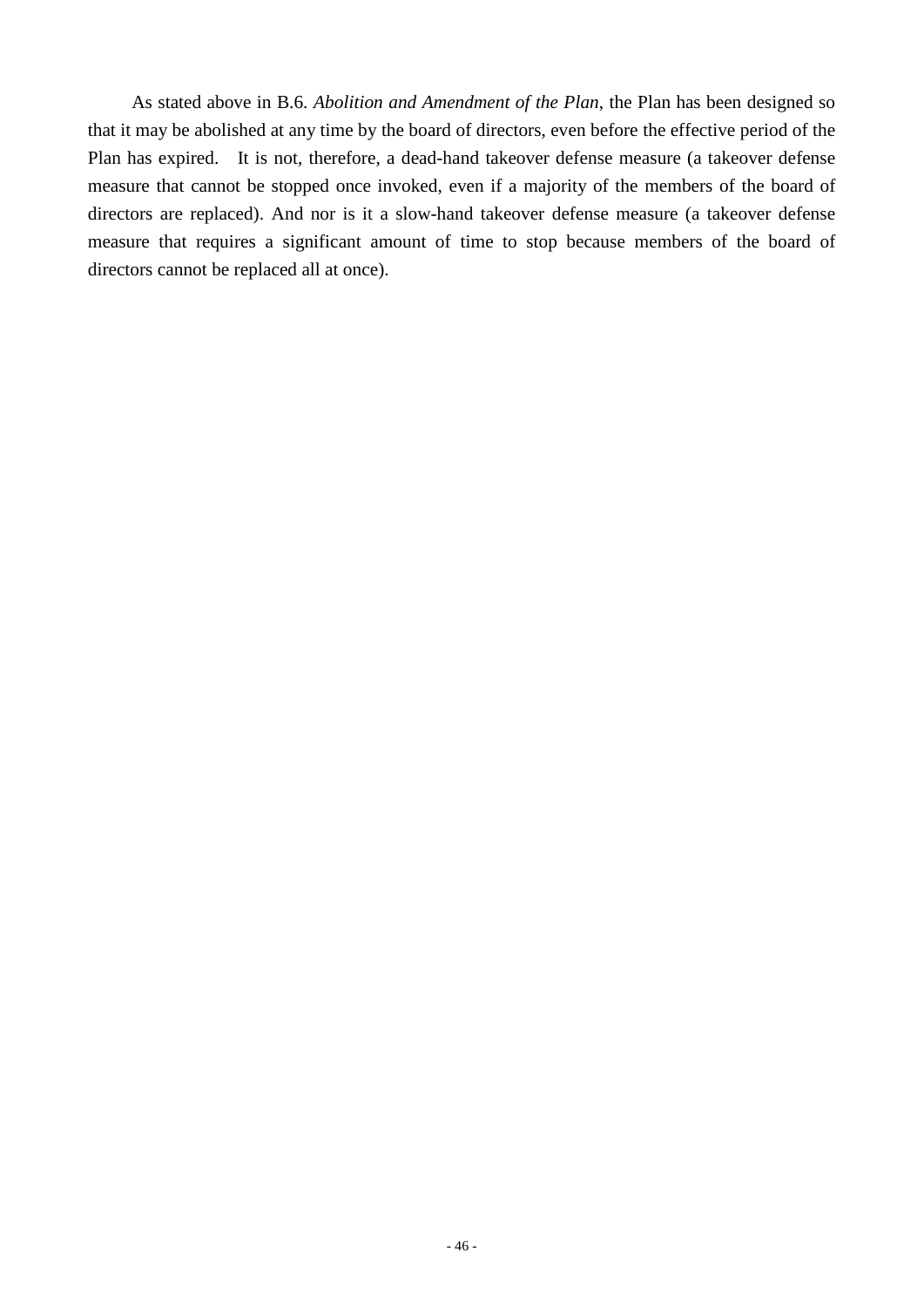## **Attachment 1 Overview of Regulations of Independent Committee**

- The Independent Committee will be established by resolution of the Company's board of directors.
- There will be no less than three members of the Independent Committee, and the Company's board of directors shall elect the members from outside directors of the Company, outside statutory auditors of the Company and other outside experts, who are independent from the management team who engages in the business of the Company. However, the outside experts on this committee must have executed with the Company an agreement separately specified by the Company's board of directors that contains a provision obligating them to exercise the duty of care of a good manager and certain other provisions.
- Unless otherwise determined in a resolution by the Company's board of directors, the term of office of members of the Independent Committee will be until the close of the ordinary shareholders' meeting held for the fiscal year ending on March 31, 2012. However, the term of office of any member of the Independent Committee who is an outside director or outside statutory auditor will automatically end when he/she ceases to be a director or statutory auditor of the Company (except in the case of his/her re-appointment).
- The Independent Committee will make decisions on the matters listed below and make recommendations to the Company's board of directors containing the details of and reasons for the decisions. Respecting such recommendations of the Independent Committee to the maximum extent, the Company's board of directors shall resolve whether or not to implement the allotment of Share Options without contribution or otherwise (or, if a proposal regarding the implementation of the allotment of Share Options without contribution is put to a vote at the shareholders' meeting, the Company's board of directors shall resolve in accordance with the resolution of the shareholders' meeting). Each member of the Independent Committee and each director of the Company must make his or her decision on such resolutions with a view to whether or not his/her decision will benefit the Company, and he/she must not serve solely his/her own interests or those of the management team of the Company.
	- (1) The implementation or non-implementation of the allotment of Share Options without contribution (including the convocation of the shareholders' meeting and presentation of the proposal regarding the implementation of the allotment of Share Options without contribution).
	- (2) The cancellation of the allotment of Share Options without contribution or the acquisition of Share Options without compensation.
	- (3) Any other matters that are for determination by the Company's board of directors in respect to which it has consulted the Independent Committee.
- In connection with the matters prescribed above, the Independent Committee shall conduct the matters listed below.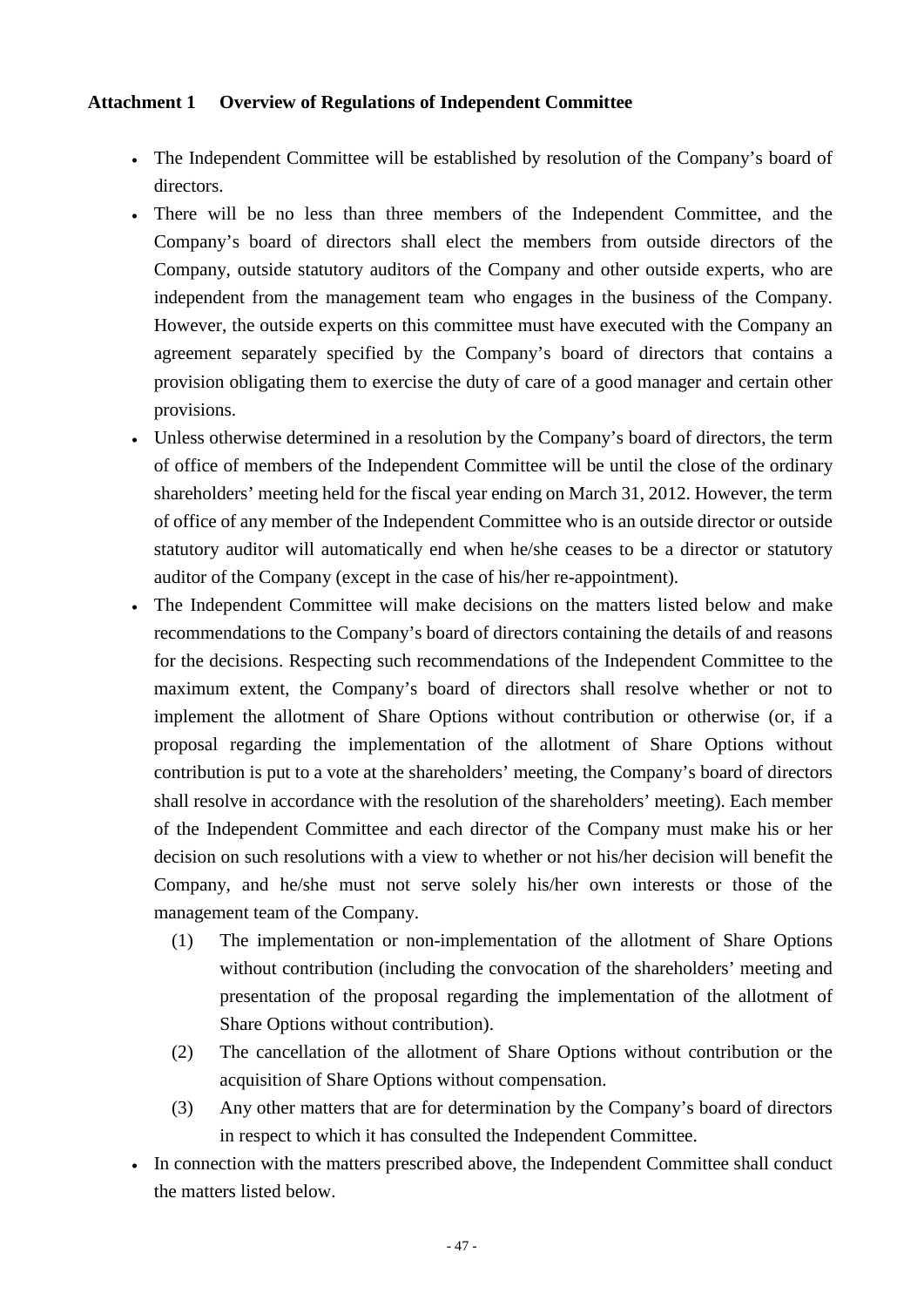- (1) Determine whether the Acquisition should be made subject to the Plan.
- (2) Determine the information that the Acquirer and the Company's board of directors should provide to the Independent Committee, and the deadline for the provision of that information.
- (3) Examine and consider the terms of the Acquirer's Acquisition.
- (4) Collect and compare information on the business plans of the Acquirer and the Company's board of directors.
- (5) Consult directly, or indirectly through the board of directors, with the Acquirer.
- (6) Request the presentation of an alternative proposal and consider the alternative proposal made by the Company's board of directors.
- (7) Establish or extend the Independent Committee's Consideration Period.
- (8) Approve modifications and amendments to the Plan.
- (9) Conduct any other matters prescribed in the Plan for which the Independent Committee is authorized.
- (10) Conduct any matters that the Company's board of directors separately gives authority to the Independent Committee may conduct.
- If the Independent Committee decides that the Acquisition Documents in their entirety or any of the details stated in the Acquisition Documents are not sufficient as Necessary Information, it will request that the Acquirer additionally provide Necessary Information. Further, if the Independent Committee receives from the Acquirer the Acquisition Documents and any additional Necessary Information that it requests, it may request that the Company's board of directors provide within a reasonable and pre-determined period an opinion regarding the conditions of the Acquisition by the Acquirer and materials supporting that opinion, an alternative proposal (if any), and any other information, documents or the like that the Independent Committee may consider necessary from time to time.
- When necessary, the Independent Committee will either directly or indirectly through the board of directors consult with the Acquirer in order to improve the terms of the Acquirer's Acquisition from the perspective of ensuring and enhancing the Corporate Value and Shareholders' Interests, or propose to the shareholders the alternative plan of the Company's board of directors.
- In order to collect the necessary information, the Independent Committee may request the attendance of a director, statutory auditor, executive officer, or employee of the Company, or any other party that the Independent Committee considers necessary, and may require them to explain of any matter it requests.
- The Independent Committee may, at the Company's expense, obtain advice of, or written opinion from, an independent third parties (including financial advisers, certified public accountants, attorneys, consultants and other experts).
- Any member of the Independent Committee may convene a meeting of the Independent Committee when an Acquisition arises, or at any other time.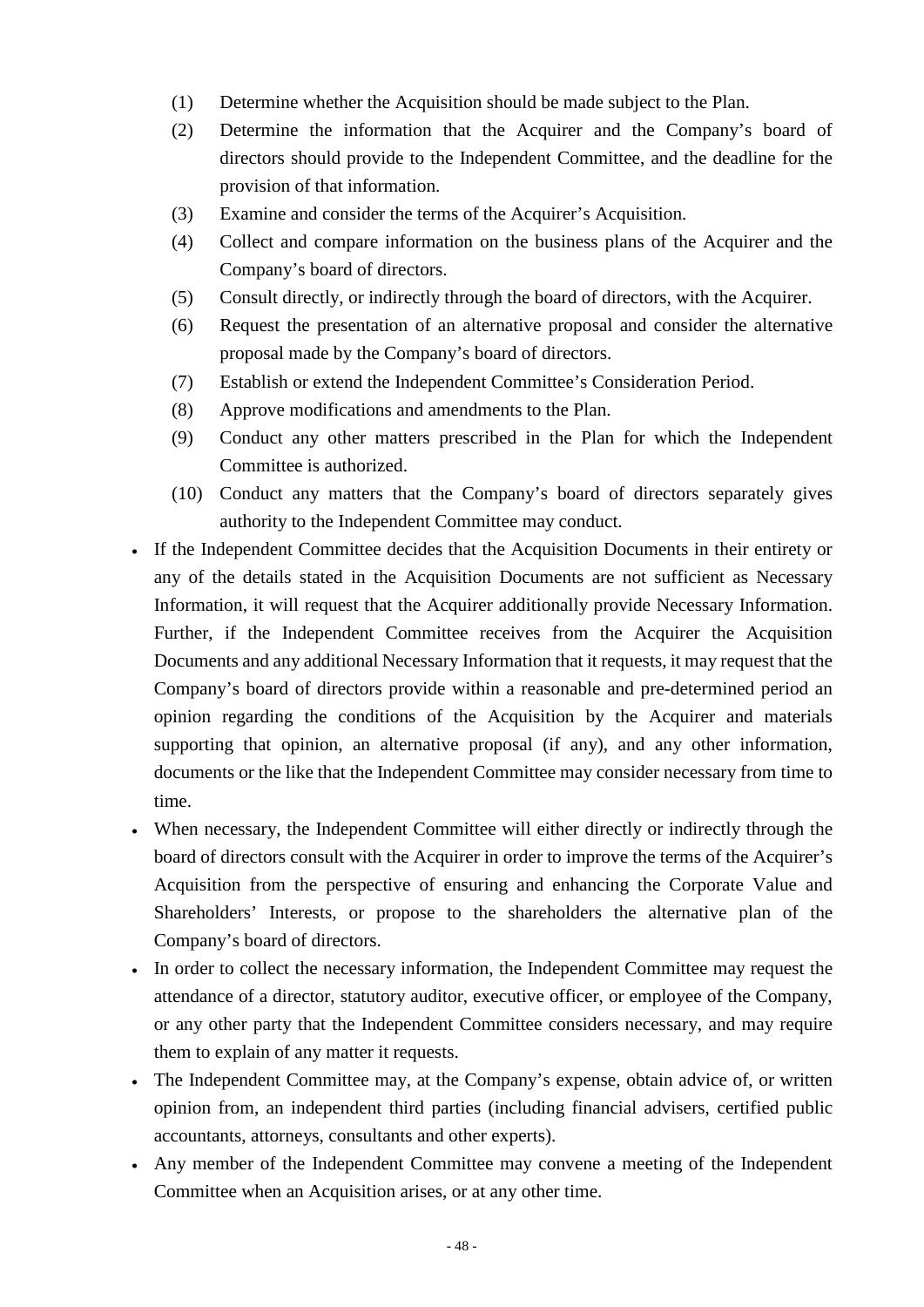• Resolutions of meetings of the Independent Committee will in principle pass with a majority when all members of the Independent Committee are in attendance. However, in unavoidable circumstances, including when any of the members of the Independent Committee is unable to attend, a resolution may be passed with a majority of voting rights when a majority of the members of the Independent Committee are in attendance.

—End of Attachment—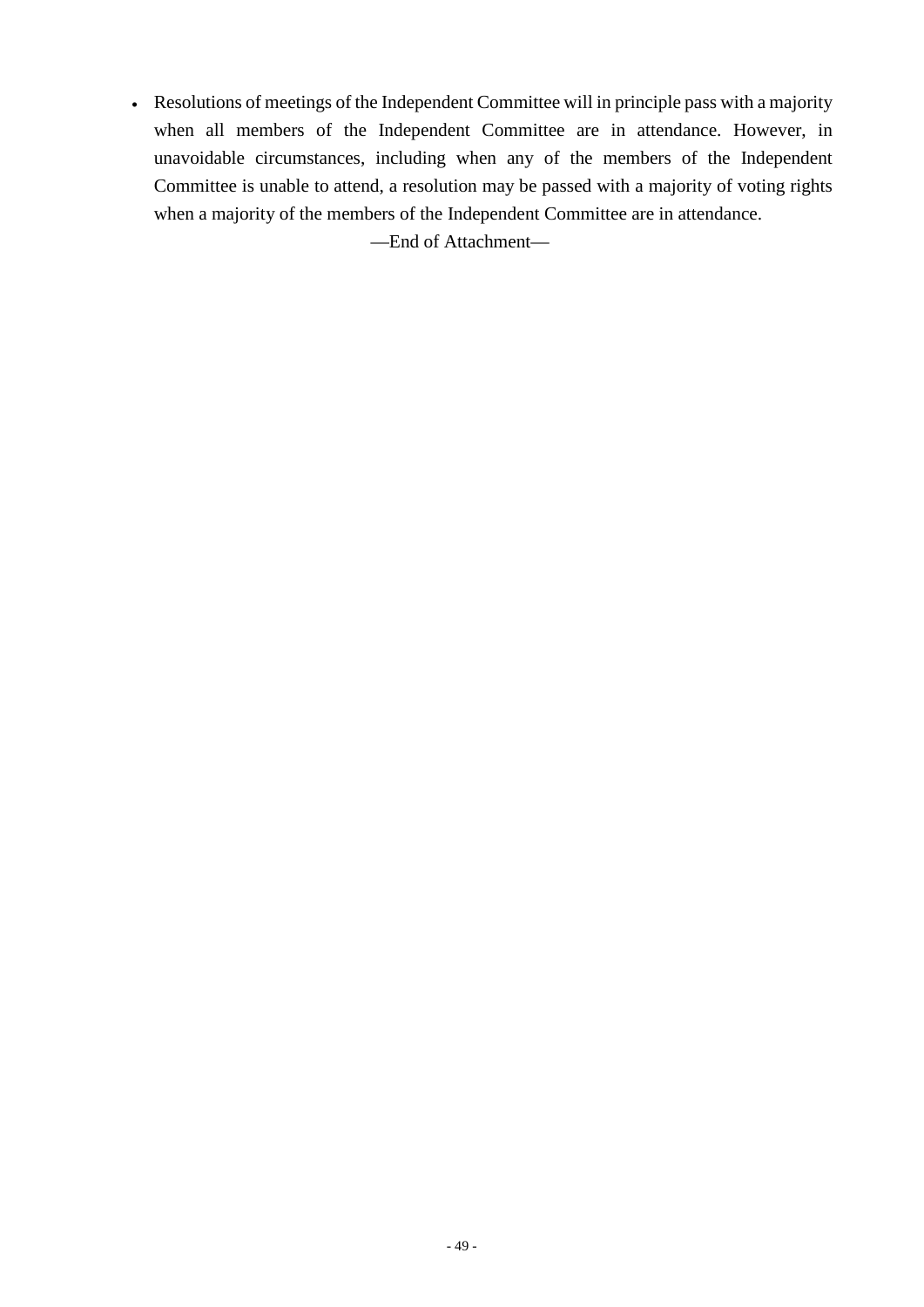## **Attachment 2 Requirements for Allotment of Share Options Without Contribution**

- (1) The Acquisition does not comply with procedures for the Plan, such as ensuring the provision of information and the Independent Committee Consideration Period provided for in Paragraph (2) of *B.2 Procedures for the Plan and other procedures provided by the Plan*.
- (2) The Acquisition threatens to cause obvious damage to the Company's Corporate Value and Shareholders' Interests as a result of an act listed below or other similar act:
	- (a) Speculative buying of the Company's shares or an act requiring the Company to buy back its shares at an inflated price (greenmailing)
	- (b) Temporary control of the Company's management that achieves an advantage for the Acquirer to the detriment of the Company, such as by transferring to the Acquirer or any of its group companies Company's assets necessary for managing a business of the Company or its Group companies, intellectual property rights, know-how, trade secrets, details of primary trading partners, and customers.
	- (c) Diversion of assets of the Company or of any of its Group companies after the Acquirer takes control of the management of the Company in order to secure or repay debts of the Acquirer or any of its group companies.
	- (d) Temporary control of the Company's management to bring about a disposal of high-value assets (such as real estate, movables, securities) and either declare temporarily high dividends from the profits of such disposal or sell the shares at a high price and take advantage of the opportunity afforded by the sudden rise in share prices created by the temporarily high dividends.
- (3) An Acquisition that threatens to have the effect of coercing shareholders into selling shares, such as coercive two-tiered tender offers (meaning purchases of shares, such as through tender offers, that do not solicit all of the shares in the initial purchase stage and instead set purchase terms for the second stage that are unfavorable to shareholders or do not clearly set terms for the second stage).
- (4) Acquisitions to be effected without providing the Company's board of directors with the period of time reasonably necessary to propose an alternative proposal to the Acquisition.
- (5) Acquisitions in which the Necessary Information or any other information considered reasonably necessary to assess the Acquisition terms is not sufficiently provided to the Company's shareholders.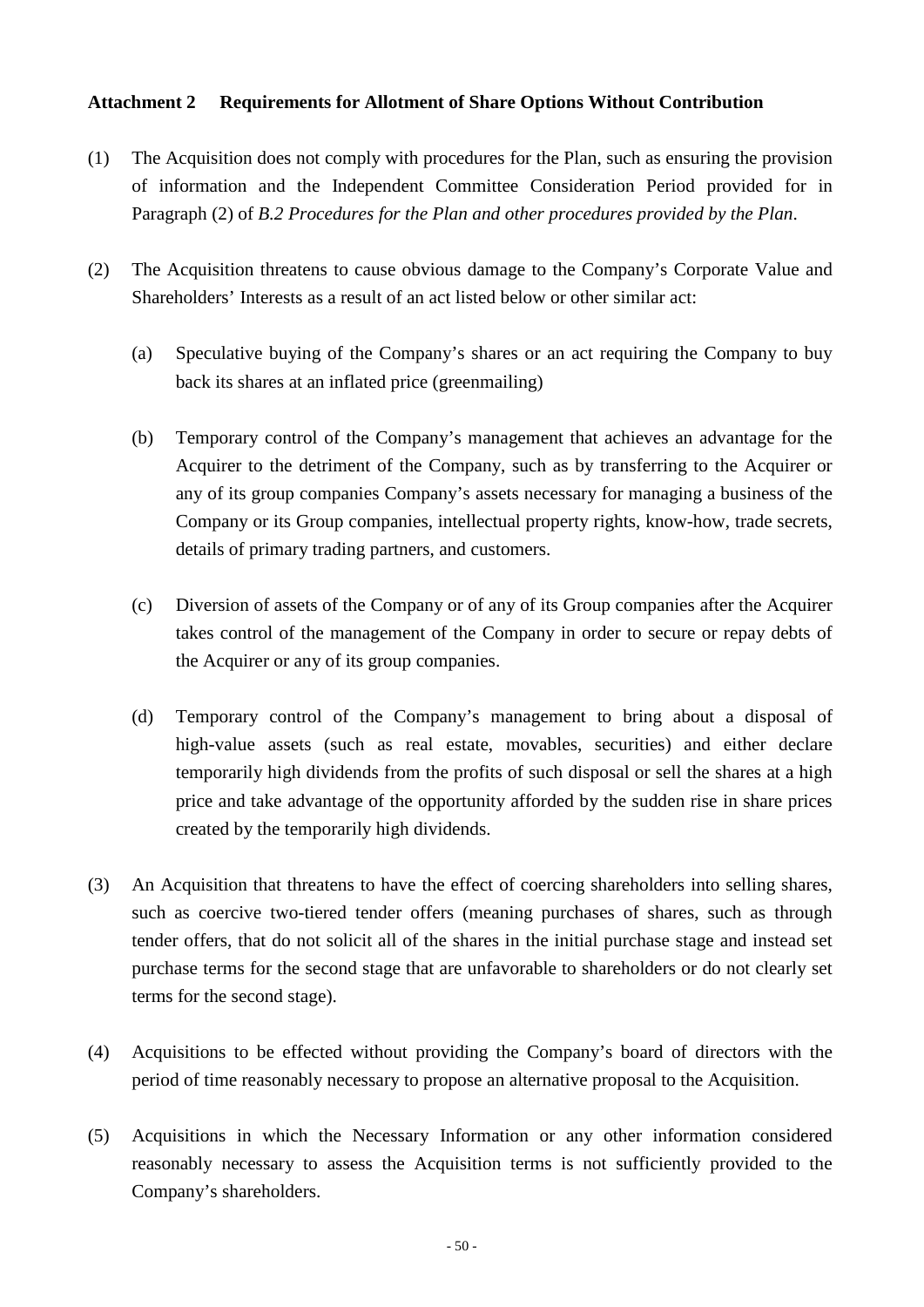- (6) Acquisitions whose terms (including amount and type of payment, the basis for the calculation of the purchase price in the Acquisition, the Acquisition schedule, the legality of the Acquisition method, the probability of the Acquisition being effected, and post-Acquisition management policies) are seriously insufficient or inappropriate in light of the Company's intrinsic value.
- (7) Acquisitions that threaten to impede the safety or public nature of the shipping business, or to materially hinder the interests of customers, because the Acquirer's post-Acquisition management policies or business plans are insufficient or inappropriate.

—End of Attachment—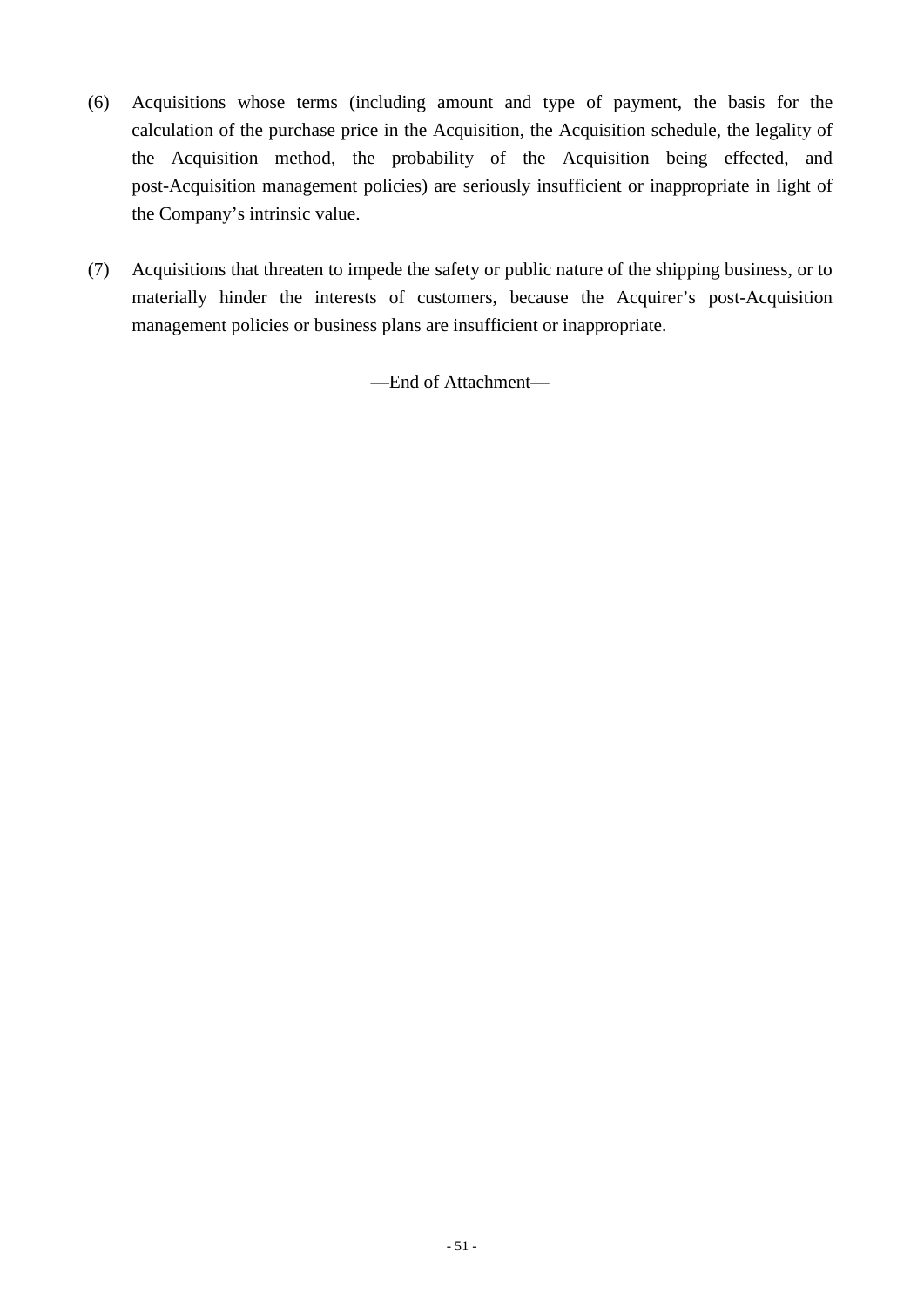### **Attachment 3 Terms and Conditions of Allotment of Share Options Without Contribution**

## **1 Method of Allotment of Share Options (Allotment of Share Options Without Contribution)**

The Company will, in accordance with Articles 277, 278, and 279 of the *Companies Act*, allot share options without contribution to shareholders entered or recorded in the Company's final register of shareholders on a date to be provided for as the allotment date (the "**Allotment Date**") by the Company's board of directors in a resolution for the allotment of Share Options without contribution (the "**Allotment Resolution**") at a ratio of one Share Option for every share in the Company held (but excluding the number of ordinary shares in the Company held by the Company at that time).

### **2 Total Number of Share Options to be Allotted**

The number of shares equal to the final and total number of issued shares of the Company (but excluding the number of shares in the Company held by the Company at that time) on the Allotment Date.

#### **3 Effective Date of Allotment of Share Options Without Contribution**

A date to be provided for separately by the Company's board of directors in the Allotment Resolution.

### **4 Type of Shares Subject to Share Options**

The type of shares subject to the Share Options are ordinary shares of the Company (which will be "transfer shares," as defined in Article 128(1) of the *Act on Transfer of Bonds, Shares, etc.*, and which attract the application of that *Act*).

#### **5 Number of Shares to be Acquired upon Exercise of the Share Options**

- (a) The number of shares in the Company to be acquired upon exercise of each Share Options (the "**Applicable Number of Shares**") shall be one share. However, in the case of a share split or share consolidation by the Company, the Applicable Number of Shares is to be adjusted using the formula set out below. Anything less than one fractional share is to be disregarded and no cash adjustment will be made.
	- Applicable Number of Shares  $=$  Applicable Number of Shares  $\times$  Ratio of share split after adjustment before adjustment or consolidation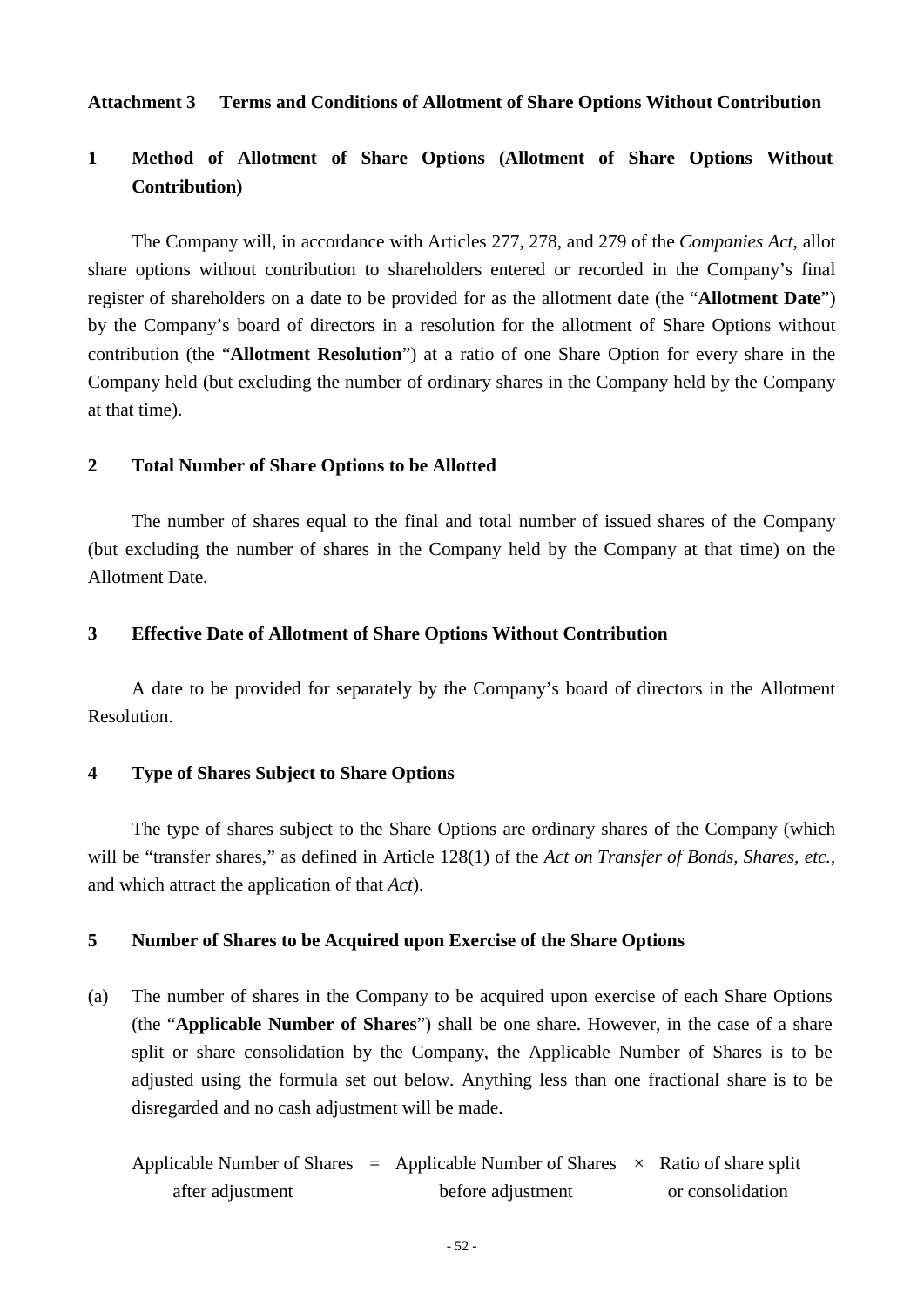- (b) The Applicable Number of Shares after adjustment is effective, in the case of a share split, as of the date immediately after the record date of the share split and, in the case of a share consolidation, as of the date immediately after the effective date of the share consolidation.
- (c) In addition to Paragraph (a) above, if the Company is to carry out an act that will change or is likely to change the total number of issued shares of the Company (but excluding the number of shares of the Company held by the Company), such as an allotment of shares without contribution, merger, or corporate demerger, and that will require the Applicable Number of Shares to be adjusted, the Applicable Number of Shares will be reasonably adjusted taking into consideration the terms and conditions of that act.

## **6 The Amount to be Contributed upon Exercise of the Share Options; Method of Calculating that Amount**

- (a) Contributions upon exercise of the Share Options are to be in cash, and the total amount of contribution is calculated by multiplying the Exercise Price (as defined in Paragraph (b) below) by the Applicable Number of Shares.
- (b) The amount per share in the Company to be contributed upon exercise of the Share Options (the "**Exercise Price**") will be an amount separately determined by the Company's board of directors in the Allotment Resolution within the range between a minimum of one yen and a maximum of any amount equivalent to one-half of the fair market value of the Company's stock per share. "**Fair market value**" means the average closing price (including quotations) for regular transactions of the Company's shares on the Tokyo Stock Exchange on each day during the 90-day period before the Allotment Resolution (excluding days on which no closing price is available), with any fraction of a yen resulting from the calculation rounded up to the nearest whole yen.

### **7 Exercise Period of the Share Options**

The commencement date will be a date separately determined by the Company's board of directors in the Allotment Resolution, and the period will be from 1 month to 3 months long as separately determined by the Company's board of directors in the Allotment Resolution. However, if the Company acquires the Share Options under Paragraph (b) of *11 Acquisition of the Share Options by the Company* below, the exercise period for the Share Options with respect to that acquisition will be up to and including the business day immediately before the relevant acquisition date. Further, if the final day of the exercise period falls on a holiday for the payment place for the cash payable upon exercise, the final day will be the preceding business day.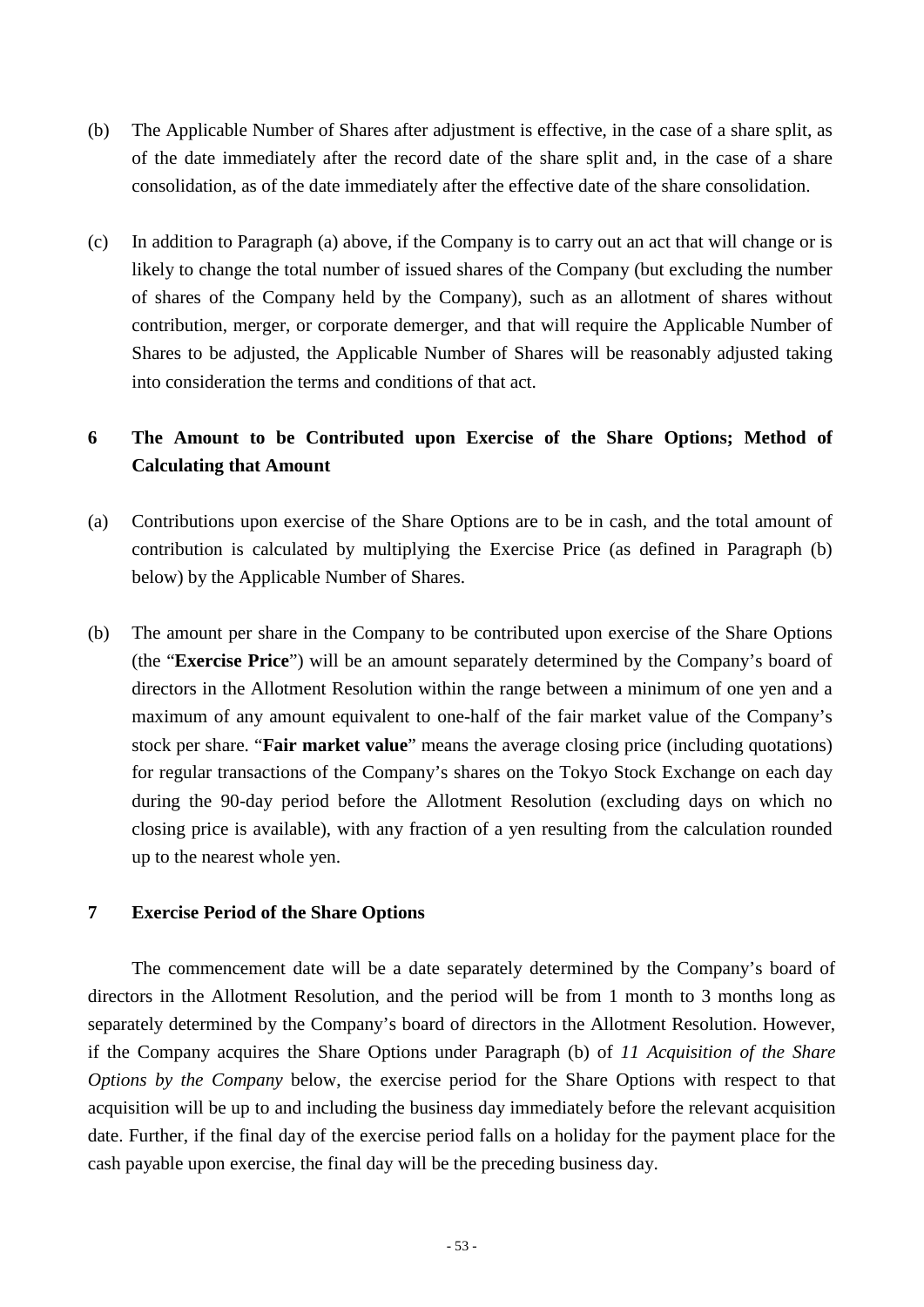## **8 Conditions for the Exercise of the Share Options**

- (a) The following persons can not exercise the Share Options (persons corresponding to (i) through (vi) below collectively, "**Non-Qualified Persons**"):
	- (i) Specified Large Holders.
	- (ii) Joint Holders of Specified Large Holders.
	- (iii) Specified Large Purchasers.
	- (iv) Persons with a Special Relationship with Specified Large Purchasers.
	- (v) A person who without the approval of the Company's board of directors has been transferred, or has succeeded to, the Share Options of a person corresponding to any of (i) through (iv).
	- (vi) Any Affiliated Person of any person corresponding to any of (i) through (v).

The terms used above have the following meanings:

- (1) "**Specified Large Holder**" means a party the Company's board of directors considers a holder (including any person who is described as a holder under Article 27-23(3) of the *Financial Instruments and Exchange Act*; the same applies throughout this Attachment unless otherwise provided for) of share certificates, etc. as defined in Article 27-23(1) of the *Financial Instruments and Exchange Act* issued by the Company and whose holding ratio of share certificates, etc. (as defined in Article 27-23(4) of the *Financial Instruments and Exchange Act*) for those share certificates, etc. is at least 20%.
- (2) "**Joint Holder**" is defined in Article 27-23(5) of the *Financial Instruments and Exchange Act* and includes any person who is considered a joint holder by the board of directors of the Company in accordance with Article 27-23(6) of the *Financial Instruments and Exchange Act*.
- (3) "**Specified Large Purchaser**" means a person who makes a public announcement for purchase, etc. (as defined in Article 27-2(1) of the *Financial Instruments and Exchange Act*; the same applies throughout this (3)) of share certificates, etc. (as defined in Article 27-2(1) of the *Financial Instruments and Exchange Act*; the same applies throughout this (3)) issued by the Company through a tender offer (as defined in Article 27-2, Paragraph 6 of the *Financial Instruments and Exchange Act*) and whose owing ratio of share certificates, etc., (as defined in Article 27-2(8) of the *Financial Instruments and Exchange Act*; the same applies throughout this Attachment) relating to the ownership (including similar ownership as prescribed in Article 7(1) of the *Order for the Enforcement of the Financial Instruments and Exchange Act*) after the purchase, etc., the Company's board of directors considers will be at least 20% when combined with the owning ratio of share certificates, etc., of a person having a special relationship with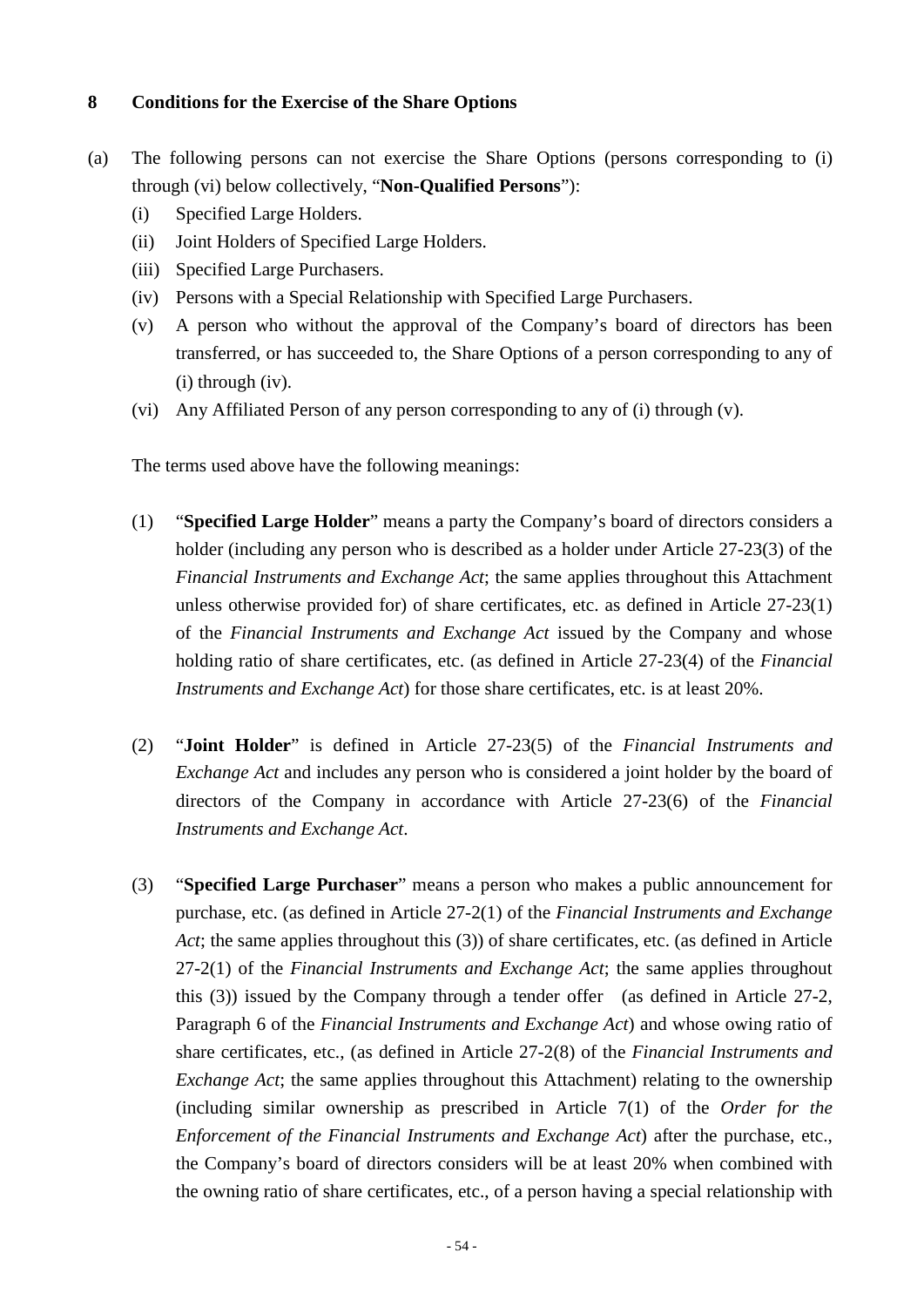such person.

- (4) "**Person with a Special Relationship**" is defined in Article 27-2(7) of the *Financial Instruments and Exchange Act* (including any party who is considered by the Company's board of directors to be a person with a special relationship). However, persons provided for in Article 3(2) of the *Cabinet Ordinance concerning Disclosure of Tender Offer by Acquirer other than the Issuing Company* are excluded from the persons described in Article 27-2(7)(i) of the *Financial Instruments and Exchange Act*.
- (5) An "**Affiliated Person**" of a given person means a person the Company's board of directors considers substantially controls, is controlled by, or is under common control with the given person, or a person considered by the Company's board of directors to act in concert with the given person. "**Control**" means to "control decisions on the financial and business policies" (as defined in Article 3(3) of the *Ordinance for Enforcement of the Companies Act*) of other corporations or entities.
- (b) Notwithstanding Section (a) above, the persons set out in (1) through (4) below do not correspond to Specified Large Holders or Specified Large Purchasers:
	- (1) The Company, its subsidiaries (as defined in Article 8(3) of the *Regulations for Terminology, Forms and Method of Preparation of Financial Statements*) or its affiliates (as defined in Article 8(5) of the *Regulations concerning Terminology, Forms and Method of Preparation of Financial Statements*).
	- (2) A person that the board of directors of the Company recognized as a person that meets the requirements set out in (a)(i) above but who had no intention to control the Company and no longer corresponds to the Specific Large Holder set out in (a)(i) above as a result of a disposal of the share certificates, etc., of the Company that the person held within 10 days after it came to correspond to the Specific Large Holder set out in (a)(i) above (however, the 10-day period may be extended by the board of directors of the Company).
	- (3) A party that the board of directors of the Company recognizes as a party that involuntarily came to correspond to the Specific Large Holder set out in (a)(i) above as a result of acquiring shares in the Company or some other reason (unless, however, the person subsequently newly acquires the Company's share certificates, etc. at its own discretion).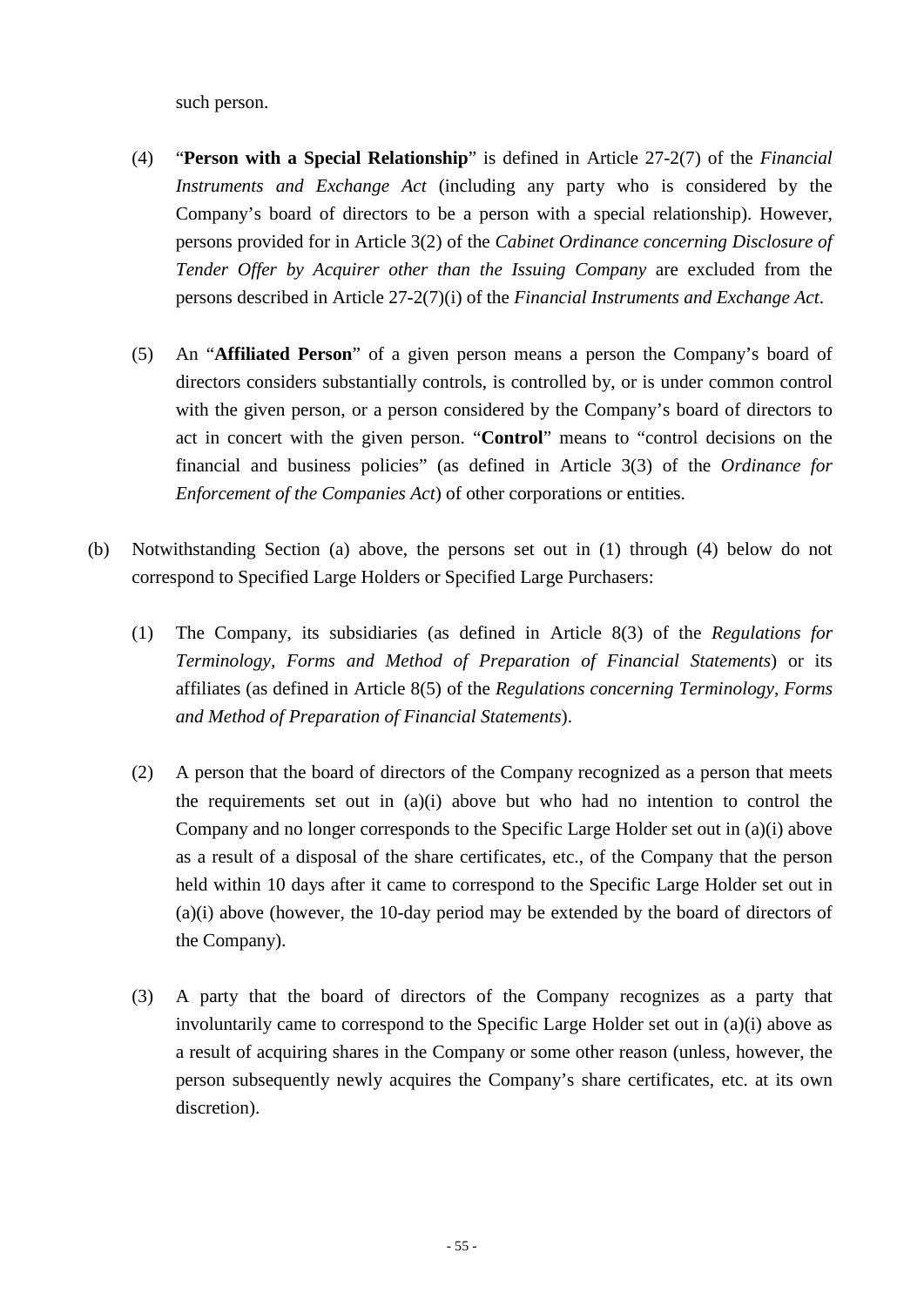- (4) A person who the Company's board of directors recognizes as a person whose acquisition or holding of share certificates, etc. of the Company (an "**Acquisition**") is not contrary to the Company's Corporate Value and Shareholders' Interests. (The Company's board of directors may separately determine that an Acquisition by a person considered by the Company's board of directors to correspond to a Non-Qualified Party is not contrary to the Company's Corporate Value and Shareholders' Interests. However, if the Company's board of directors has provided that an Acquisition will not be contrary to the Company's Corporate Value and Shareholders' Interests under certain conditions, those conditions must be satisfied for that determination to be made.)
- (c) If to exercise the Share Options a person located in a foreign jurisdiction is required, under the applicable laws and regulations of that jurisdiction, to (i) perform specified procedures, (ii) satisfy specified conditions (including prohibition of exercise for a certain period of time or submission of specified documents), or (iii) both perform such procedures and satisfy such conditions (collectively, the "**Foreign Exercise Procedures and Conditions**"), that person may exercise the Share Options only if the Company's board of directors determines that the person has fully performed or satisfied the Foreign Exercise Procedures and Conditions, and that person may not exercise the Share Options if the board of directors of the Company determines that the person fails to fully perform or satisfy the Foreign Exercise Procedures and Conditions. However, the board of directors of the Company is under no obligation whatsoever to perform or satisfy any Foreign Exercise Procedures and Conditions that are required to be performed or satisfied by the Company under that jurisdiction to exercise the Share Options. If a party located under a foreign jurisdiction is not permitted to exercise the Share Options under the laws and regulations of that jurisdiction, then that person can not exercise the Share Options.
- (d) Notwithstanding Paragraph (c) above, a person located in the United States may exercise the Share Options only if (i) the person represents and warrants that it is an accredited investor as defined in Rule 501(a) of the *U.S. Securities Act* of 1933, and (ii) the person covenants to resell the shares of the Company to be acquired upon exercise of the Share Options held by the party only through a regular transaction at the Tokyo Stock Exchange (not on the basis of any previous arrangements and without previous solicitation). Only under these circumstances will the Company perform or satisfy the Foreign Exercise Procedures and Conditions under Regulation D of the *U.S. Securities Act* of 1933 and U.S. state laws that are required to be performed or satisfied by the Company for exercise of the Share Options by a person located in the United States. A person located in the United States can not exercise the Share Options if the board of directors of the Company determines that the person is not permitted to legally exercise the Share Options under the *U.S. Securities Act* as a result of a change in the law of the United States or some other reason, even if the person satisfies the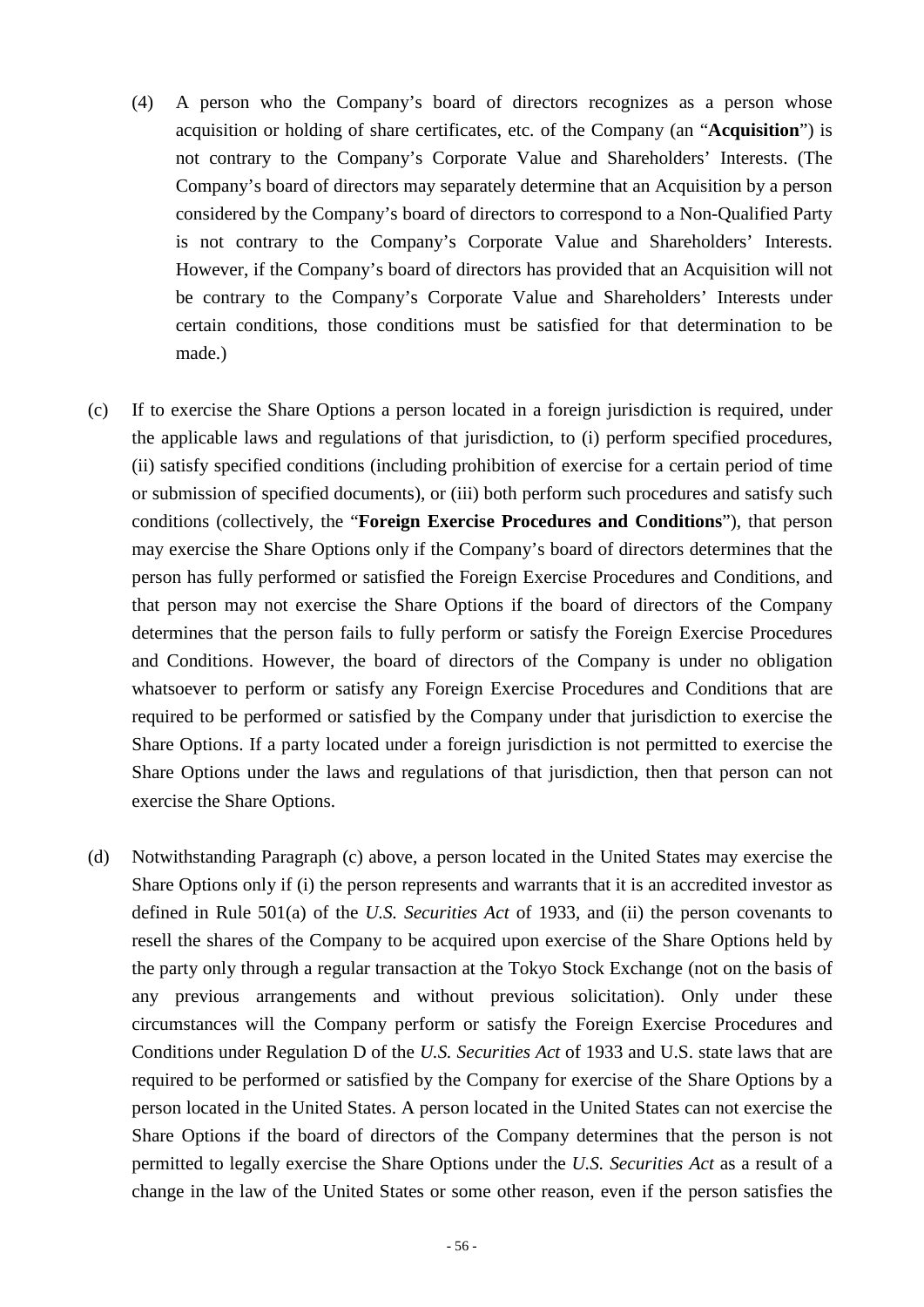conditions set out in items (i) and (ii) of this paragraph above.

- (e) A holder of the Share Options can exercise the Share Options only if the holder submits to the Company (i) a document containing representations and warranties by the holder, such as that the holder does not correspond to a Non-Qualified Person and is not exercising the Share Options for a person who corresponds to a Non-Qualified Person and that the holder has satisfied the exercise conditions of the Share Options, and provisions for indemnification and covenanting other matters as determined by the Company, and (ii) other documents required under laws and regulations.
- (f) Even if a holder of the Share Options is unable to exercise the Share Options in accordance with the provisions of this Section 8, the Company is not in any way whatsoever liable to the holder of the Share Options for damages or any other liability.

## **9 Capital and capital reserve increased upon the issue of shares upon exercise of the Share Options**

The amount of capital and capital reserve of the Company's shares to be issued upon exercise of the Share Options will be separately determined in the Allotment Resolution.

## **10 Restrictions on transfers of the Share Options**

- (a) An acquisition of the Share Options by assignment requires the approval of the Company's board of directors.
- (b) If a person who intends to assign the Share Options is located outside Japan and is unable to exercise the Share Options in accordance with Paragraph (c) or (d) of Section 8 above (excluding a Non-Qualified Person), then the board of directors of the Company will determine whether or not to give the approval provided for in Paragraph (a) above after considering the following:
	- (1) whether or not a written pledge prepared and signed by, or affixed with the name and seal of, the transferor and transferee (and including representations and warranties, indemnification provisions, and provisions for penalties with respect to the matters provided for in (2) through (4) below) is submitted with respect to the transfer of all or part of the Share Options by the person residing in that jurisdiction;
	- (2) whether or not it is clear that the transferor and transferee do not correspond to a Non-Qualified Person;
	- (3) whether or not it is clear that the transferee is not located in that jurisdiction and does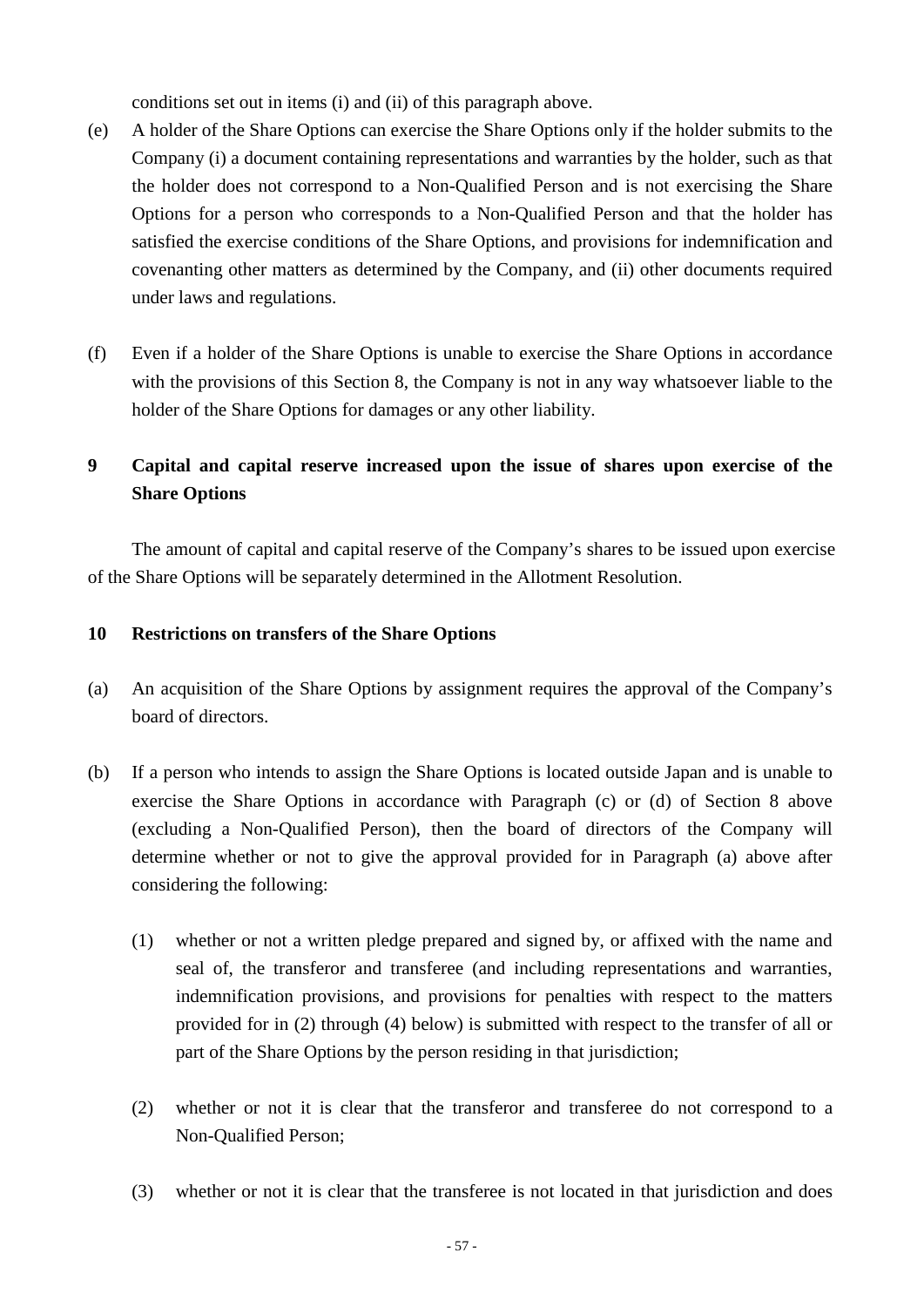not intend to accept the Share Options for a party located in that jurisdiction;

(4) whether or not it is clear that the transferee does not intend to accept the Share Options for a Non-Qualified Person.

### **11 Acquisition of the Share Options by the Company**

- (a) At any time on or before the date immediately before the first day of the exercise period of the Share Options, if the Company's board of directors recognizes that it is appropriate for the Company to acquire the Share Options, the Company may, on a day separately determined by the Company's board of directors, acquire all of the Share Options without compensation.
- (b) On a day separately determined by a resolution of the Company's board of directors, the Company may acquire all of the Share Options that have not been exercised before or on the business day immediately before that date and that are held by parties other than Non-Qualified Persons and, in exchange, deliver shares in the Company in the number equivalent to the number of the Applicable Number of Shares for every Share Option. If after the Company has effected an acquisition a third party other than a Non-Qualified Person comes in possession by assignment or the like of Share Options that were held by a Non-Qualified Person, the Company may acquire those Share Options.
- (c) In addition to the above, matters relating to the acquisition of Share Options will be provided for separately by the Company's board of directors if necessary in the Allotment Resolution.

# **12 Matters Concerning Delivery, and Conditions for Delivery, of the Share Options in Event of Merger (Limited to Merger Where Company Is Dissolved Company), absorption-type demerger, incorporation-type demerger, share exchange, and share transfer**

Any such matters will be separately determined by the Company's board of directors in the Allotment Resolution

#### **13 Issuance of Share Option Certificates**

The Company will not issue Share Option certificates.

#### **14 Revision due to Amendments to Laws and Regulations**

The provisions of laws and regulations referred to above refer to those provisions current as of April 27, 2009. If after that date the meanings of the provisions or words used above are required to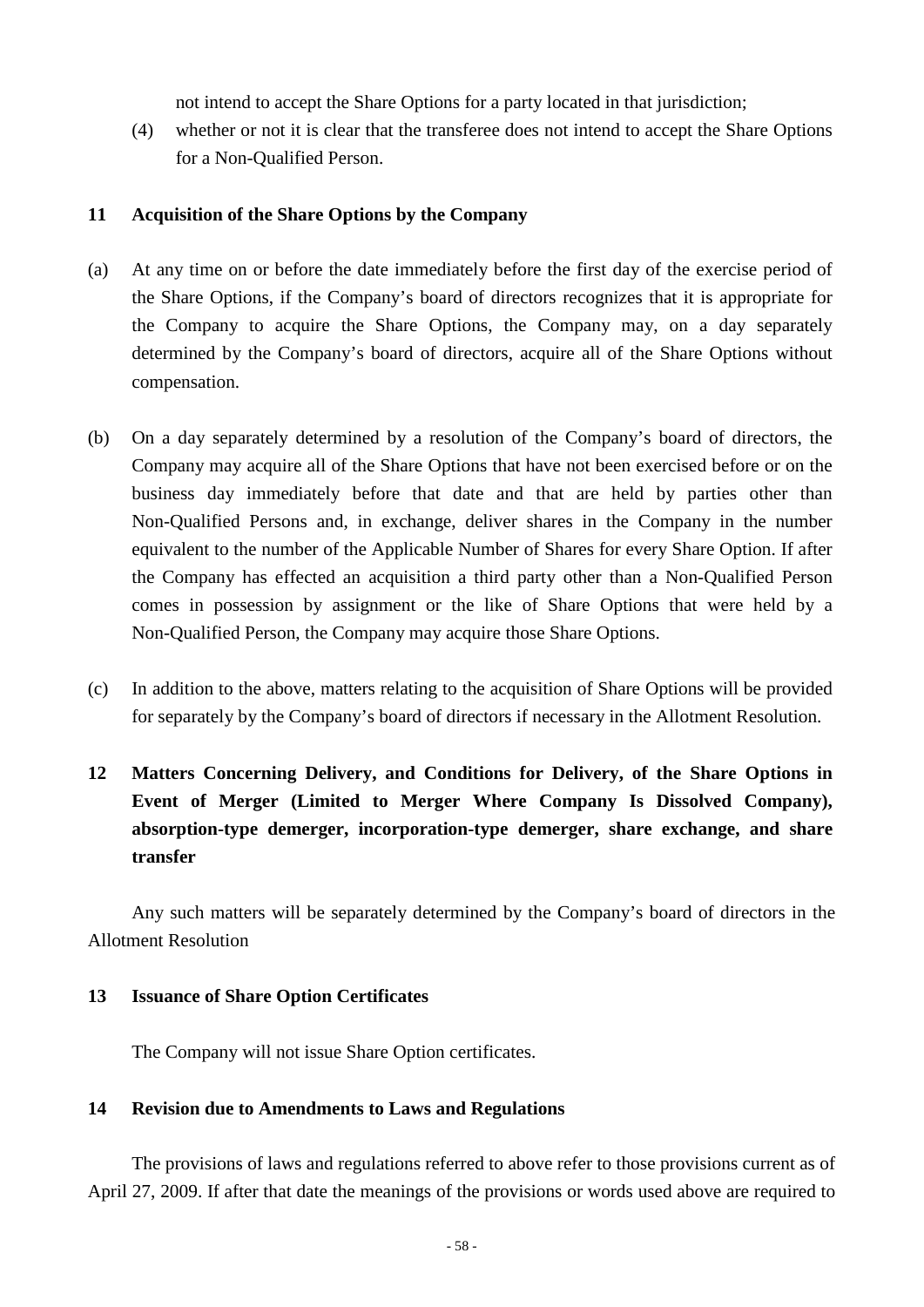be revised due to the establishment, amendment, or abolishment of laws and regulations, the Company's board of directors may as a matter of course impute the meanings of the provisions or words used above differently to the extent reasonable taking into consideration the intention of that establishment, amendment or abolishment of law or regulation.

—End of Attachment—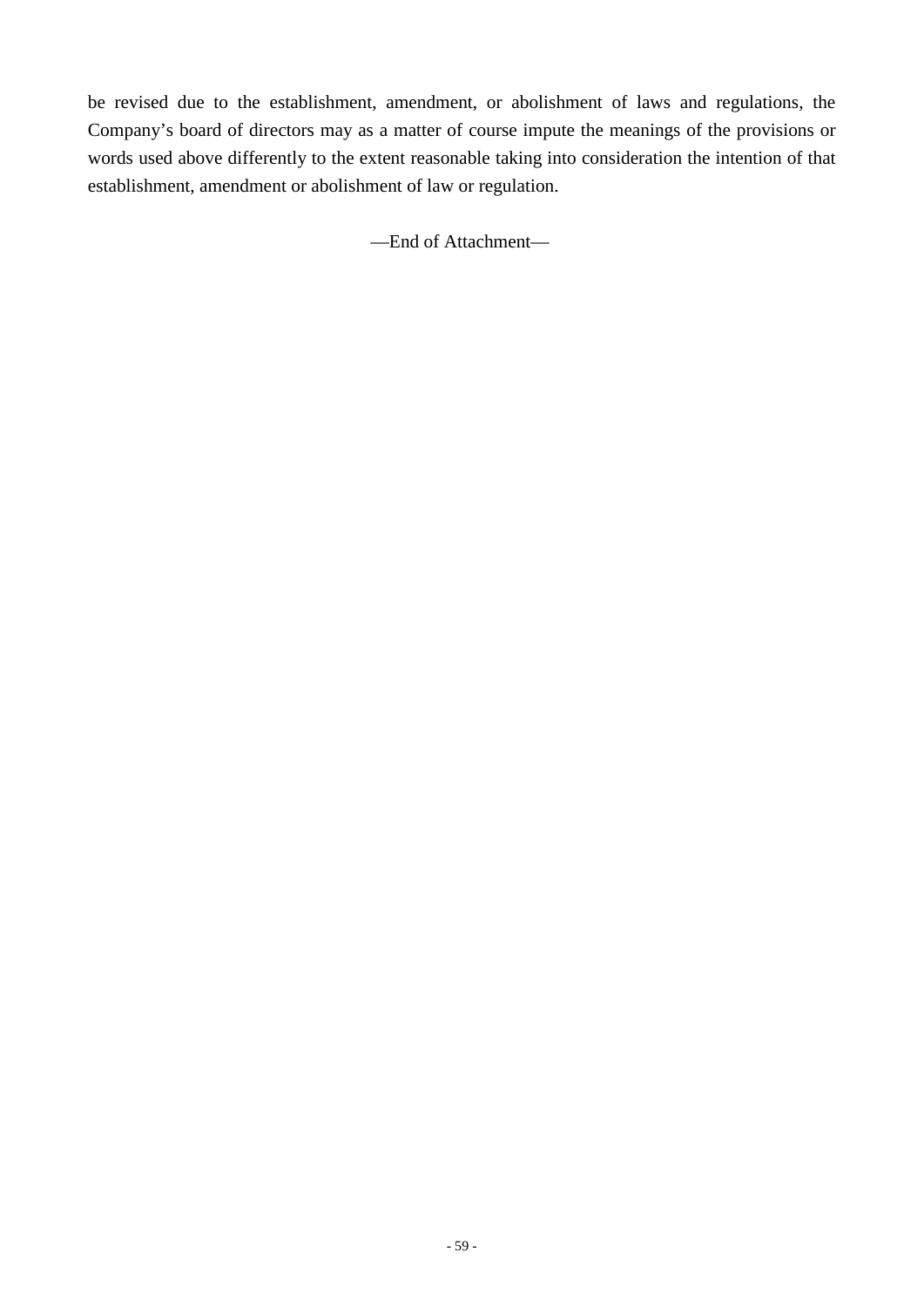# **Attachment 4 Background of the Candidates for the Members of the Independent Committee**

## **1 Junnosuke Furukawa**

| Joined The Furukawa Electric Co., Ltd. |
|----------------------------------------|
| Director                               |
| <b>Managing Director</b>               |
| <b>Executive Director</b>              |
| <b>Vice President</b>                  |
| President                              |
| Chairman, Chief Executive Officer      |
| Chairman                               |
| <b>Executive Adviser (Director)</b>    |
| Corporate Adviser (current)            |
|                                        |

## **2 Takashi Kobayashi**

| March 1967       | Joined Nippon Life Insurance Company                                    |
|------------------|-------------------------------------------------------------------------|
| July 1993        | Director, Delegation: General Manager of Affiliated Business Department |
| June 1994        | Seiwa Real Estate Co., Ltd., Executive Director                         |
| March 1996       | Director                                                                |
| March 1996       | Nippon Life Insurance Company, Managing Director                        |
| March 1999       | Director                                                                |
| <b>July 1999</b> | Nissay Information Technology Co., Ltd., President                      |
| June 2006        | NLI Research Institute, Chairman (current)                              |
| April 2009       | Nissay Information Technology Co., Ltd., Chairman (current)             |

## **3 Fumio Watanabe**

| April 1972   | Joined The Dai-Ichi Kangyo Bank, Ltd.                             |
|--------------|-------------------------------------------------------------------|
| June $2000$  | Executive Officer, General Manager of Corporate Operations Office |
| April 2002   | Mizuho Bank. Ltd., Managing Executive Officer                     |
| October 2005 | Mizuho Private Wealth Management Co., Ltd., President             |
| June 2008    | Kawasaki Kisen Kaisha, Ltd. Outside Statutory Auditor (current)   |

# **4 Haruo Shigeta**

| April 1979     | Professor, Faculty of Law, Kanagawa University                      |
|----------------|---------------------------------------------------------------------|
| June 1997      | Director, Institute for Legal Studies, Kanagawa University          |
| June 1997      | Admitted as attorney-at-law (Daiichi Tokyo Bar Association)         |
| April 2000     | Professor, Department of Law, Aoyama Gakuin University (current)    |
| September 2000 | Visiting Professor, Dalian Maritime University, China (current)     |
| April 2005     | Professor, Aoyama Gakuin University Graduate School of Professional |
|                | Accountancy                                                         |
| April 2009     | Kawasaki Kisen Kaisha, Ltd. Outside Statutory Auditor (current)     |

# **5 Jiro Noguchi**

| Joined Kawasaki Heavy Industries Ltd           |
|------------------------------------------------|
| <b>Associate Officer</b>                       |
| <b>Executive Officer</b>                       |
| Representative Director, Senior Vice President |
| Adviser (current)                              |
|                                                |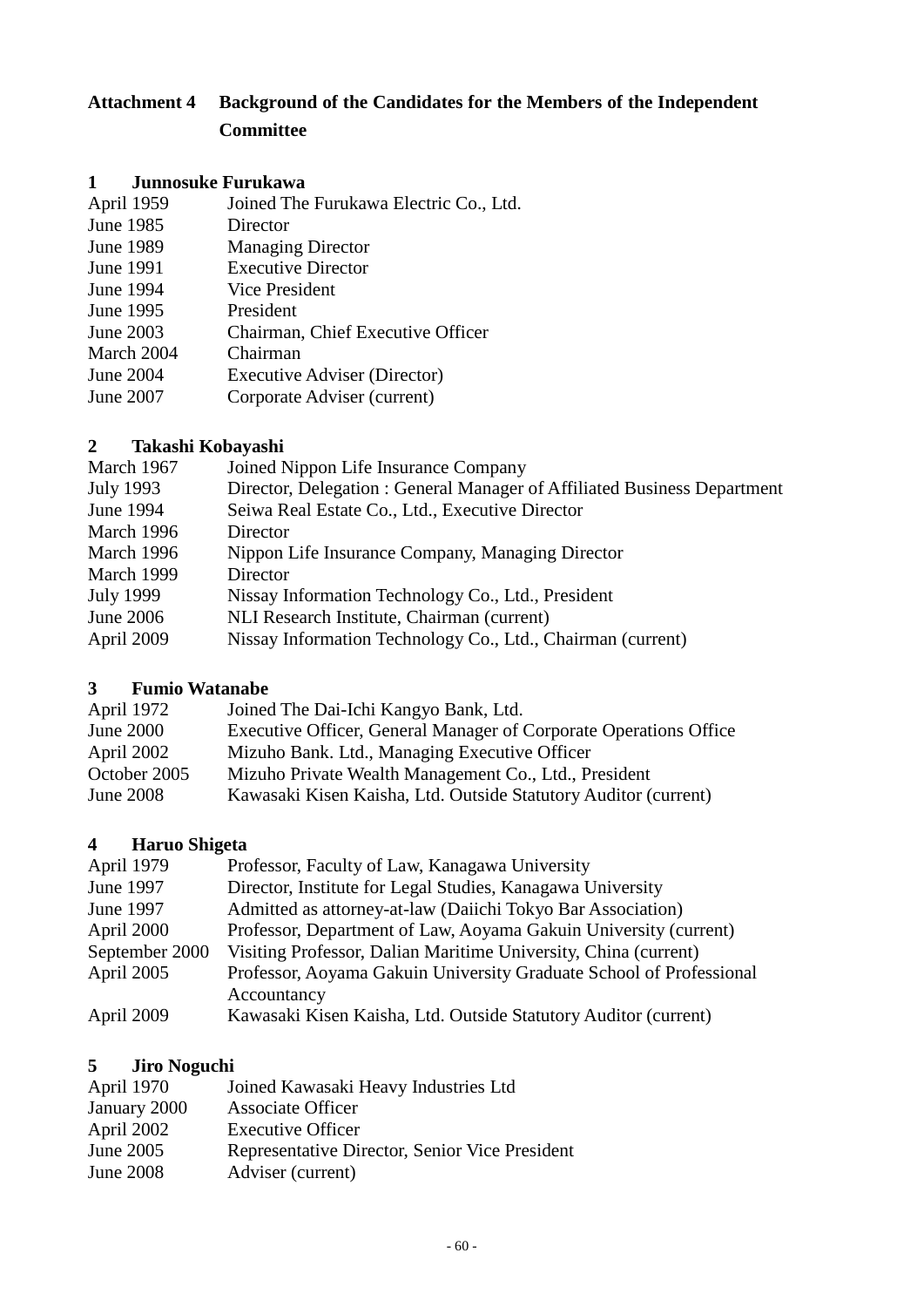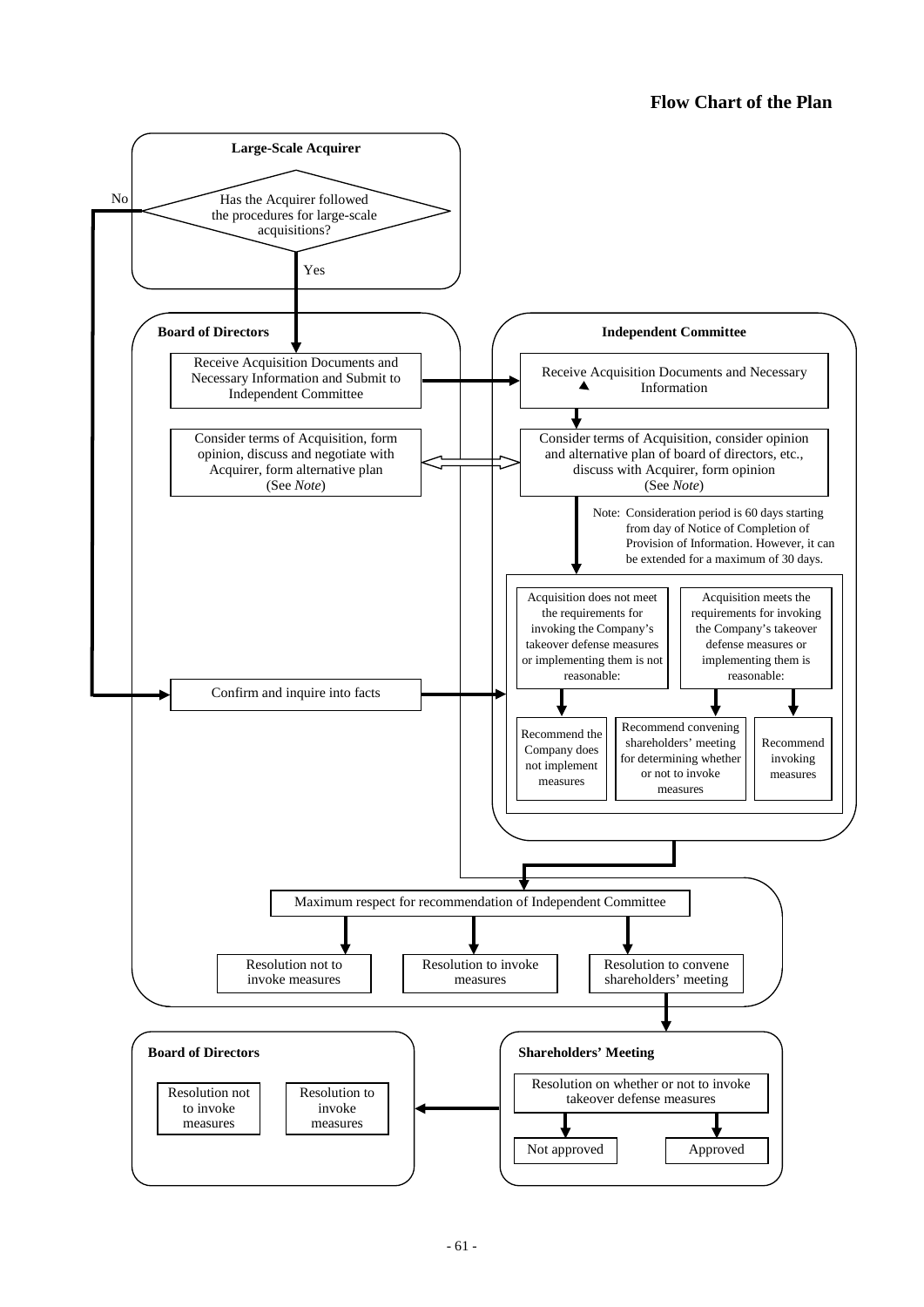June 2, 2009

To our Shareholders

Kawasaki Kisen Kaisha, Ltd.

## **Exercise of Voting Rights via the Internet**

You can only exercise your voting rights via the Internet by accessing the dedicated website for this vote (http://www.web54.net). Please be sure you have read and understood the following before using it:

1. System requirements

To exercise your voting rights via the Internet, you need the following systems environment:

- (1) The resolution of your monitor screen should be at least 800 x 600 (SVGA).
- (2) The following applications must be available:
	- a. Microsoft® Internet Explorer Ver. 5.01 SP2 (or higher)
	- b. Adobe® Acrobat® Reader<sup>™</sup> Ver. 4.0 (or higher); Adobe® Reader® Ver.6.0 (or higher) (in the case of reading the reference materials on browsers)
		- \* Microsoft® and Internet Explorer are the registered trademarks or marques of Microsoft Corporation in the United States and other countries.
		- \* Adobe® Acrobat® ReaderTM, and Adobe® Reader® are the registered trademarks or marques of Adobe Systems Incorporated in the United States and other countries.
		- \* These software programs are distributed free of charge from the respective companies' websites.
- (3) Connection to the Internet may be restricted depending on your Internet connection setting environment, for example, the firewalls. Contact your systems administrator should you have any questions or problems.
- 2. Handling of votes
	- If you vote via the Internet for multiple times, only the last vote exercised will be recorded as the effective vote.
	- If you vote both via the Internet and by mail, the one that arrives last will be recorded as the effective vote.

If both a vote via the Internet and by mail arrive on the same day, the one exercised via the Internet will be recorded as the effective vote.

- The deadline for voting is June 23 (Tuesday), 2009, 5:00 p.m. Japan time. We kindly request you to exercise your vote early.
- 3. Handling of password
	- The password is a means to verify identity of a person who exercises voting right as the shareholder in question. Be sure to keep the password as well as your registered seal and security code in a safe place. We will not respond to any inquiry about your password by telephone, etc.
	- If you repeatedly enter a wrong password for a certain number of times, it will be blocked and disabled. If you wish to have a password reissued, please follow the instructions on the screen for the necessary procedures.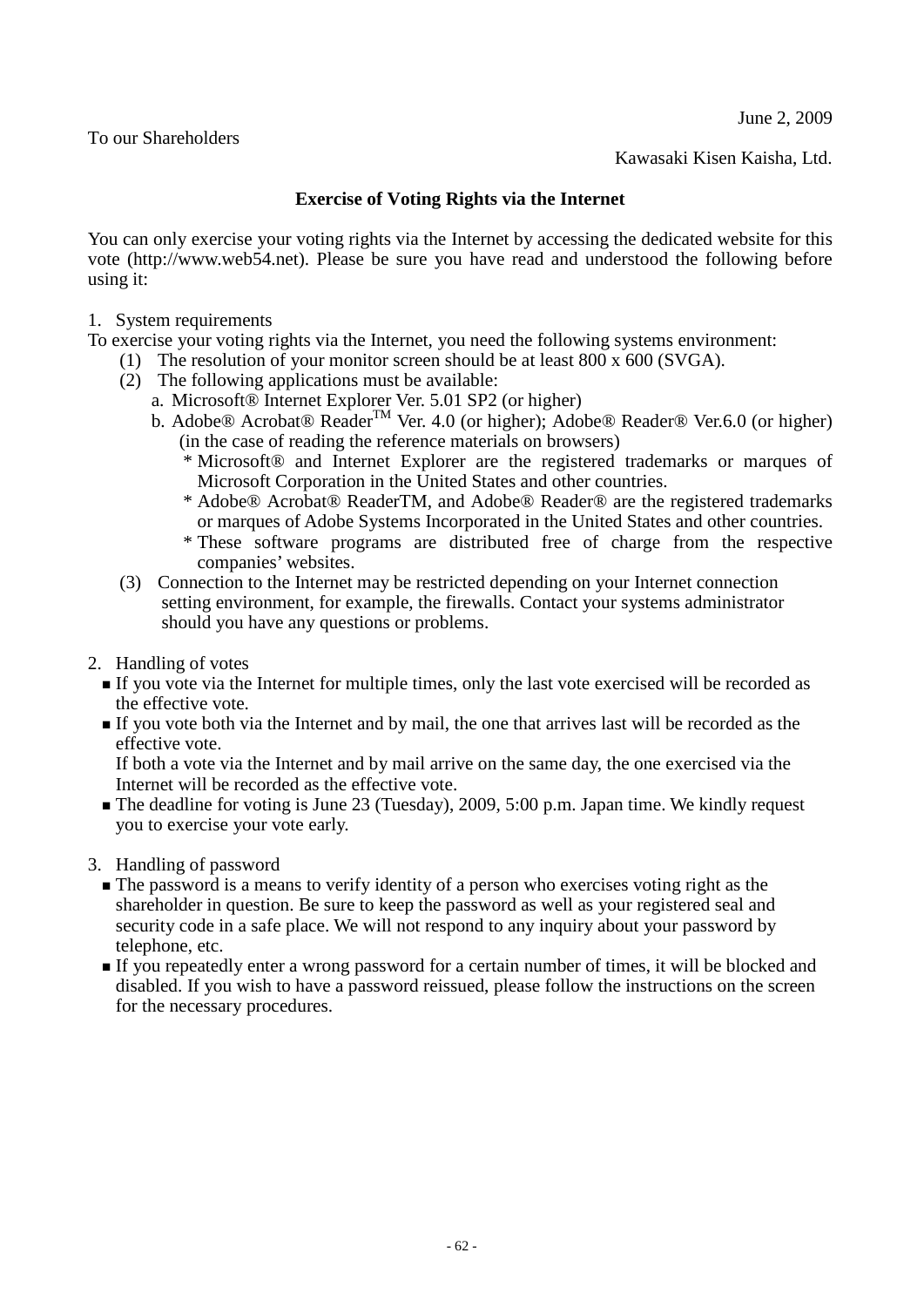- 4. Computer-related technical inquiries, etc.
	- If you have any technical inquiries regarding the operation of a personal computer, etc. for voting on this site, contact the following:

Dedicated phone line for The Chuo Mitsui Trust and Banking Company, Limited, Securities Agency Web Support

[Telephone number within Japan] 0120-65-2031

(Business hours: 9:00 – 21:00 except Saturdays, Sundays and official holidays)

**For institutional investors** 

Institutional investors who have applied in advance to use the e-Voting Platform for institutional investors (also refer to as Tokyo Stock Exchange Platform) can exercise votes via this system instead of the Company's system for voting via the Internet.

For any other inquiries (including your registered address or number of shares), contact the following:

Securities Agency Business Center, The Chuo Mitsui Trust and Banking Company, Limited [Telephone number within Japan] 0120-78-2031

(Business hours: 9:00 – 17:00 except Saturdays, Sundays and official holidays)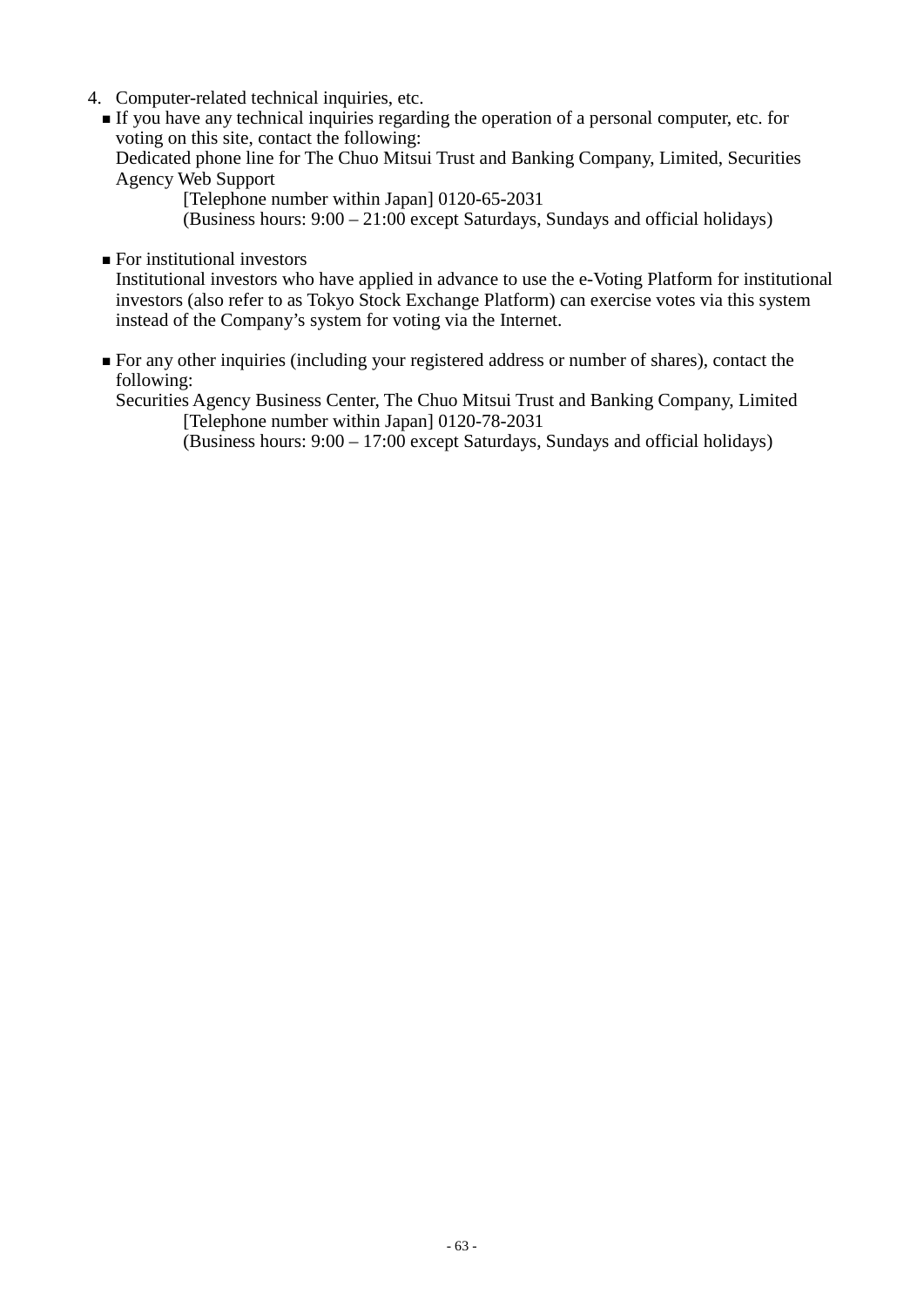